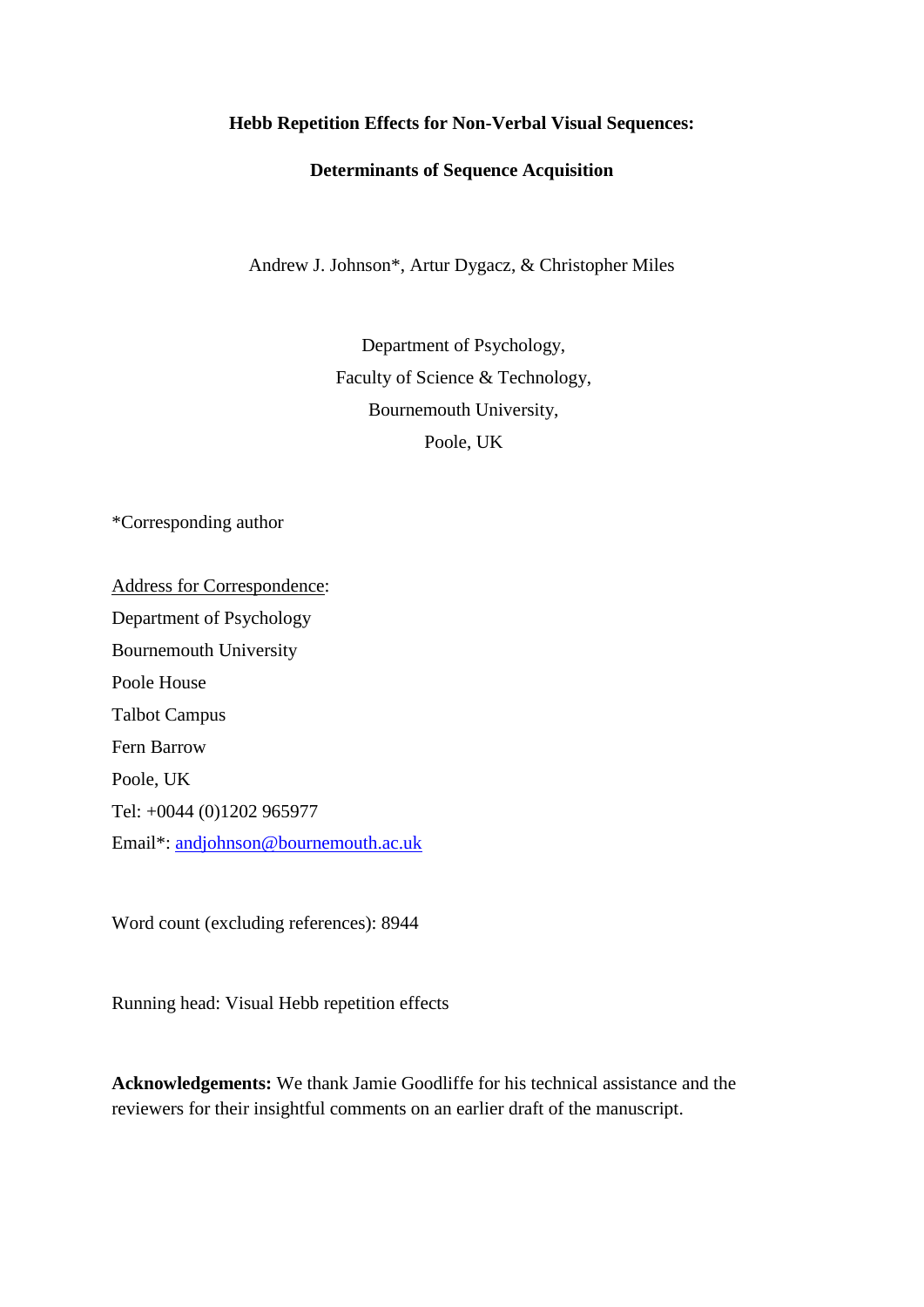#### **Abstract**

We report four experiments premised upon the work of Horton et al. (2008) and Page et al. (2013), and explore conditions under which the visual Hebb repetition effect is observed. Experiment 1 showed that repetition learning is evident when the items comprising the nonrepeated (filler) sequences and the repeated (Hebb) sequences are different (no-overlap). However, learning is abolished when the filler and Hebb sequences comprise the same items (full-overlap). Learning of the repeated sequence persisted when repetition spacing was increased to 6 trials (Experiment 2), consistent with that shown for verbal stimuli (Page et al., 2013). In Experiment 3 it was shown that learning for the repeated sequence is accentuated when the output motor response at test is also repeated for the Hebb sequence, but only under conditions of no-overlap. In Experiment 4, repetition spacing was re-examined with a repeated motor output response (a closer methodological analogue to Page et al., 2013). Under these conditions, the gradient of Hebb repetition learning for 6 trial repetition intervals was markedly similar to that for 3 trial intervals. These findings further support the universality of the Hebb repetition effect across memory and are discussed in terms of evidence for amodality within sequence memory.

#### 200 words

Keywords: Hebb repetition effects; visual memory; short-term memory; serial order reconstruction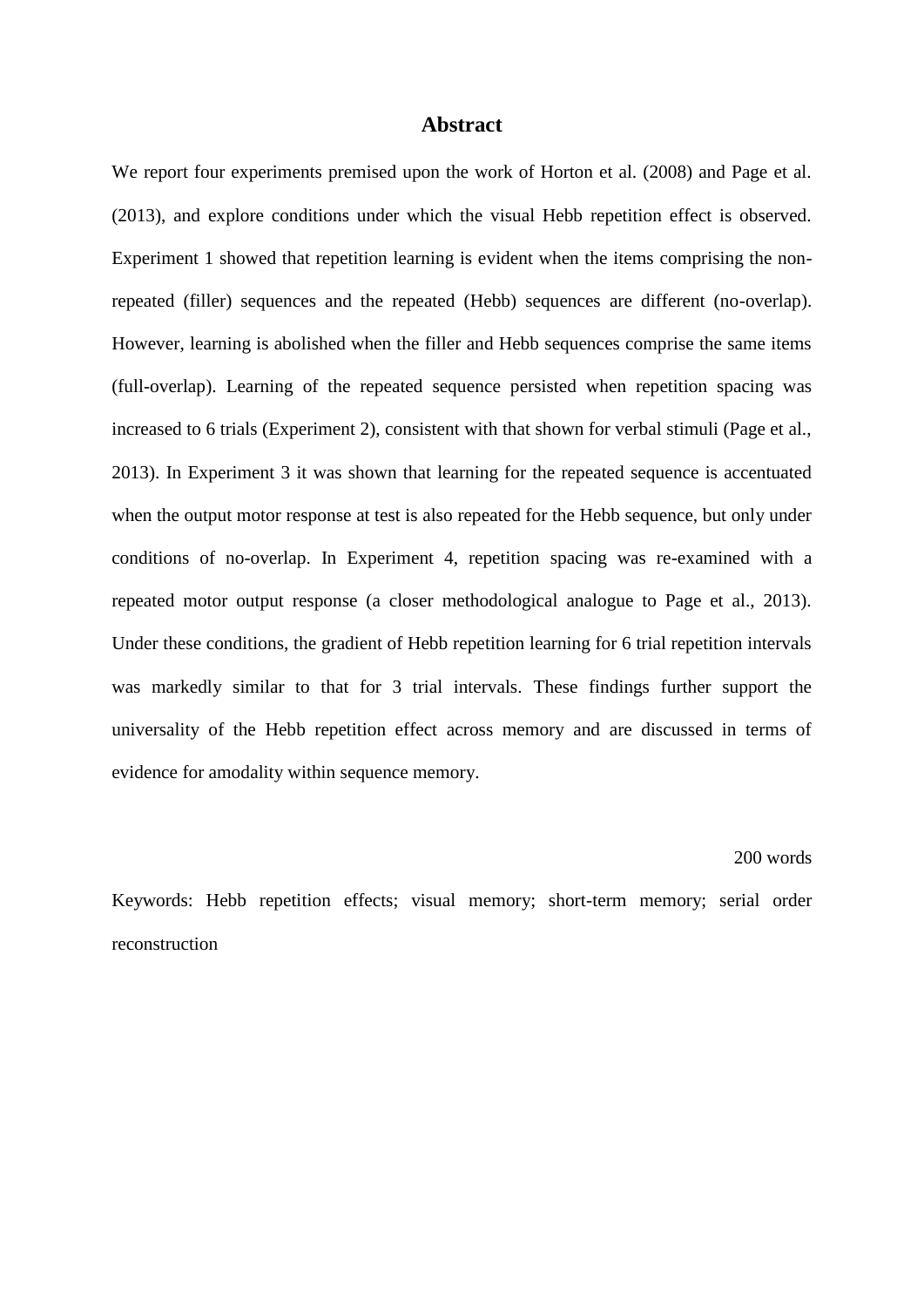## **Introduction**

The Hebb repetition effect refers to the gradual acquisition of long-term memory for a sequence of items following surreptitious re-presentation of that sequence (Hebb, 1961). In a typical Hebb repetition procedure, participants undertake a series of trials requiring serialorder recall of the preceding sequence. These trials include a set of unique non-repeated sequences (known as filler sequences) and a repeated Hebb sequence, typically presented every third trial. The signature Hebb effect is demonstrated by improved recall for the Hebb sequence across repetitions. This improvement is greater than the general enhancements exhibited due to non-specific task practice effects and is, therefore, demonstrated via comparison with improvement on the filler sequences.

There has been growing interest in the Hebb repetition effect as the purported mechanism that transfers short-term sequences of phonemes held within the phonological loop into lexical representations. Indeed, Page, Cumming, Norris, McNeil, and Hitch (2013) suggest that similar processes underpin both word-form learning and the Hebb repetition effect (see also, Cumming Page, & Norris, 2003; Mosse & Jarrold, 2008; Szmalec, Duyck, Vandierendonck, Mata, & Page, 2009; Szmalec, Loncke, Page, & Duyck, 2011; Szmalec, Page, & Duyck, 2012). Page et al. (2013) argue that learning of the Hebb sequence exhibits a number of characteristics that are similar to those responsible for novel word acquisition. First, they show that the Hebb repetition effect persists following an increase in repetition spacing. Specifically, the effect was still found with 11-intervening sequences, a manipulation analogous to the intervals between exposures to novel words. Second, participants demonstrated the ability to learn multiple Hebb sequences (an observation also reported by Hitch, Flude, & Burgess, 2009). This is similar to how one might concurrently learn multiple novel words. Third, evidence for learning of the Hebb sequence persists over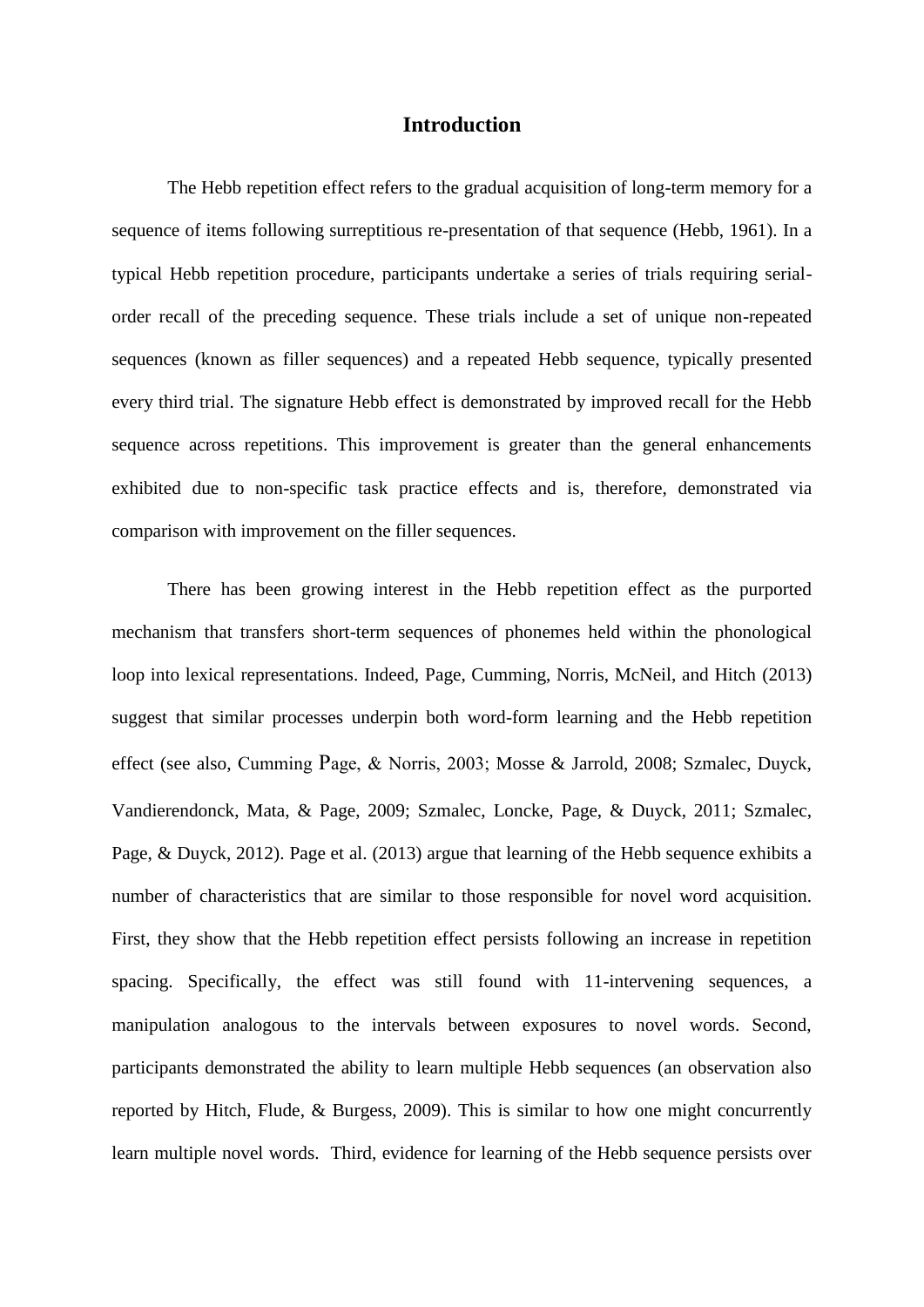long retention intervals. Specifically, memory for the Hebb sequence remained evident 4 months after the experiment. Moreover, data from individuals who exhibit deficits in word learning (dyslexic participants:  $\langle 10^{th}$  percentile for reading and spelling) revealed an associated generalised impairment in the Hebb repetition effect (Szmalec et al., 2011).

Whilst word learning has been strongly linked to phonological short-term memory (e.g. Baddeley, Gathercole, & Papagno, 1998; Gathercole, 2006), therefore implicating utilisation of the phonological loop (e.g. Baddeley & Hitch, 1974; Baddeley, 2000), the Hebb repetition effect is not confined only to verbal stimuli. Indeed, it has been shown with, for example, visual (Horton, Hay, & Smyth, 2008; Page, Cumming, Norris, Hitch, & McNeil, 2006), visuo-spatial (Couture & Tremblay, 2006; Guérard, Saint-Aubin, Boucher, & Tremblay, 2011; Tremblay & Saint-Aubin, 2009; Turcotte, Gagnon, & Poirier, 2005), auditory-spatial (Parmentier, Maybery, Huitson & Jones, 2008; Lafond, Tremblay, & Parmentier, 2010), olfactory (Johnson, Cauchi, & Miles, 2013), and tactile (Johnson, Shaw, & Miles, 2016) stimuli. Furthermore, the range of stimuli demonstrating the Hebb repetition effect suggest that it is underpinned by a generalised characteristic of sequence learning, and not confined to storage in the phonological loop (Page et al., 2006). This view is consistent with Hitch et al. (2009), who suggest that the episodic buffer (Baddeley, 2000) may be responsible for order memory across stimulus types (although evidence that Hebb repetition learning is not an episodic memory phenomenon is found in Gagnon, Foster, Turcotte, and Jongenelis, 2004, where densely amnesic patient SJ demonstrated Hebb repetition learning across both verbal and visuo-spatial stimuli).

The present series of experiments examine the Hebb repetition effect with visual stimuli and, therefore, the visual Hebb repetition effect reported by Horton et al. (2008) is of particular relevance. In the Horton study, participants were presented with sequences of 5 faces; at test those faces were re-presented in a circular array and participants were required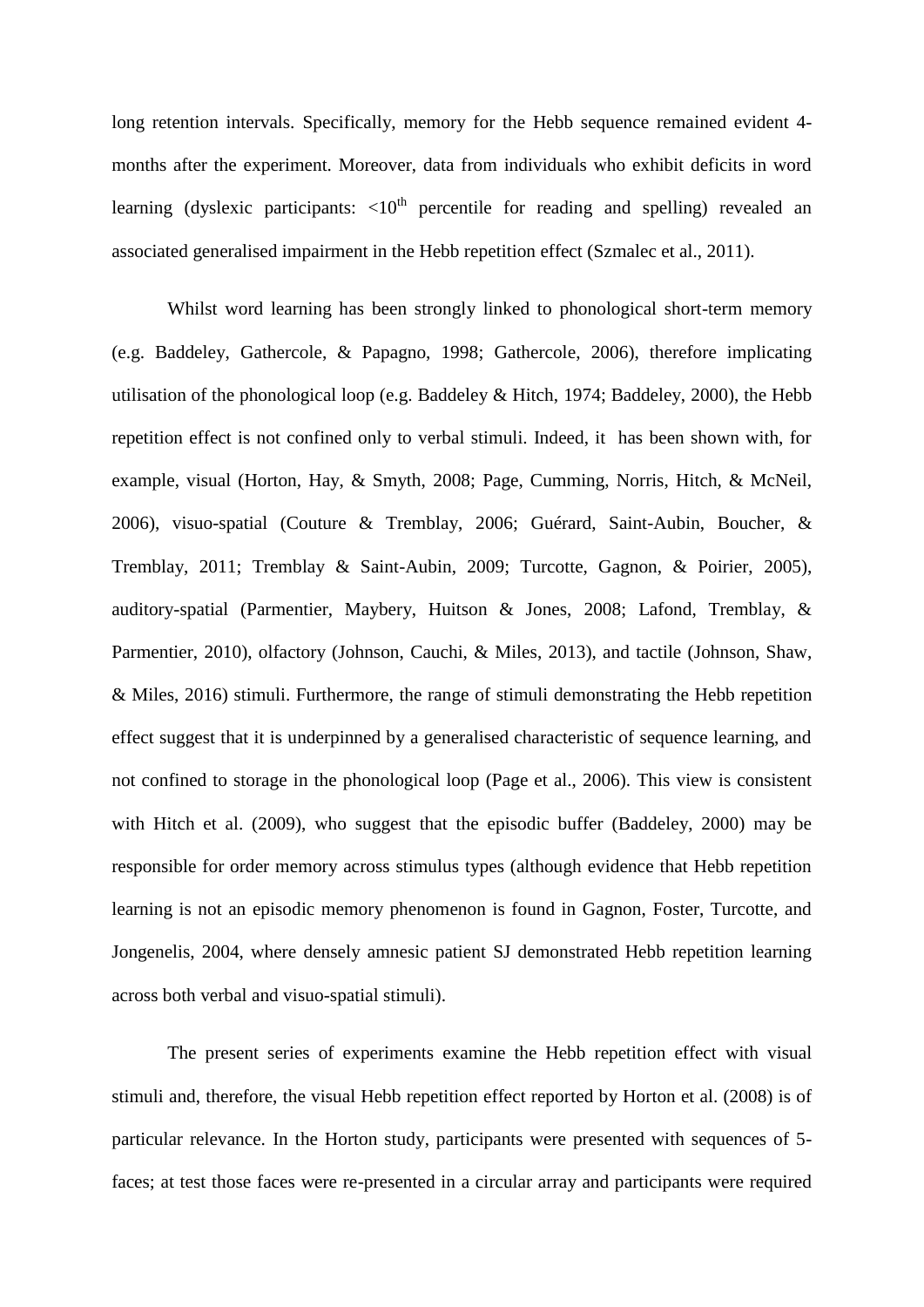to select the items in their order of original presentation. The experiment was divided into six 3-trial epochs, where each trio of trials comprised two unrepeated filler sequences and a repeated Hebb sequence; thus the Hebb sequence was repeated every third trial. For each participant, 15 faces were used, such that the Hebb sequence and the two filler sequences each comprised a different set of 5-faces (a condition hitherto referred to as 'no-stimulusoverlap'). Using this experimental procedure, Horton et al. (2008) assigned participants to one of the following stimulus conditions: upright unfamiliar faces, inverted unfamiliar-faces, and upright unfamiliar-faces under conditions of concurrent articulation (CA: aloud repetition of "1, 2, 3, 4"). Hebb repetition learning was shown for upright faces but not inverted faces; a finding they explained by psychological distinctiveness (i.e. greater efficiency in the encoding and storage of upright compared to inverted faces, e.g. see Hay, Smyth, Hitch, & Horton, 2007). Additionally, the Hebb repetition effect was shown to be resilient to CA, a finding consistent with that found for verbal (Hitch et al., 2009), visual (Page et al., 2006), and olfactory domains (Johnson et al., 2013). Taken together, these findings argue against the view that the Hebb repetition effect is reliant upon active verbal rehearsal of the sequence stimuli (Cunningham, Healy, & Williams, 1984, see also Oberauer & Meyer, 2009, who argued against the need for rehearsal in demonstrating the Hebb repetition effect). In summary, Horton et al. (2008) showed that the Hebb repetition effect is found with hard-tolabel visual stimuli (i.e. faces, Ellis, 1975), even when the verbal rehearsal of any residual naming is disrupted by CA. This suggests that, as argued by Page et al. (2006) who showed the visual Hebb effect with CA, Hebb repetition learning can occur in the absence of utilisation of the phonological loop.

The cross-modal Hebb repetition effects are of interest in suggesting the universality of the effect; however, it is also worth noting how these studies (predominantly verbal and visual stimuli) differ methodologically at the test phase. Typically, verbal learning is assessed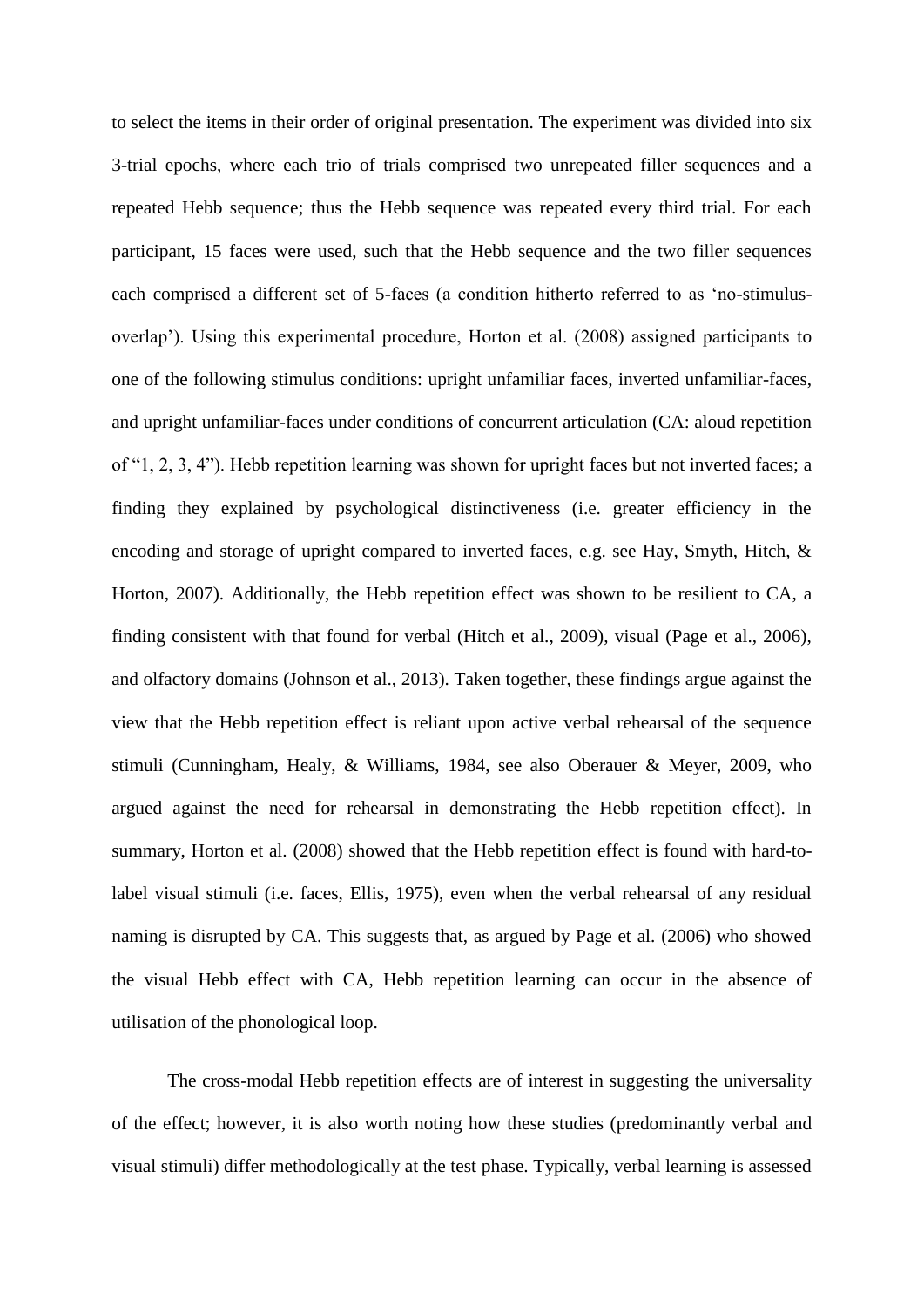via immediate serial recall (ISR); that is, ordered recall of the sequence that requires both generation of sequence items together with correct recall of their serial position (for review of ISR effects see, Bhatarah, Ward, & Tan, 2006; Spurgeon, Ward, & Matthews, 2014). This procedure has produced Hebb repetition learning across a range of studies (e.g. Hebb, 1961; Hitch, Fastame, & Flude, 2005; Page et al., 2013). In contrast, non-verbal Hebb repetition learning is typically assessed via serial-order reconstruction (SOR; also termed reconstruction of order, Ward, Tan, & Grenfell-Essam, 2010). The task requires ordered recall of the sequence following re-presentation of the sequence items at test. That is, participants recall the order without the necessity for item generation (for examples of SOR across different stimulus types see, Guérard & Tremblay, 2008; Jones, Farrand, Stuart & Morris, 1995; Smyth, Hay, Hitch & Horton, 2005; Parmentier & Jones, 2000; Ward, Avons & Melling, 2005). As described earlier, Hebb repetition learning persists under the SOR procedure (Horton et al., 2008; see also, for example, Couture & Tremblay, 2006; Parmentier et al., 2008). This suggests that at test, generation of the sequence items is not required to produce Hebb repetition learning, since in SOR the preceding sequence items are re-presented. Indeed there exists some debate as to whether retrieval of the sequence is required at all in order to demonstrate the Hebb repetition effect (Cohen & Johansson, 1967a, 1967b; cf Oberauer & Meyer, 2009). Notwithstanding this debate, Hebb repetition effects with SOR demonstrate, at least, that item generation is not a pre-requisite for learning.

Whilst the visual Hebb effect (Horton et al., 2008; Page et al., 2006) suggests universality of Hebb repetition learning, evidence to date speaks only to the general observation of improvements following sequence repetition. As noted by Hurlstone, Hitch, and Baddeley (2014) in their review of cross-modal serial-order memory studies, non-verbal studies of the Hebb repetition effect are yet to examine the full range of experimental conditions that affect learning in the verbal domain. Indeed, there remain a number of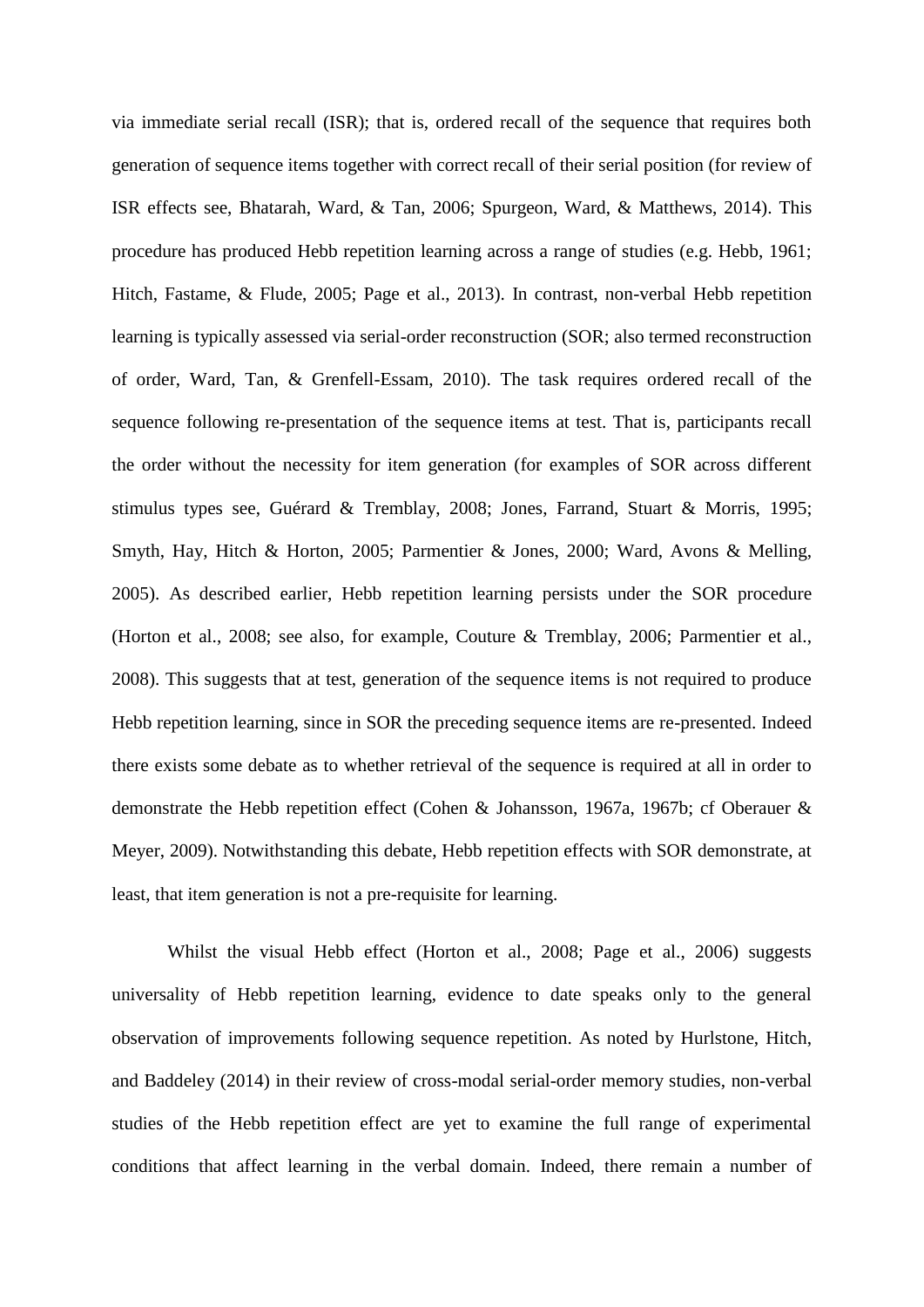characteristics of the Hebb repetition effect for which the extent to which they function comparably across different modalities is unknown. One feature of interest to the current series of experiments concerns the extent of stimulus overlap between the filler and Hebb sequences. Page et al. (2013, see also Melton, 1967, who used consonants) showed that the Hebb repetition effect for sequences of 4-letter nouns was greatly reduced, and in some instances abolished, when the same nouns were employed in both the filler and Hebb sequences. Page et al. argued that using stimuli from the same set for both filler and Hebb sequences produced interference in the long-term learning of the repeated sequence. Notwithstanding the Page et al. finding, it should be emphasised that many studies report the Hebb repetition effect under conditions of full-stimulus-overlap (e.g. Couture & Tremblay, 2006; Johnson et al., 2013, 2016; Parmentier et al., 2008). However, it remains unclear as to whether the varying effects of stimulus overlap are stimulus-specific effects or due to variations in experimental methodologies.

The present series of experiments examine the conditions under which Hebb repetition learning is found for non-verbal visual stimuli (unfamiliar faces) and begins by examining the effects of stimuli overlap. Faces are employed in the present experiment because they are non-verbal stimuli (e.g. Ellis, 1975) known to produce Hebb repetition learning (Horton et al., 2008). Indeed, our procedure follows closely that of Horton et al. (2008) who examined Hebb repetition learning following SOR for sequences of faces under conditions of no-stimulus-overlap. As described earlier, Horton et al. argued that the visual Hebb repetition effect is influenced by the within-sequence distinctiveness of the to-beremembered items (i.e. the psychological distinctiveness of the stimuli). For Experiment 1 we examine the effects of between-sequence distinctiveness on the visual Hebb repetition effect to test the extent to which the visual Hebb repetition effect is affected by stimulus overlap analogously to that found with verbal stimuli (Page et al., 2013).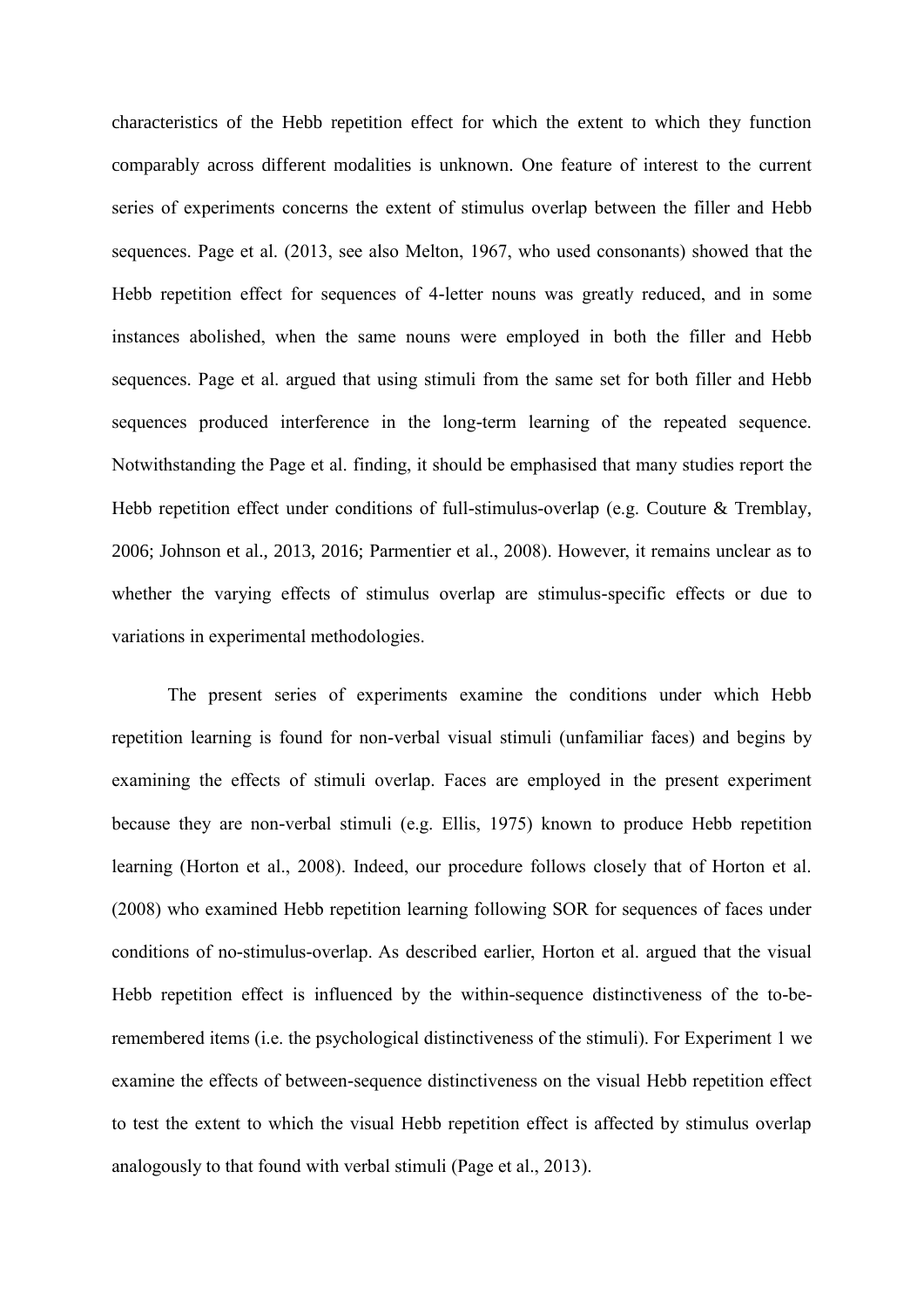## **Experiment 1**

Experiment 1 follows closely the design reported by Horton et al. (2008) but includes the stimulus overlap manipulation examined by Page et al. (2013, Experiment 1 and 2, and Melton, 1967). Specifically, the full-stimulus-overlap condition is tested against the nostimulus-overlap condition in a blocked repeated-measures design for which the Hebb sequence is repeated every third trial. Page et al. demonstrated that full-stimulus-overlap reduced the rate of learning for a sequence of words compared to a no-stimulus-overlap condition. We explore the extent to which the visual Hebb repetition effect is also affected by stimulus overlap between the Hebb and filler trials. Our working hypothesis is that the rate of learning of the repeated sequence will be reduced with full-stimulus-overlap compared to no-stimulus-overlap (analogous to that found with words, Page et al., 2013). This is premised on visual memory exhibiting similar serial position functions (e.g. Horton et al., 2008; Smyth et al., 2005; Ward et al., 2005; although it should be noted that Page & Norris', 2009, model allows ordered recall without Hebb repetition learning) and error distributions (e.g. Smyth et al., 2005) to that of verbal memory. This would be in line with commonality of function for order memory across different stimulus types (see Hurlstone et al., 2014, for review).

## **Method**

Participants. Twenty-two Bournemouth University Psychology undergraduates (mean age = 21.50 years; 4 male and 18 female), participated in exchange for research participation credits. Ethical approval was obtained from the Bournemouth University Psychology Ethics Committee.

**Materials.** The unfamiliar faces were selected at random for each participant from a corpus of 60 faces (taken from Facial Recognition Technology, FERET, database (Phillips, Wechsler, Huang & Rauss, 1998). Each face comprised 52mm x 64mm frontal images of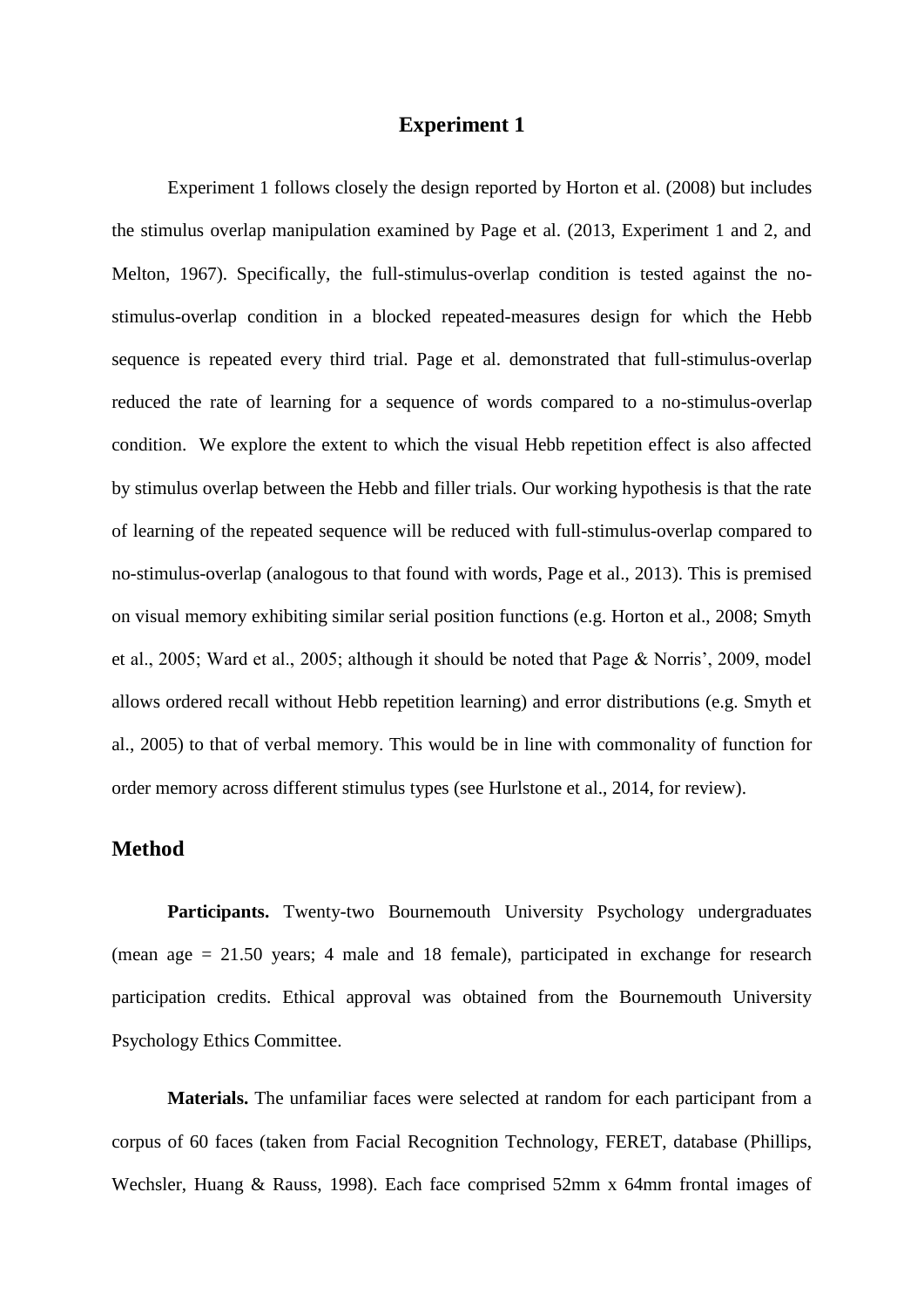Caucasian males lacking both facial hair and eye-wear. Images were greyscale and elliptically cropped to remove hair and ears. The experiment was run using the experimental software E-prime 2.0 (Psychology Software Tools, Inc.) and the face stimuli were presented on a 23 inch (58.4cm) Hewlett-Packard (Palo Alto, USA) Elite Display E231 monitor.

For the full-stimulus-overlap condition, 5-upright faces were selected at random for each participant and employed in the construction of both the filler and Hebb sequences. For the no-stimulus-overlap condition, 15-upright faces were selected at random for each participant. Five faces were selected to construct the Hebb sequence, five to construct one filler sequence, and 5 to construct the other filler sequence.

**Design.** A 4-factor (2x2x10x5) within-participants design was employed. The first factor was experimental condition (full-stimulus-overlap and no-stimulus-overlap), the second was sequence type (filler and Hebb), the third was experimental epoch (1-10), and the fourth was serial position (1-5). The experimental condition was blocked and presented in a counterbalanced order.

**Procedure.** Participants were tested individually in a quiet laboratory and completed two sets of 30 trials; once with full-stimulus-overlap and once with no-stimulus-overlap. Each block began with 5-practice trials comprising a different set of 5-faces to those selected for the main experiment. Each trial was initiated by the participant via a mouse click. Trial initiation was followed by the presentation of a sequence of 5-faces, each appearing centrally on the screen for 1000ms with a 1000ms inter-stimulus interval (ISI). Following a 1000ms retention interval (RI), the stimuli from the preceding sequence were re-presented simultaneously on the screen in a circular array. The position of each stimulus in the test array was randomised across trials.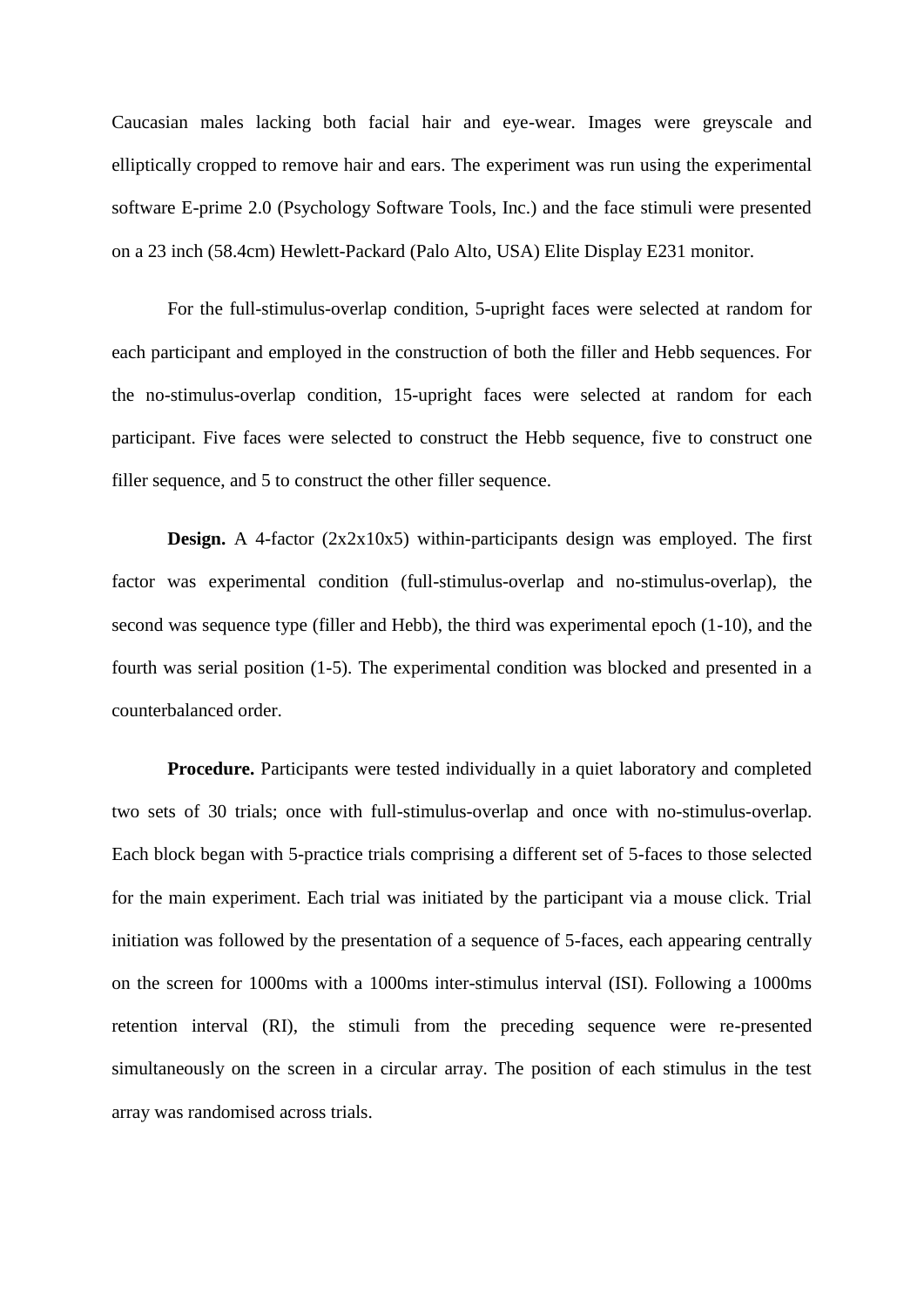For the test-phase, participants were required, using the mouse, to reconstruct the presentation order of the preceding sequence by clicking on each stimulus in order. Once selected, the stimulus acquired a blue border signifying stimulus selection, and participants were unable to either change or repeat a selection. The test-phase was self-paced and successive trials did not commence until the five stimuli from the previous sequence had been selected. The task lasted approximately 20-minutes.

**Analysis:** Across the experiments we adopt two analytical approaches. First, we fit multilevel linear models to the data. In these models an epoch by trial type interaction may be evidence of Hebb repetition learning. A further three-way interaction may suggest that the experimental condition mediates the presence of Hebb repetition learning. Second, we fit a linear regression model to each participant in order to compute a learning gradient for both the Hebb and filler trials. We then directly compare learning gradients across conditions. Whilst, this second approach may be less sensitive than the multilevel linear model, we have included this analysis because it has been widely used in Hebb repetition learning research and enables more direct cross-study comparison.

# **Results**

Figure 1(a-b) shows evidence for the Hebb repetition learning in the no-stimulusoverlap condition only.

------------------------------------------

- Figure 1(a-b) about here please -

------------------------------------------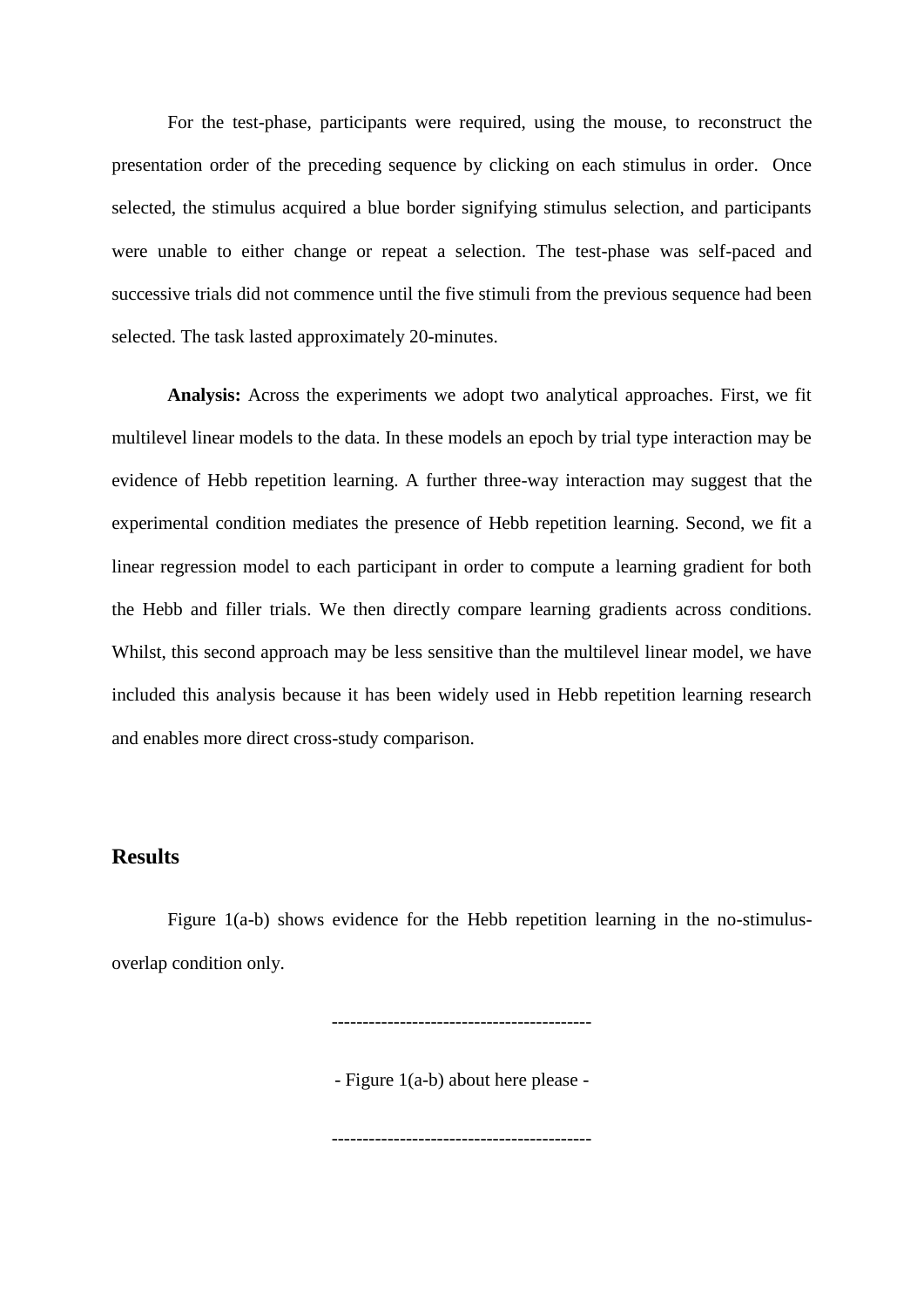**Multilevel Linear Model:** We fitted multilevel linear model to the data, with proportion serial recall accuracy as the outcome variable, and experimental epoch (1-10), trial type (Hebb and filler), overlap (full stimulus overlap and no stimulus overlap), and their interactions as predictor variables. The model had random intercepts for participants and random slopes for participants by epoch, Hebb, and overlap. The results from the model are summarised in table 1.

------------------------------------------

- Table 1 about here please -

------------------------------------------

Importantly, whilst the interaction between epoch and stimulus overlap was a significant predictor ( $b = .022$ ,  $SE = .008$ ,  $t = 2.763$ ,  $p = .006$ ), the predicted effect of the three-way interaction between epoch, trial type, and stimulus overlap did not reach statistical significance  $(b = -0.021, SE = 0.011, t = -1.895, p = 0.058)$ .

**Gradient Analysis:** The learning gradients for the filler and Hebb sequences were computed for each participant using the least squares regression method and examined via a 2-factor (2x2) within-participants ANOVA, with the factors experimental condition (fullstimulus-overlap and no-stimulus-overlap) and sequence type (filler and Hebb). The main effects of experimental condition,  $F(1,21)=1.934$ ,  $MSE=0.001$ ,  $p=.179$ ,  $\eta_p^2 = .084$ , and sequence type,  $F(1,21)=1.836$ ,  $MSE=0.003$ ,  $p=.190$ ,  $\eta_p^2=.080$ , were both non-significant. However, of theoretical interest was the significant experimental condition by sequence type interaction,  $F(1,21)=6.026$ ,  $MSE<0.001$ ,  $p=.023$ ,  $\eta_p^2=.223$ , demonstrating, in line with prediction, repetition learning for the no-stimulus-overlap condition only (mean gradient for the Hebb and filler conditions under no overlap = .025 and .006 respectively; compared to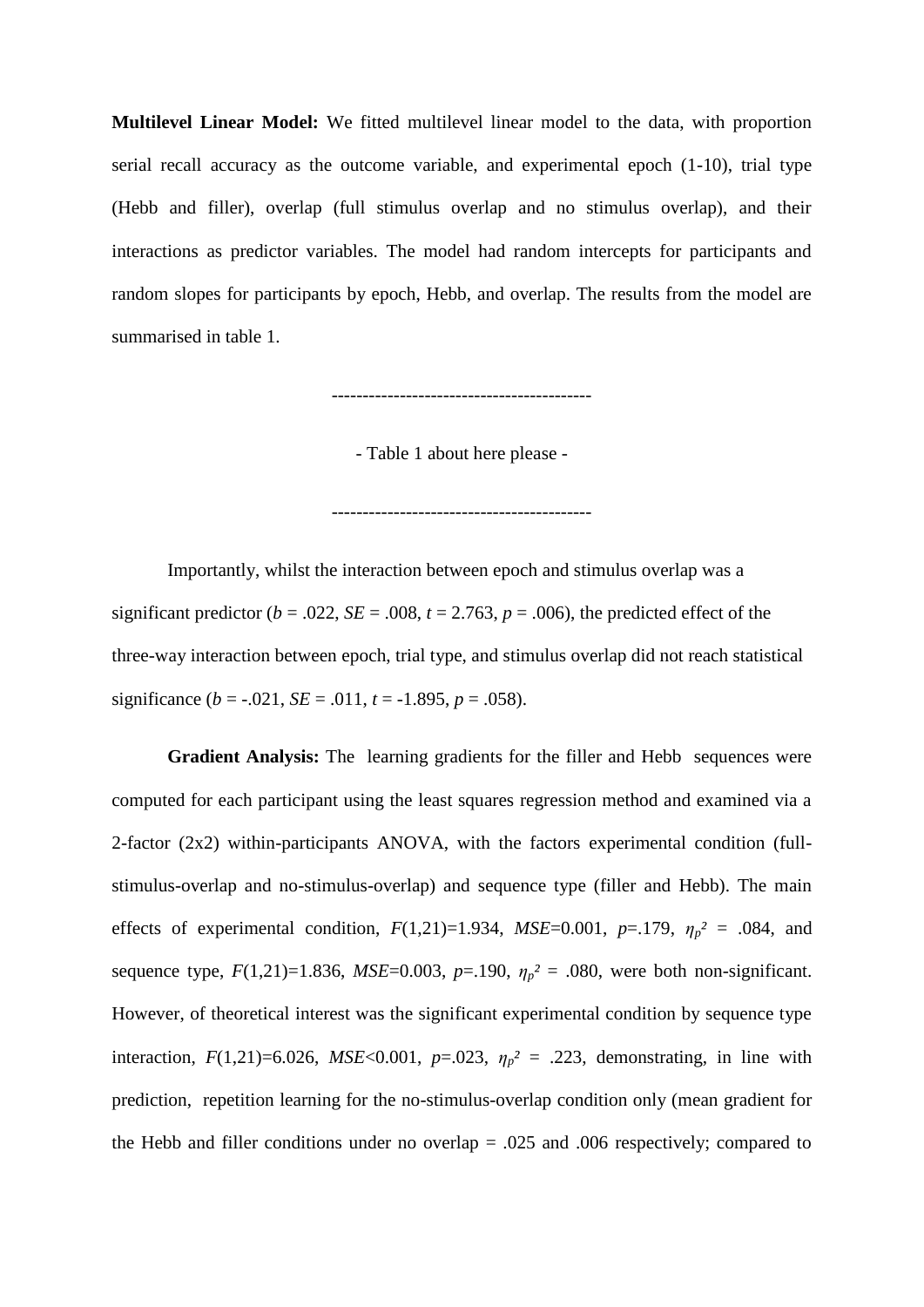mean gradient for the Hebb and filler conditions under full overlap  $= .003$  and  $.005$ , respectively).

## **Discussion**

Experiment 1 replicated the Hebb repetition effect shown with upright faces under conditions of no-stimulus-overlap (Horton et al., 2008). In addition, we have shown that this effect is abolished when the Hebb and filler sequences comprise the same faces (fullstimulus-overlap). These data suggest, therefore, that the extent to which the faces comprising the two sequence types are visually distinct is important in determining the visual Hebb effect (although it should be noted that the 3-way interaction did not reach statistical significance for the multilevel model). The results of Experiment 1 are consistent with the findings of both Page et al. (2013) and Melton (1967, who used 9-consonant visuallypresented sequences). However, our data are inconsistent with Couture and Tremblay (2006) who examined the Hebb repetition effect using visual-spatial stimuli and included a stimulus overlap manipulation. In their study sequences of dots were presented in different spatial locations followed by SOR at test. The difference in the rate of learning for the Hebb sequence between the no-stimulus overlap condition (Experiment 1: average increase in items recalled per repetition of the Hebb sequence  $= 0.14$ ) and a full-stimulus-overlap condition (Experiment 2: average increase in items recalled per repetition of the Hebb sequence = 0.11), was minimal. This may suggest that the effects of stimulus overlap are stimulus dependent.

## **Experiment 2**

Experiment 1 demonstrated that full stimulus overlap reduced the rate of learning for the Hebb sequence with unfamiliar faces similarly to that observed for verbal stimuli by Page et al. (2013). Historically, the Hebb repetition effect was linked to verbal repetition within the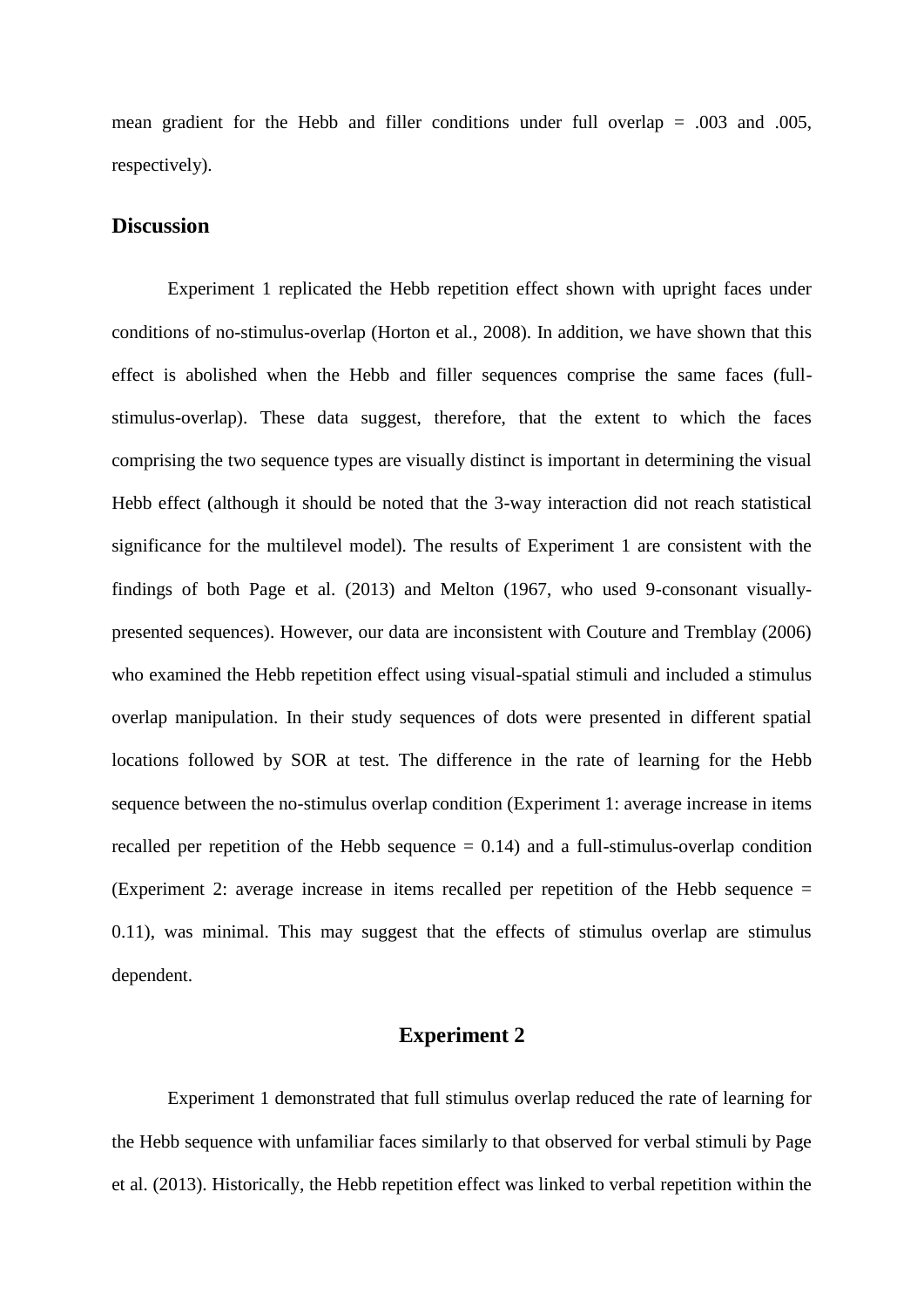phonological loop (e.g. Burgess & Hitch, 1999) and associated with lexical acquisition (Cumming et al., 2003; Moss & Jarrold, 2008; Szmalec et al., 2009; 2011; 2012; Page et al., 2013). However, we (as suggested by others, e.g. Page et al., 2006) may now propose that this long-term sequence learning mechanism is a general feature of the memory system. To the extent that this proposed mechanism underpinning the Hebb effect is, in fact, the reflection of a universal 'learning' mechanism, then other features of the verbal Hebb repetition effect should be replicable for visual stimuli.

Page et al. (2013) showed that, for a no-stimulus-overlap condition, learning of the Hebb sequence was present despite increasing the number of filler trials between repetitions of the Hebb sequence: equivalent rates of learning were evident when the Hebb sequence was repeated every third, sixth, ninth, and twelfth sequence (although Melton, 1963, found that the effect was only observed up to repetitions every sixth trial under conditions of fullstimulus-overlap). Since our working hypothesis is that the Hebb repetition effect is present for a range of stimulus types, our second experiment tests the principle of commonality by increasing the number of filler sequences between repetitions of the Hebb sequence for visual stimuli. Thus, for Experiment 2 the rate of learning for the Hebb sequence is compared across two conditions: for one, the Hebb sequence is repeated every third trial (short-spacing) and, for the other, the Hebb sequence is repeated every sixth trial (long-spacing). Since learning was only found for the non-stimulus overlap condition in Experiment 1, the following experiment will ensure that different faces are used for the Hebb and filler trials. On the basis of Page et al.'s (2013) findings, we predict that the rate of learning will be equivalent for both Hebb repetition intervals. Such equivalence will be evidenced statistically in the multilevel linear model by (1) the 2-way sequence type by epoch interaction as a significant predictor but (2) the 3-way repetition spacing by sequence type by epoch interaction as a nonsignificant predictor. For the gradient analysis, equivalent learning for the 3-gap and 6-gap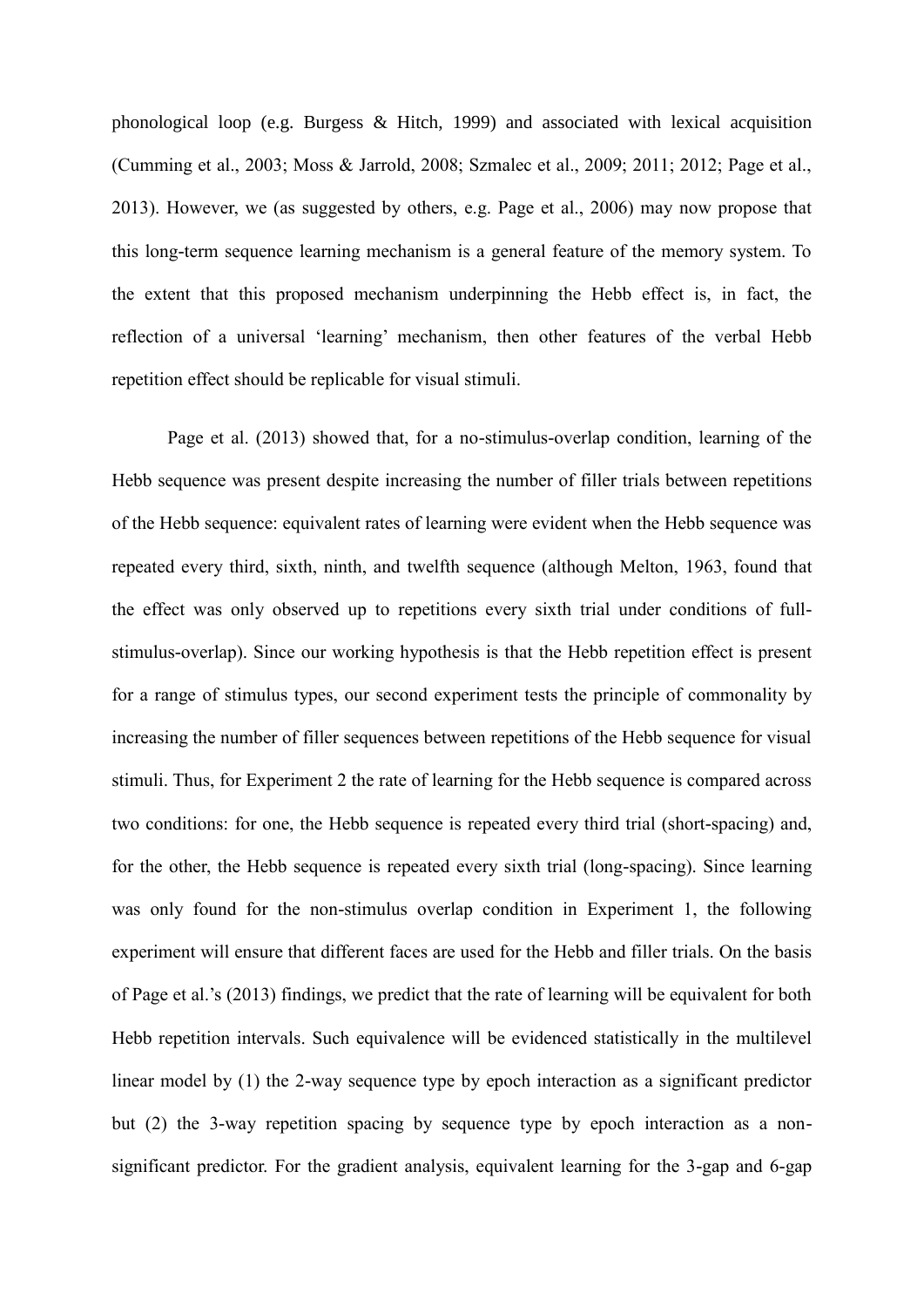conditions would be evinced by a non-significant interaction for learning gradient between the sequence type condition and spacing condition. The absence of such an interaction is predicted despite evidence of an overall effect of Hebb repetition learning.

## **Method**

Participants. Twenty-two Bournemouth University Psychology undergraduates (mean age = 21.60 years; 5 male and 17 female), participated in exchange for research participation credits. None had participated in Experiment 1. Ethical approval was obtained from the Bournemouth University Psychology Ethics Committee.

**Materials.** The same set of 60 faces as described for Experiment 1 was employed. For the short-spacing condition, 15 faces were randomly sampled; from which 5 were selected for the Hebb sequence, and 5 different faces selected for each of the two filler sequences. For the long-spacing condition, 30 faces were randomly sampled; from which 5 were selected for the Hebb sequence and 5 different faces selected for each of the 5 filler sequences.

**Design.** A 4-factor (2x2x7x5) within-participants design was employed. The first factor was experimental condition (short- and long- spacing), the second was sequence type (filler and Hebb), the third was experimental epoch (1-7), and the fourth was serial position (1-5). For the short-spacing condition, an experimental epoch comprised one Hebb sequence and two filler sequences, and for the long-spacing condition, an experimental epoch comprised one Hebb sequence and five filler sequences. The experimental condition was blocked and presented in a counterbalanced order.

**Procedure.** The procedure followed closely that described for Experiment 1, with the exception that there were 21 trials in the short-spacing condition (14 filler and 7 Hebb sequences) and 42 trials in the long-spacing condition (35 filler and 7 Hebb sequences). Thus both spacing conditions comprised 7 experimental epochs.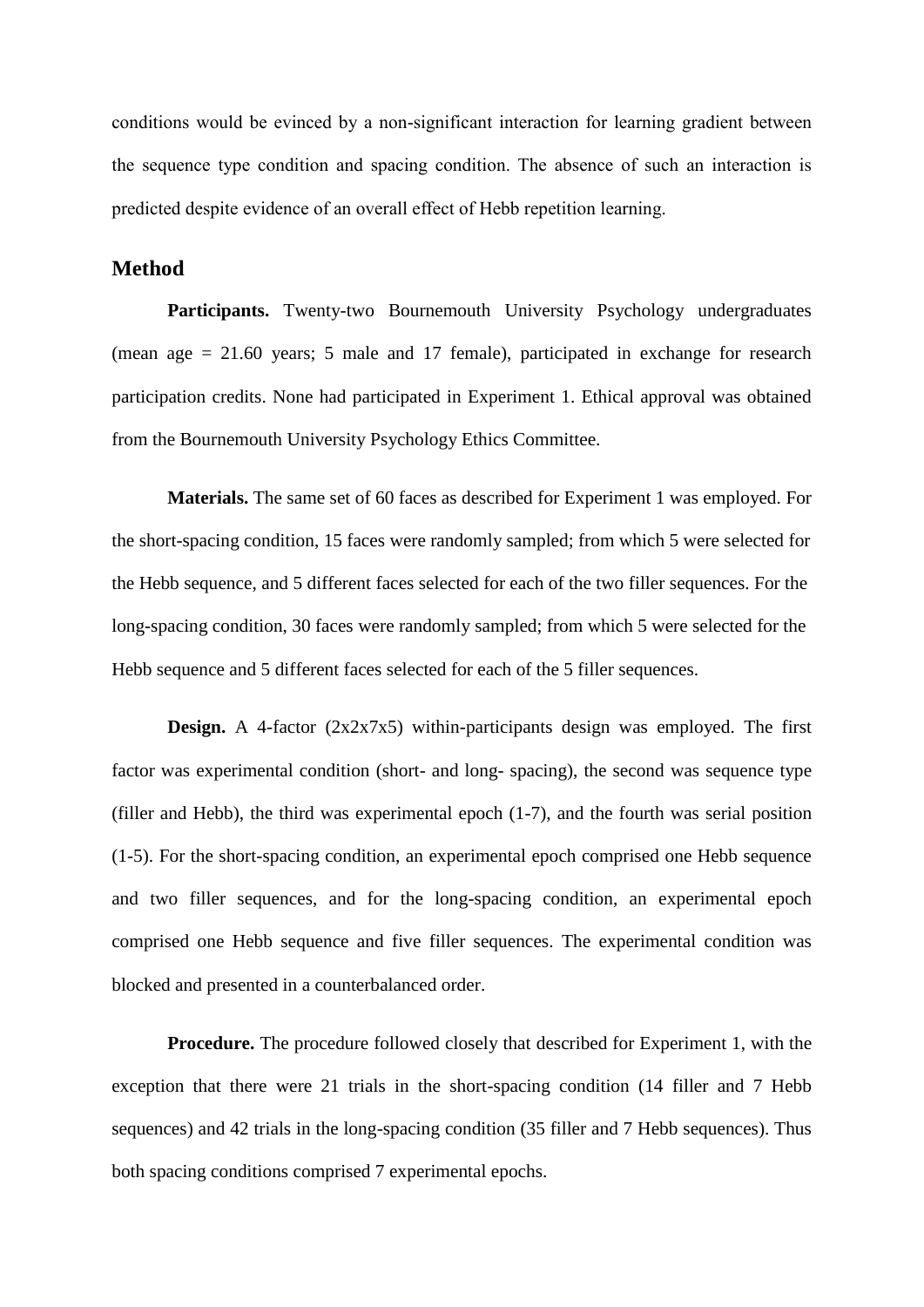## **Results**

Figure 2(a-b) shows the learning gradients for the short- and long-spacing conditions. The rate of learning for both Hebb sequences is steeper than their respective filler sequences.

------------------------------------------

- Figure 2(a-b) about here please -

------------------------------------------

**Multilevel Linear Model:** We fitted a multilevel linear model to the data, with proportion serial recall accuracy as the outcome variable, and experimental epoch (1-7), trial type (Hebb and filler), repetition interval (3-gap and 6-gap), and their interactions as predictor variables. The model had random intercepts for participants and random slopes for participants by epoch, Hebb, and repetition interval. The results from the model are summarised in table 2.

------------------------------------------

- Table 2 about here please -

------------------------------------------

The epoch by trial type interaction was a significant predictor  $(b = -0.030, SE = 0.012, t = -0.012)$ 2.388, *p* = .017), demonstrating evidence for Hebb repetition learning. However, the contribution of the three-way interaction between epoch, trial type, and repetition interval was not statistically significant ( $b = .008$ ,  $SE = .018$ ,  $t = 0.426$ ,  $p = .670$ ).

**Gradient Analysis:** The learning gradients for the filler and Hebb sequences were examined via a 2-factor  $(2x2)$  within-participants ANOVA, with the factors experimental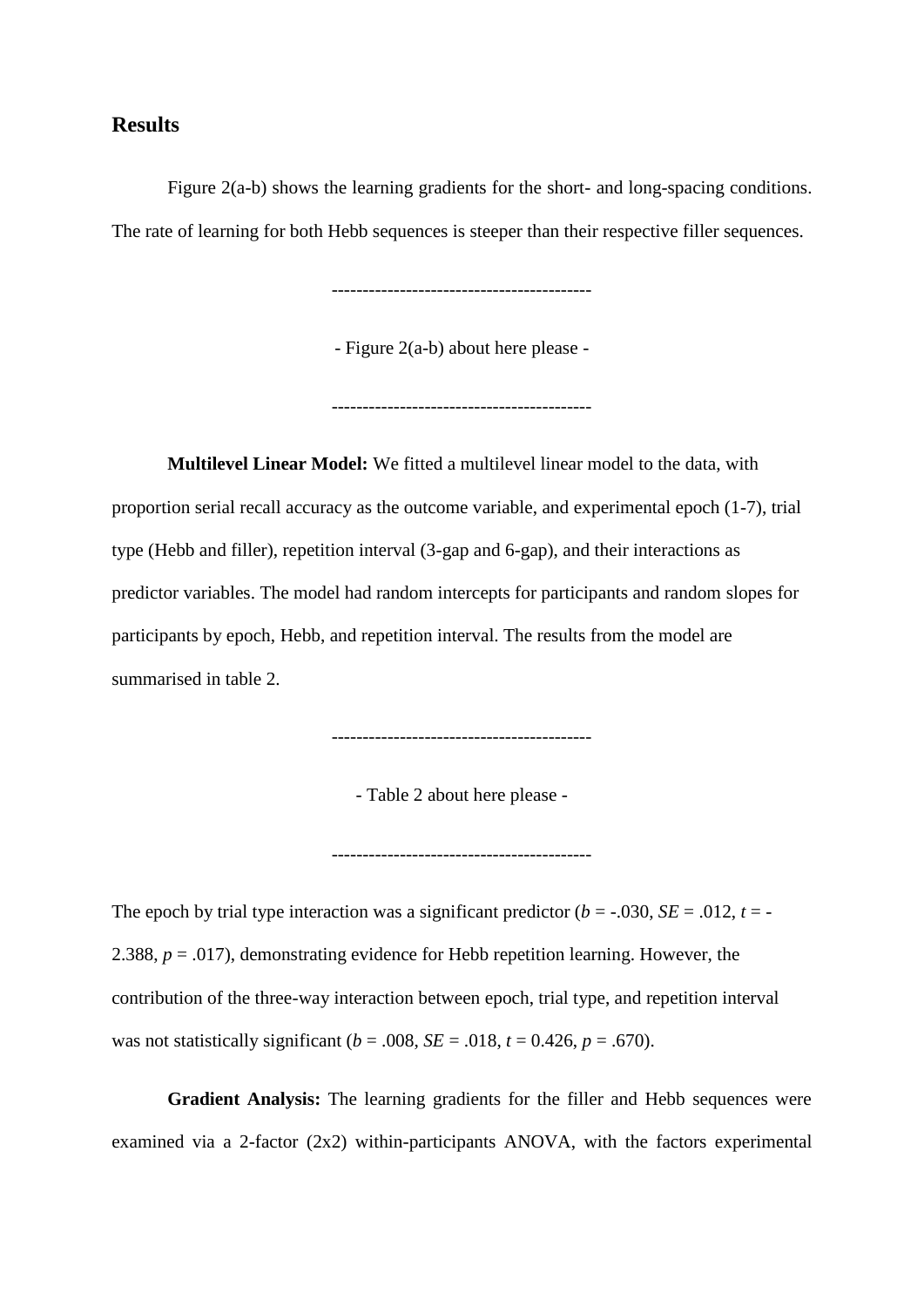condition (short- and long-spacing) and sequence type (filler and Hebb). The main effect of experimental condition was non-significant  $F(1,21)=1.824$ ,  $MSE=0.002$ ,  $p=.191$ ,  $\eta_p^2=.080$ . The main effect of sequence type was significant,  $F(1,21)=12.878$ ,  $MSE=0.001$ ,  $p=.002$ ,  $\eta_p^2$  $= .380$ , (mean gradient and 95% CI for the filler and Hebb sequences  $= -.003$  [ $-.014, .007$ ] and .023 [.010, .035], respectively) demonstrating an overall Hebb repetition learning effect. Importantly, with respect to our prediction that both spacing conditions would produce equivalent learning of the Hebb sequence, the interaction between experimental condition and sequence type was non-significant,  $F(1,21) = .350$ ,  $MSE = 0.001$ ,  $p = .561$ ,  $\eta_p^2 = .016$ .

## **Discussion**

Experiment 2 examined the effect of repetition spacing on Hebb repetition learning for unfamiliar faces. The absence of both a sequence type by spacing interaction  $(F<1)$  for the gradient analysis and 3-way interaction in the multilevel model, together with evidence for overall Hebb repetition learning, supports equivalent rates of Hebb repetition learning for the short- and long-spacing conditions. These data are consistent with Page et al. (2013) who demonstrated that the Hebb effect is evident for verbal stimuli with intervals of 5 intervening sequences. However, closer inspection of the learning gradients here for the 3-gap (.031) and 6-gap (.015) intervals suggests differences in the rates of learning (although it should be emphasised that the interaction between sequence type and spacing was non-significant and a direct comparison between the two Hebb gradients was non-significant,  $t(21)=1.274$ ,  $p=.217$ ,  $r=0.268$ ). This is in contrast to Page et al. (2013) who found very similar learning for 3-gap and 6-gap intervals (Experiment  $1 = .051$  and  $.066$ , for the 3-gap and 6-gap interval, respectively; Experiment  $2 = .064$  and  $.071$ , for the 3-gap and 6-gap interval, respectively). This disparity is possibly due to methodological differences between the present study and Page et al. (2013), specifically with respect to opportunities for additional learning at the test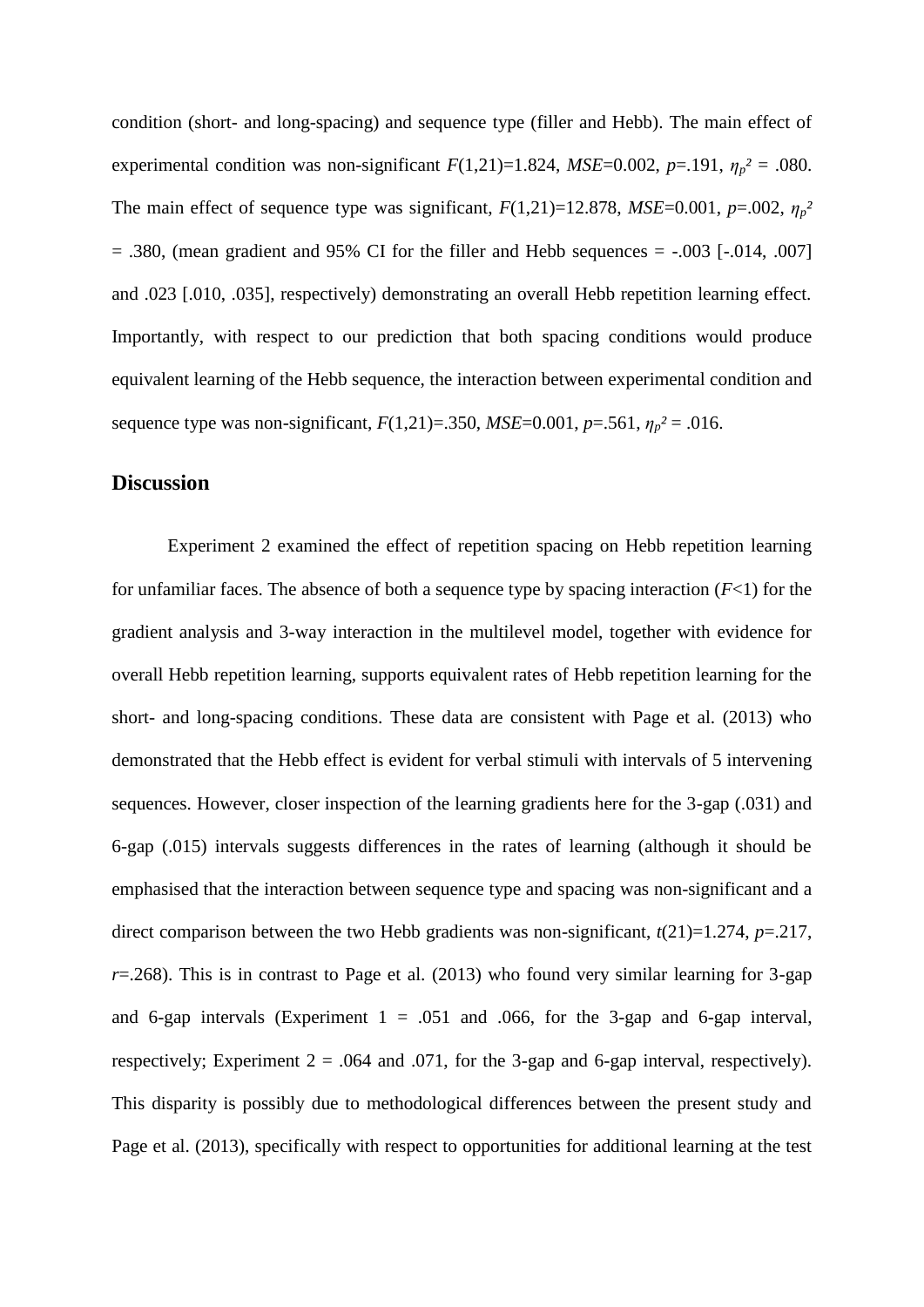phase. In Page et al. (2013), participants retrieved the sequence by writing down the words in the order of original presentation. Consequently, the motor movements required to output the Hebb sequence were also repeated and, presumably, learned. In contrast, our procedure for Experiment 2 required participants to retrieve the sequences by selecting each face in the order of original presentation from a circular array of faces. Critically, the position of each face in the test array was randomised for each trial. Thus, the motor movements required to output the Hebb sequence were different for each trial and, presumably, not learned. It is, therefore, plausible that the requirement to repeat a motor response at test for the Hebb sequence facilitated learning for Page et al. (2013).

The additive benefit of a repeated motor output for Hebb repetition learning is one potential factor underlying the observed stimulus-specific differences in Hebb repetition learning under conditions of full-stimulus-overlap. As noted earlier, there is evidence for Hebb repetition learning across a range of stimulus types, e.g., verbal (e.g. Hebb, 1961; Hitch et al., 2009; albeit reduced in Page et al., 2013, Experiment 1; Melton, 1967), visuo-spatial (Couture & Tremblay, 2006), auditory-spatial (Parmentier et al., 2008), and tactile (Johnson et al., 2016) under conditions of full-stimulus-overlap. In contrast, Experiment 1 in the current series fails to demonstrate Hebb repetition learning for faces under those conditions. One interpretation for this disparity concerns the role of motor learning during the response phase of the task (a point noted by Cumming et al., 2003). Consider, for example, the Couture and Tremblay (2006) methodology in which the Hebb sequence comprised repeated presentation of a sequence of 7 spatial locations presented in the same order. The response for Hebb sequences required participants to reconstruct the sequence by selecting the spatial locations in the order of their presentation; thus, the order of the spatial locations was the same at both encoding and test. The motor requirement to select the spatial locations at test in the same order as that at encoding may provide additional facilitative information for learning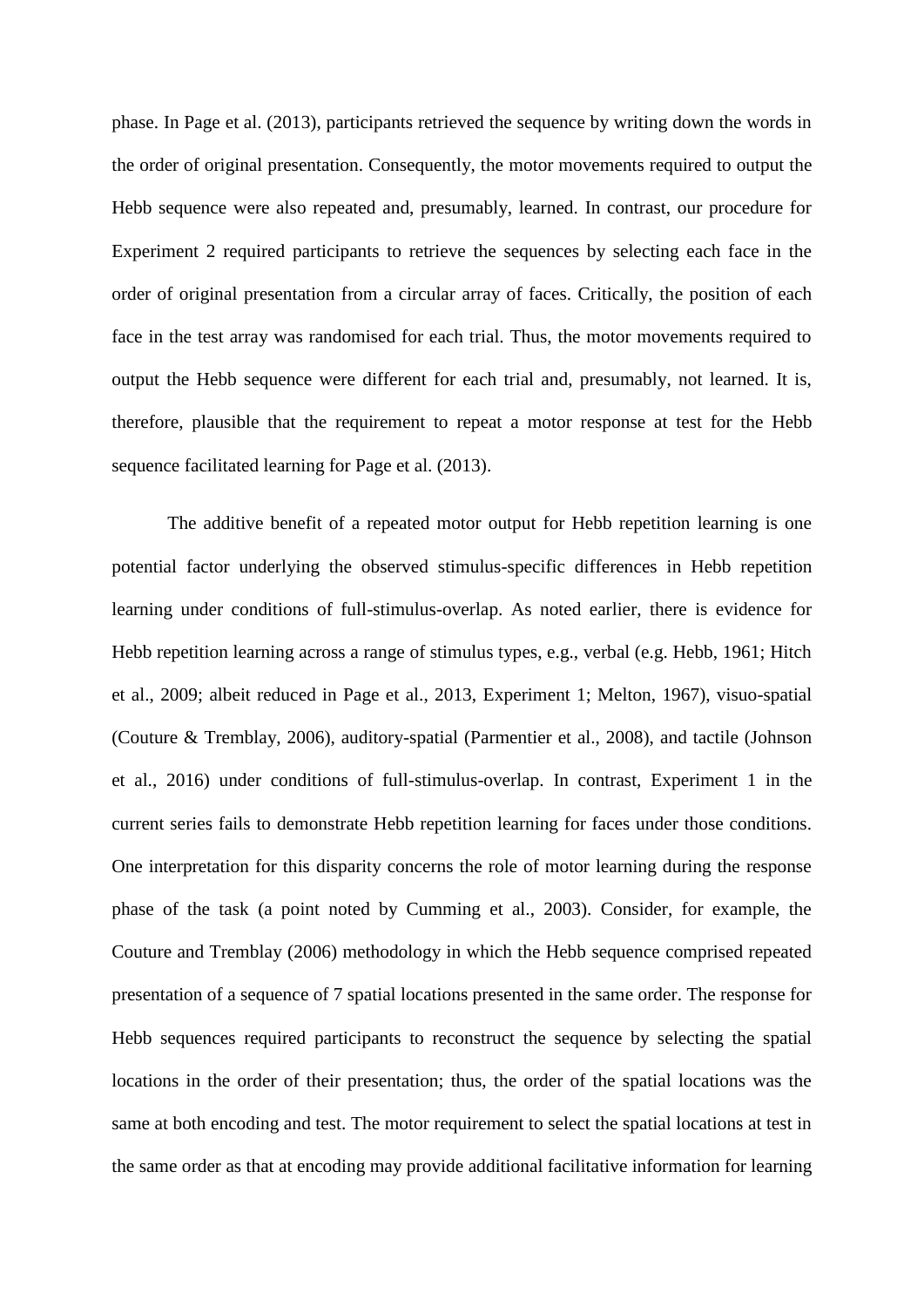of the sequence (see also Fendrich, Healy, & Bourne, 1991). The same logic can be applied with respect to both digit (Hebb, 1961) and tactile (Johnson et al., 2016) recall, where the motor articulations required in outputting the Hebb sequence are also repeated. It is, therefore, possible that additional learning via the repeated motor response when retrieving the Hebb sequence may provide an additive benefit in learning the Hebb sequence. Consequently, we suggest that this opportunity for motor learning may explain why different Hebb repetition effects have been found cross-modally. We examine this possibility in Experiment 3; this study is the first to test directly the effects of additional motor learning at test on the Hebb effect. Additionally, we examine the extent to which, the benefit associated with motor learning on the Hebb effects can act to mitigate the negative impact of fullstimulus-overlap.

## **Experiment 3a-b**

Experiments 3a and 3b are designed to examine directly the impact of a repeated motor response pattern on the Hebb effect. We adopt the same experimental paradigm as that reported for Experiment 1 but manipulate the pattern of motor response required for sequence recall. This is achieved by altering the configuration of faces within the test array. For the control condition, as described for the preceding experiments, faces are positioned at random within the circular test array for each trial (change-test-configuration). The opportunity to 'learn' the motor response is thus minimised because the motor response pattern associated with the Hebb sequence (i.e. selecting the items in the order of original presentation) is different for each presentation of the Hebb sequence. For the experimental condition, the faces appear in the same location within the test array following the Hebb sequence (consistent-test-configuration). As a result, the pattern of motor response associated with recall of the Hebb sequence is repeated. Thus, the opportunity to 'learn' the motor response is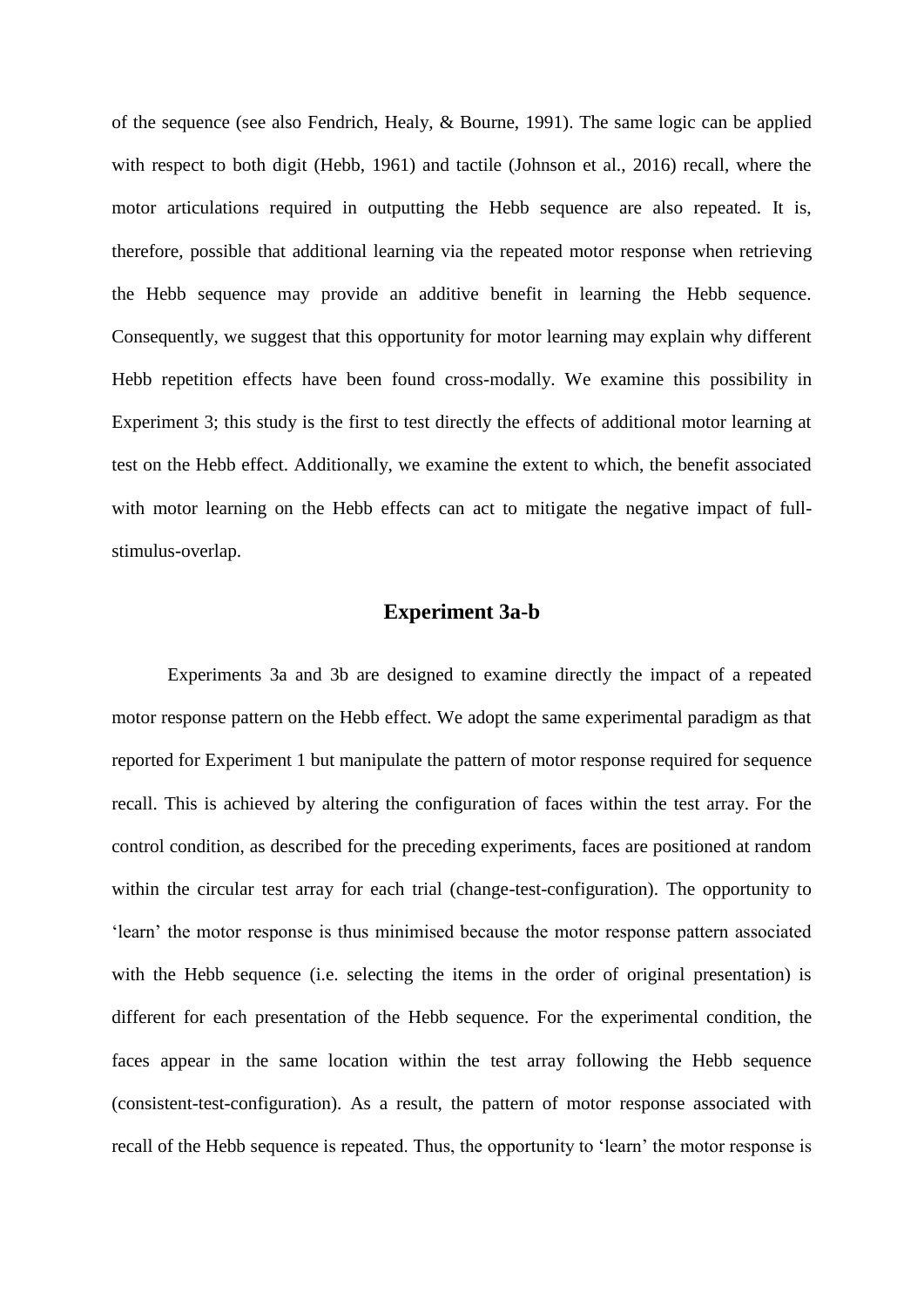facilitated. To the extent that repetition of the motor response pattern underpins (at least partially) the Hebb repetition effect under conditions of full-stimulus-overlap (e.g. Couture  $\&$ Tremblay, 2006; Hebb, 1961; Johnson et al., 2016; Parmentier et al., 2008), then we predict that the rate of learning for the Hebb sequence in the repeated motor response pattern condition will be steeper compared to that for the change-test-configuration (in the multilevel model, this would be demonstrated by the 3-way interaction between test configuration, sequence type, and epoch being a significant predictor). In Experiment 3a, we employ fullstimulus-overlap between the filler and Hebb sequences in order to investigate the extent to which the learning benefits of a repeated motor response compensate the diminution of learning associated with full-stimulus-overlap. Indeed, one might postulate that in studies in which learning is found under conditions of full-stimulus-overlap (e.g. Couture & Tremblay, 2006; Hebb, 1961; Johnson et al., 2016; Parmentier et al., 2008), learning is facilitated through repetition of the same motor output at test.

In Experiment 3b, we employ no-stimulus-overlap between the Hebb and filler trials. Testing the effects of repeated motor output in conditions known to produce Hebb repetition learning (as shown in Experiments 1 and 2), allows us to examine directly the extent to which repetition of the pattern of motor response at test provides an additive learning benefit for the Hebb sequence.

## **Method**

**Participants.** *Experiment 3a:* Twenty Bournemouth University Psychology undergraduates (mean age = 20.25 years; 7 male and 13 female), participated in exchange for research participation credits.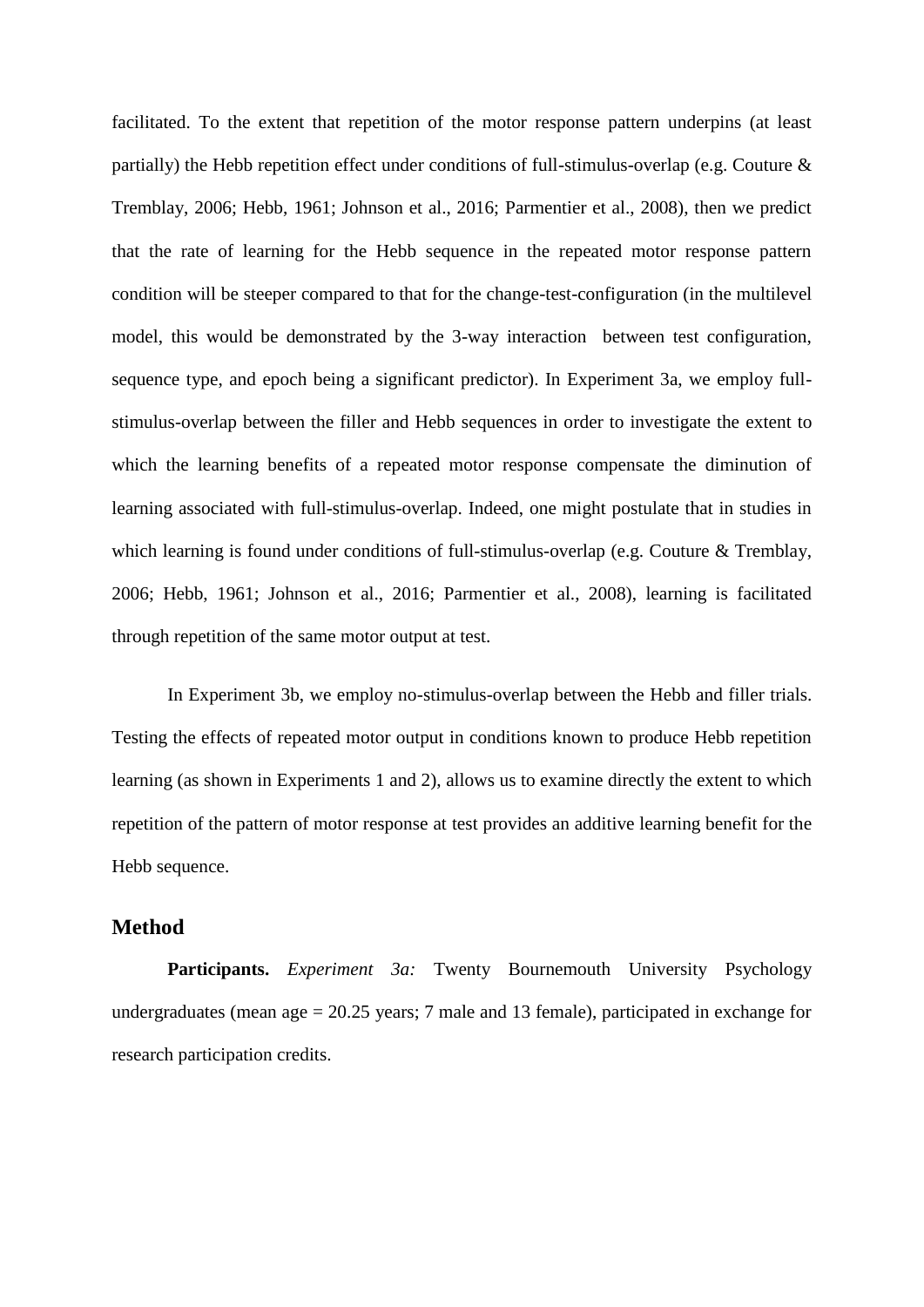*Experiment 3b:* Twenty Bournemouth University Psychology undergraduates (mean age  $= 19.95$ ; 5 male and 15 female), participated in exchange for research participation credits.

Ethical approval was obtained from the Bournemouth University Psychology Ethics Committee. None of the participants had taken part in the preceding experiments.

**Materials.** For both Experiments 3a and 3b unfamiliar faces were selected at random from the stimulus set of faces described in Experiment 1. For Experiment 3a, the same 6 unfamiliar faces were selected for the Hebb and filler trials. For Experiment 3b, 18 unfamiliar faces were selected at random for each session such that within each epoch a different set of 6 faces were used for the Hebb trial and each of the two filler trials.

**Design.** For both Experiments 3a and 3b, a 4-factor (2x2x10x6) within-participants design was employed. The first factor was experimental condition (consistent-testconfiguration and change-test-configuration), the second was sequence type (filler and Hebb), the third was experimental epoch (1-10), and the fourth was serial position (1-6). Sequence length was increased to 6-items to guard against the potential for ceiling effects when learning the Hebb sequence in the repeated motor output condition. The experimental condition was blocked and presented in a counterbalanced order.

**Procedure.** The procedure for both Experiments 3a and 3b was as described for Experiment 1. Participants completed two sets of 30 trials in a counterbalanced order; once in the consistent-test-configuration condition and once in change-test-configuration condition.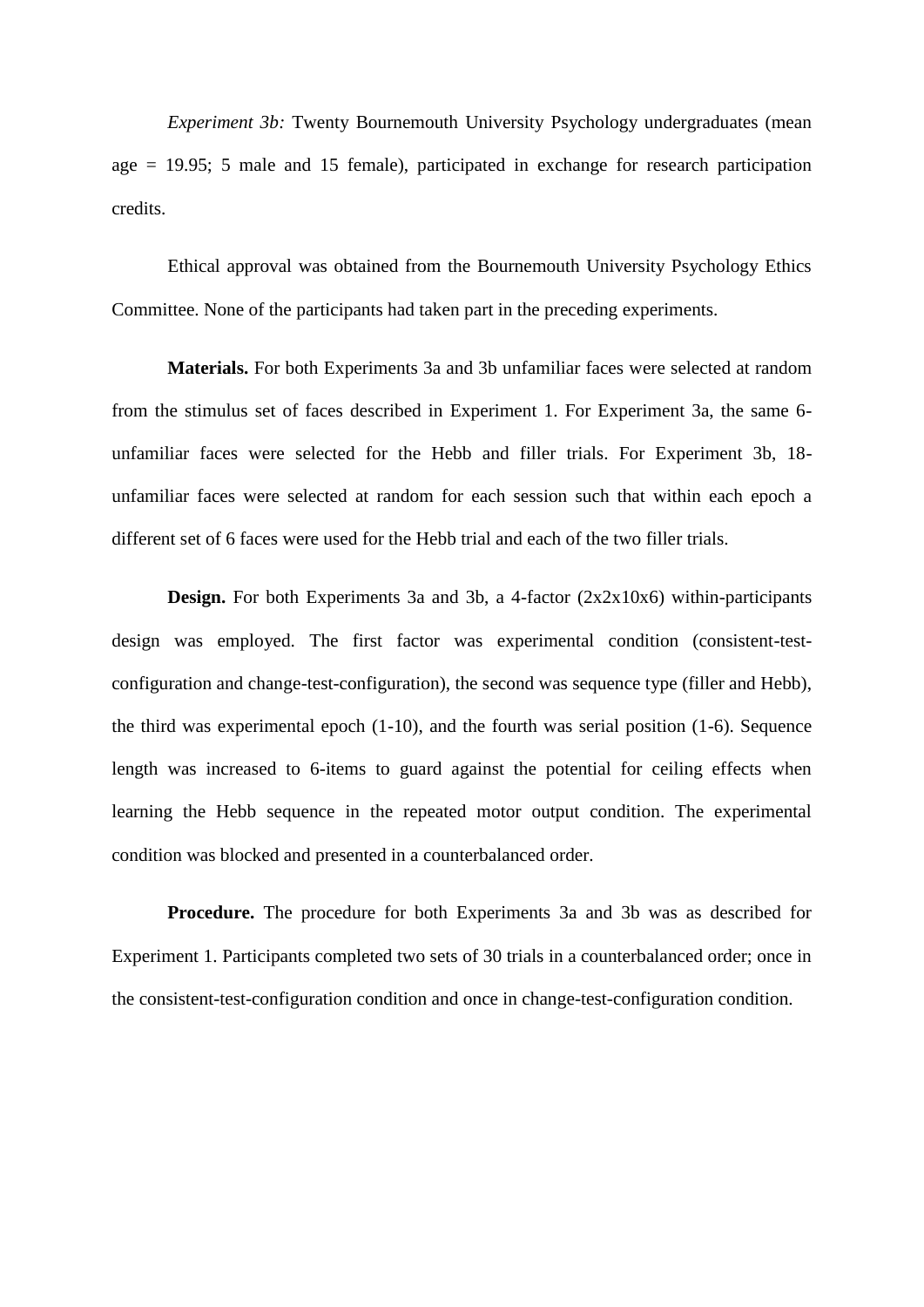# **Results**

Figure 3(a-d) shows the learning gradients for both experimental conditions as a function of experimental epochs. Full-stimulus-overlap is shown in Figures 3a and b, whereas no-stimulus-overlap is shown in Figures 3c and d.

------------------------------------------

- Figure 3(a-d) about here please -

------------------------------------------

**Experiment 3a - Multilevel Linear Model:** We fitted a multilevel model to the data, with proportion serial recall accuracy as the outcome variable, and experimental epoch (1- 10), trial type (Hebb and filler), test configuration (consistent and change), and their interactions as predictor variables. The model had random intercepts for participants and random slopes for participants by epoch, Hebb, and test configuration. The results from the model are summarised in table 3.

------------------------------------------

- Table 3 about here please -

------------------------------------------

The interaction between epoch and trial type was a non-significant predictor  $(b = -1)$ .105,  $SE = .008$ ,  $t = -1.347$ ,  $p = .178$ ) indicating no evidence of Hebb repetition learning. Nor was this effect mediated by a three-way interaction with test configuration ( $b = .007$ , *SE* = .011,  $t = 0.654$ ,  $p = .513$ ).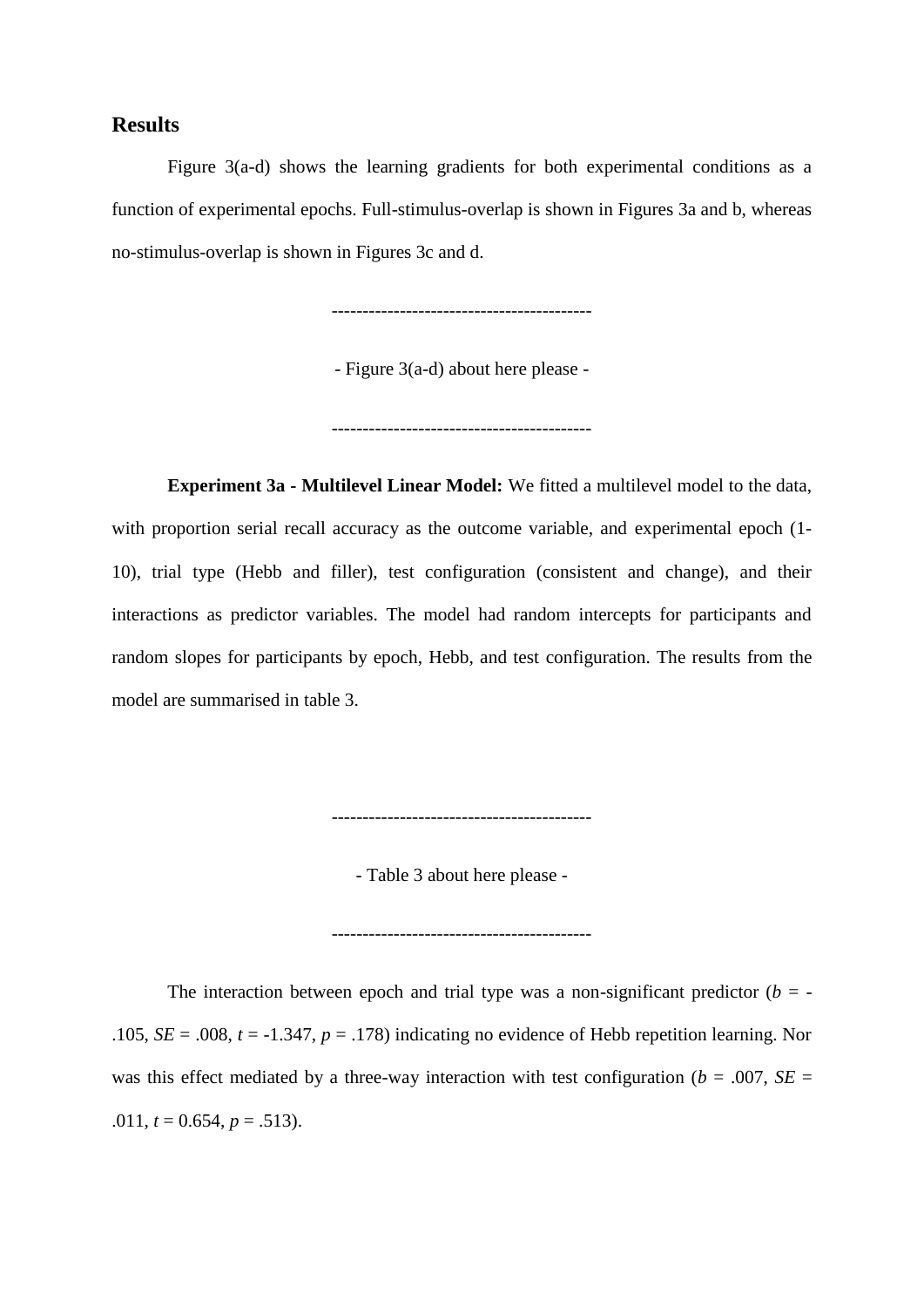**Experiment 3a – Gradient Analysis:** The learning gradients for the filler and Hebb sequences were examined via a 2-factor  $(2x2)$  within-participants ANOVA, with the factors experimental condition (consistent- and change-test-configuration) and sequence type (filler and Hebb). The main effect of both experimental condition, *F*(1,19)=1.51, *MSE*=0.001, *p*=.234,  $\eta_p^2$  = .07, and sequence type, *F*<1, were non-significant, reflecting the lack of Hebb repetition learning. The interaction between experimental condition and sequence type was non-significant, *F*<1, indicating no difference in the Hebb effect between the change- and consistent-test-configuration conditions. Despite the non-significant interaction, we assessed enhanced learning for the consistent-test-configuration condition by conducting a planned ttest between the two Hebb (consistent- and change-test-configuration) gradients. The analysis revealed a non-significant difference,  $t(19)=1.17$ ,  $p=.256$ ,  $r=.26$  (mean gradient and 95% CI for the consistent- and change-test-configuration Hebb trials  $= .021$  [.003, .040] and .008 [-.009, .026], respectively). In addition, and as expected, the two filler trials also did not differ significantly,  $t<1$  (mean gradient and 95% CI for the consistent- and change-testconfiguration filler trials =  $.0107$  [ $.000$ ,  $.021$ ] and  $.006$  [ $-.003$ ,  $.015$ ], respectively).

#### **Experiment 3b - Multilevel Linear Model:**

We fitted the model to the data, using the same structure as described for Experiment 3a. The results from the model are summarised in table 4.

------------------------------------------

- Table 4 about here please -

------------------------------------------

The epoch by trial type interaction was a significant predictor ( $b = -0.046$ ,  $SE = 0.007$ ,  $t = -0.046$ 6.163,  $p < .001$ ), demonstrating evidence for Hebb repetition learning. The predicted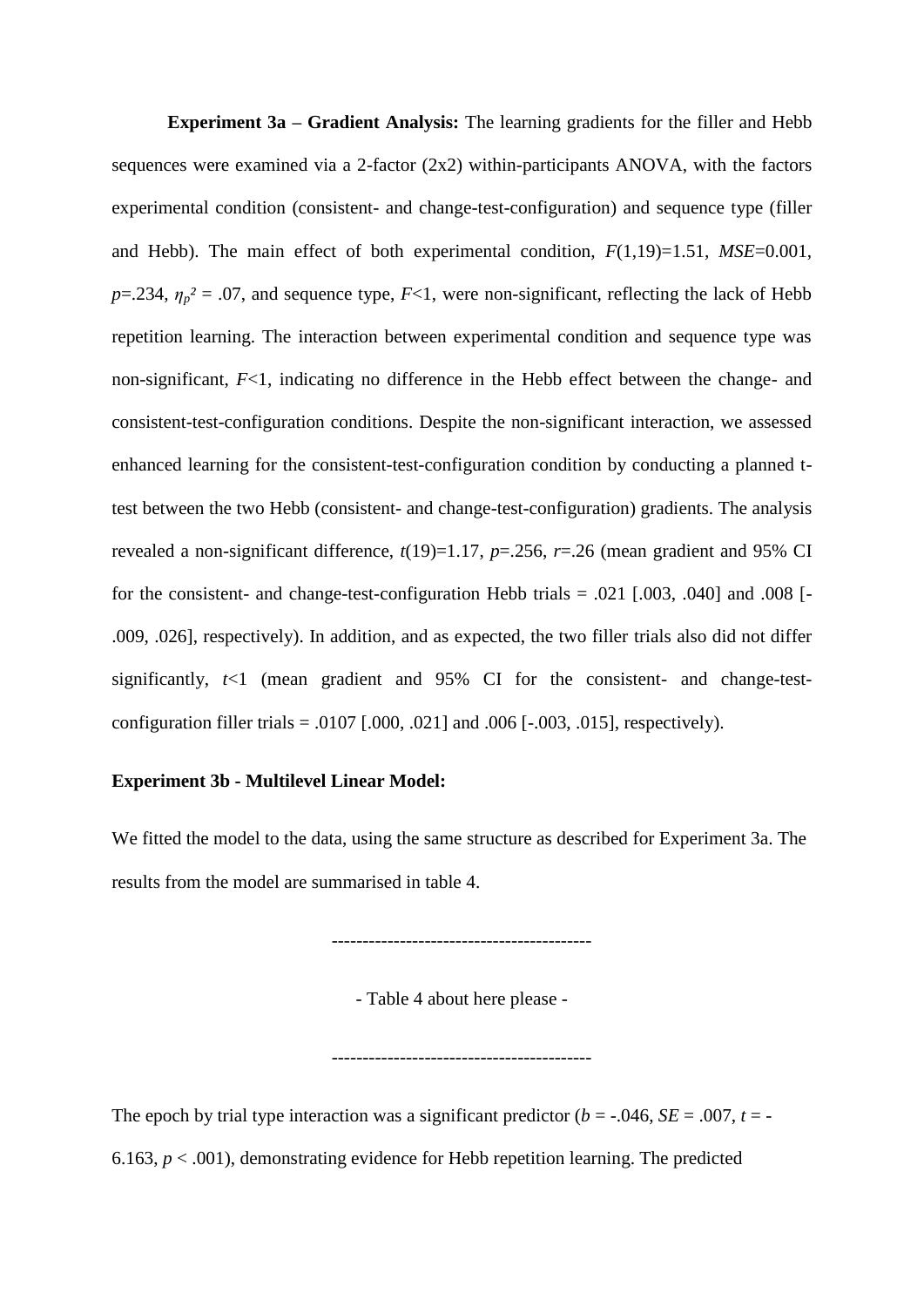contribution of the three-way interaction between epoch, trial type, and test configuration did not reach statistical significance  $(b = .018, SE = .010, t = 1.741, p = .082)$ .

**Experiment 3b – Gradient Analysis:** The learning gradients for the filler and Hebb sequences were examined via the same 2-factor (2x2) within-participants ANOVA, described for Experiment 3a. The main effects of experimental condition, *F*(1,19)=6.64, *MSE*=0.001,  $p=0.019$ ,  $\eta_p^2 = .26$  (mean gradient and 95% CI for the consistent- and change-testconfiguration = .028 [.020, .036] and .014 [.006, .021], respectively) and sequence type were significant,  $F(1,19)=34.58$ ,  $MSE=0.001$ ,  $p<0.001$ ,  $\eta_p^2 = .65$  (mean gradient and 95% CI for the filler and Hebb sequences =  $.002$  [ $-.005$ ,  $.010$ ] and  $.039$  [ $.029$ ,  $.048$ ], respectively), demonstrating overall Hebb repetition learning. Despite the striking difference in the learning gradients for the consistent- and change-test-configuration conditions (see Figure 3c and 3d), the interaction between experimental condition and sequence type was non-significant, *F*(1,19)=3.00, *MSE*=0.001, *p*=.100,  $\eta_p^2$  = .14 (also shown in the multilevel model, where the 3-way interaction did not reach statistical significance, *p*=.082). However, a planned t-test between the two Hebb learning gradients revealed that learning, in line with our prediction, was significantly steeper in the consistent-test-configuration condition,  $t(19)=2.76$ ,  $p=.012$ , *r*=.54 (mean gradient and 95% CI for the consistent- and change-test-configuration Hebb trials =  $.051$   $[.038, .063]$  and  $.027$   $[.014, .041]$ , respectively). The two filler trials did not differ significantly, *t*<1 (mean gradient and 95% CI for the consistent- and change-testconfiguration filler trials =  $.005$  [ $-.005$ ,  $.015$ ] and  $.000$  [ $-.011$ ,  $.010$ ], respectively).

**Combined analysis:** The data from Experiments 3a and 3b were combined to emphasise the differing effects of stimulus overlap. The learning gradients for the filler and Hebb sequences across Experiments 3a were examined via a 3-factor (2x2x2) mixed ANOVA. This followed the structure of the preceding ANOVA with the addition of the between-participants factor of experiment (3a and 3b). Importantly, the ANOVA found a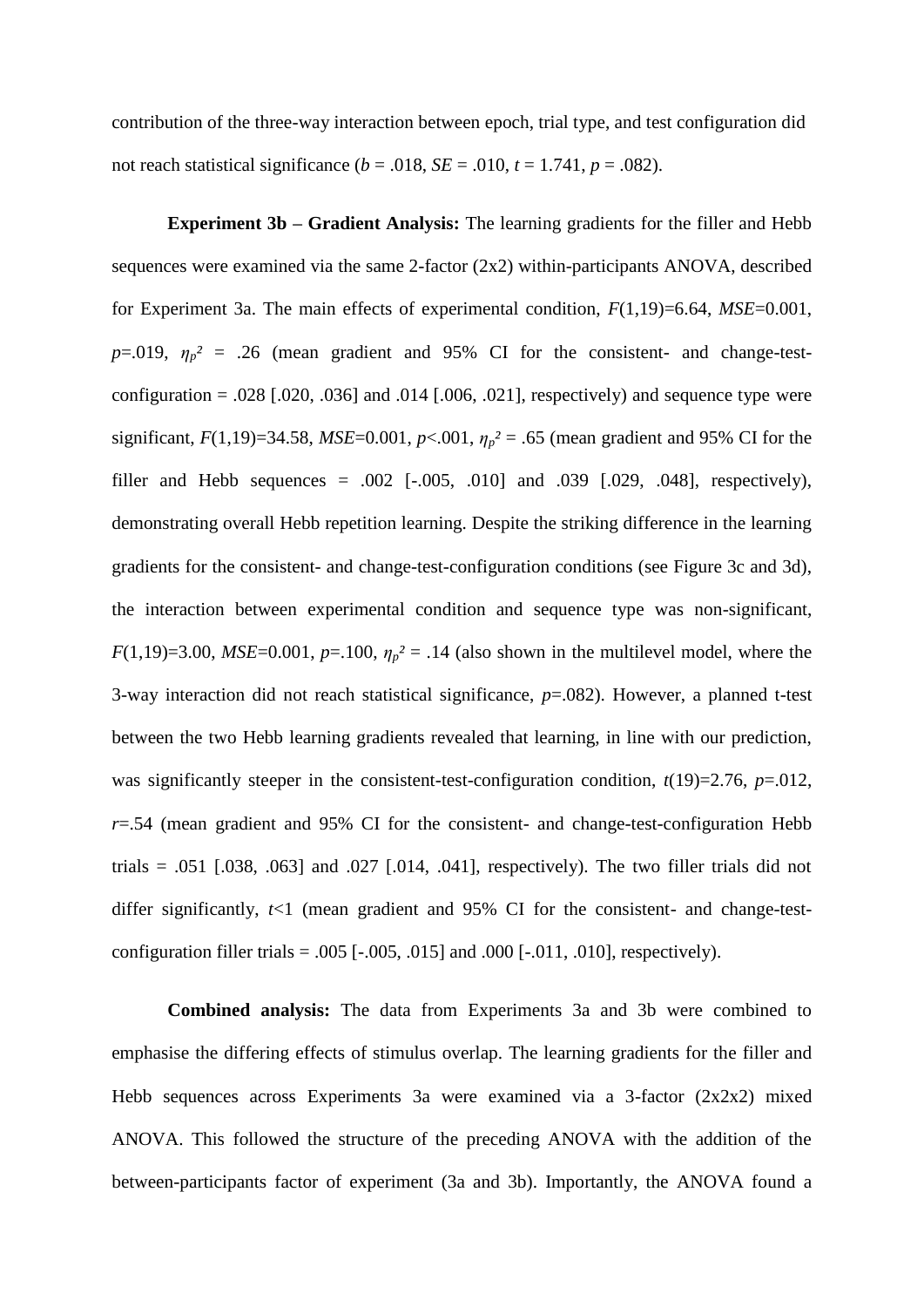significant 2-way interaction between experiment and sequence type,  $F(1,38)=10.632$ , *MSE*=.001,  $p=0.002$ ,  $\eta_p^2 = 0.22$ . This interaction, as described above, was driven by stronger Hebb repetition effects for the no stimulus overlap used in Experiment 3b, compared to the full stimulus overlap in Experiment 3a. The 3-way interaction between experiment, experimental condition (consistent- and change-test-configuration), and sequence type (filler and Hebb) was non-significant, *F*<1.

## **Discussion**

We proposed that repetition of the pattern of motor response at test may provide an additive benefit to learning in the Hebb repetition effect. Experiment 3a revealed no learning under the condition of full-stimulus-overlap despite a repeated pattern of motor response at test. This study, therefore, fails to explain why the Hebb effect is found, for some stimulus types, under conditions of full-stimulus-overlap (e.g. Couture & Tremblay, 2006; Hebb, 1961; Johnson et al., 2016; Parmentier et al., 2008). In contrast, Experiment 3b, employing no-stimulus-overlap, demonstrated that learning of the Hebb sequence was accentuated when the pattern of motor response at test was repeated. Experiment 3b, therefore, demonstrates that stimulus overlap is a key manipulation in determining presence of the visual Hebb repetition effect. Specifically, the reduction in learning following full-stimulus-overlap cannot be reversed by invoking the same pattern of motor response at test.

The role of motor learning in the Hebb effect is considered by Cumming et al. (2003). Whilst they speculate that motor response repetition at test might facilitate learning of the sequence, they highlight the fact that learning persists when recall of the Hebb sequence requires a different motor response. This point is shown directly in the present experiment where the Hebb effect is evident for the change-test-configuration condition (albeit at a reduced level and only under conditions of no-stimulus-overlap). Indeed, Fendrich et al.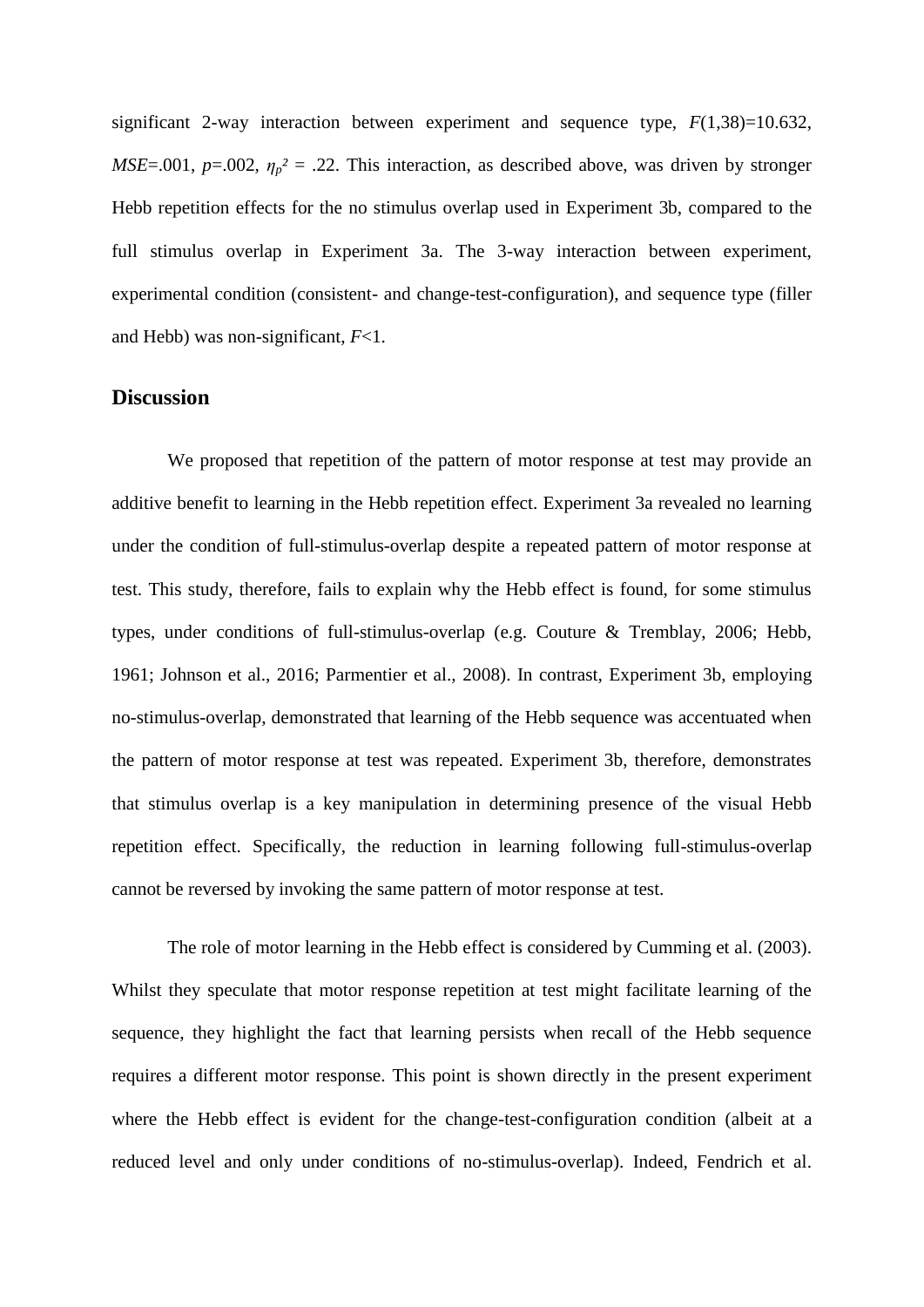(1991) showed that the speed with which participants typed sequences on a keypad (an implicit measure of ISR) was faster when the motor response at output was repeated. Additionally, they also demonstrated improvements in speed when the items remained the same but the motor response differed (through a modification of the keyboard configuration). Whilst our data support the motor learning reported by Fendrich et al. (1991), Experiments 3a and 3b indicate that standard sequence Hebb repetition effects need to be present in order for any additive effects of motor-based Hebb repetition effects to manifest. The findings of Experiment 3b thus highlight an important variable that should be controlled in future Hebb studies. Specifically, the Hebb effect can be inflated if the motor response for the Hebb sequence is also repeated. Whilst this is a methodological point, the findings of Experiment 3 have potential theoretical implications. Since learning was absent under conditions of fullstimulus-overlap (despite a repeated motor response at test) it suggests that the requirement for a repeated motor response at test cannot explain the cross-modal differences in Hebb effects. It suggests that, for example, non-verbal visual (the present experiment) and visualspatial (Couture & Tremblay, 2006) memory systems differ with respect to the conditions in which Hebb effects are found. This is problematic for claims that a common mechanism underpins Hebb repetition learning (e.g. Hitch et al., 2009). However, such conclusions are premature given the limitations of cross-modal comparisons that are made across studies with differing methodologies.

Our demonstration of accentuated Hebb learning in Experiment 3b speaks directly to the findings of Experiment 2. As described previously, the rate of learning for the Hebb sequence when repeated every six trials (6-gap) was reduced compared to the 3-gap condition (although this apparent difference was not statistically different). In contrast, Page et al. (2013, Experiments 1 and 2) reported similar learning gradients for the 3-gap and 6-gap learning conditions in the absence of stimulus overlap. However, in Page et al. (2013) there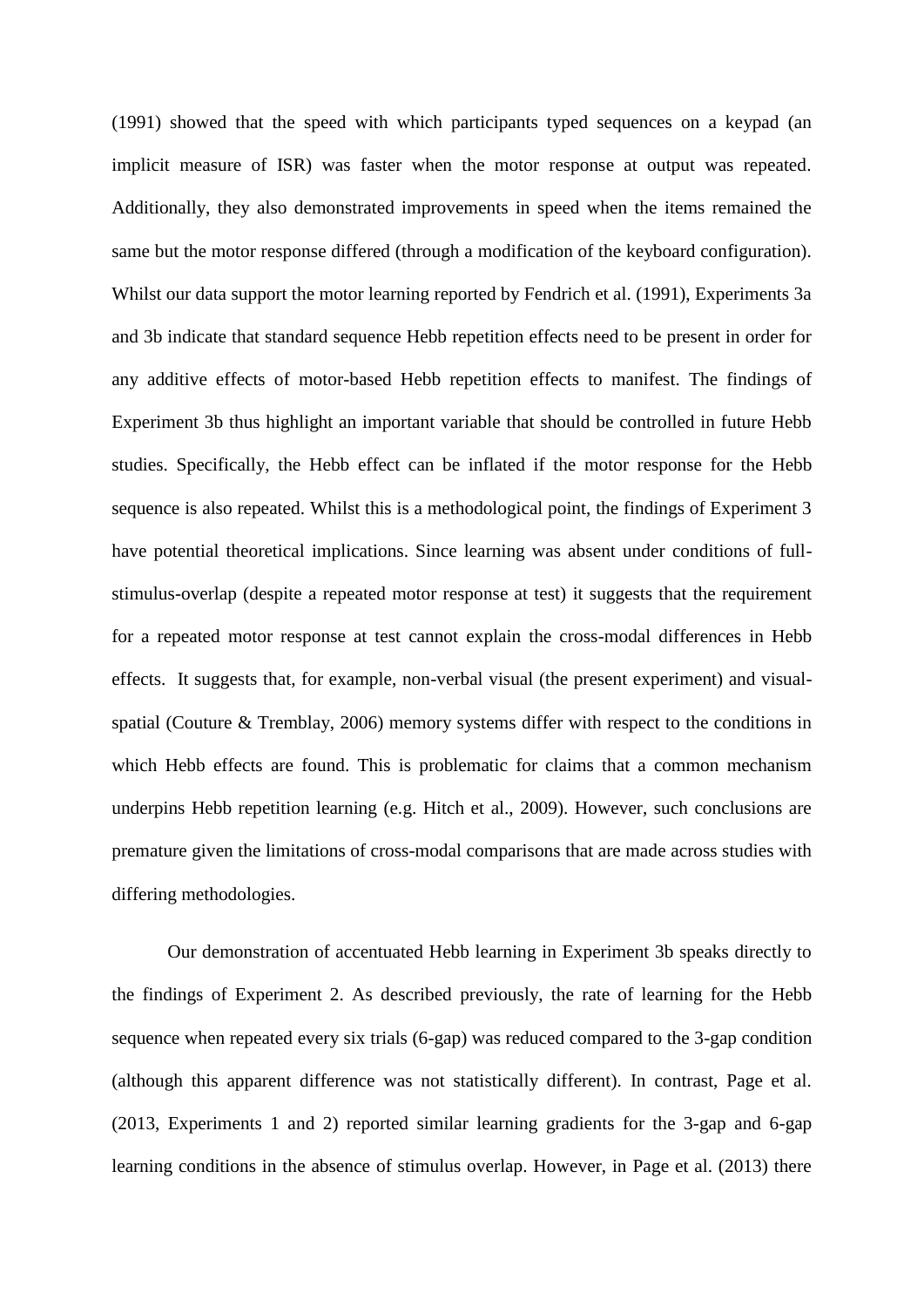was potential for additional learning since participants retrieved the sequence by writing responses. Thus, the motor response at test for the Hebb sequence was repeated (by writing the same list of words in the same order). This is in contrast to our Experiment 2 where a changing-test-configuration resulted in different motor responses for the Hebb sequence. Experiment 4 is designed, therefore, to examine directly the rate of repetition learning following different repetition spacing when under conditions of repeated motor response at test.

## **Experiment 4**

The design of Experiment 4 follows closely that described for Experiment 2 with the exception that the consistent-test-configuration is employed for the testing array. Consequently, correct retrieval of the Hebb sequence requires the same pattern of motor response at test. The recall procedure is now closely aligned to that reported by Page et al. (2013), and thus facilitates an equitable comparison between visual Hebb repetition effects in the present study and those of Page et al. (2013) for verbal stimuli. As stated for Experiment 2, equivalent learning gradients for different spacing intervals will be evidenced statistically by a non-significant interaction between the spacing condition and the sequence type condition. The absence of such an interaction is predicted together with evidence of an overall improvement in the Hebb sequence relative to filler trials.

## **Method**

**Participants.** Twenty-two Bournemouth University Psychology undergraduates (mean age = 19.18 years; 5 male and 17 female), participated in exchange for research participation credits. None had participated in the preceding experiments. Ethical approval was obtained from the Bournemouth University Psychology Ethics Committee.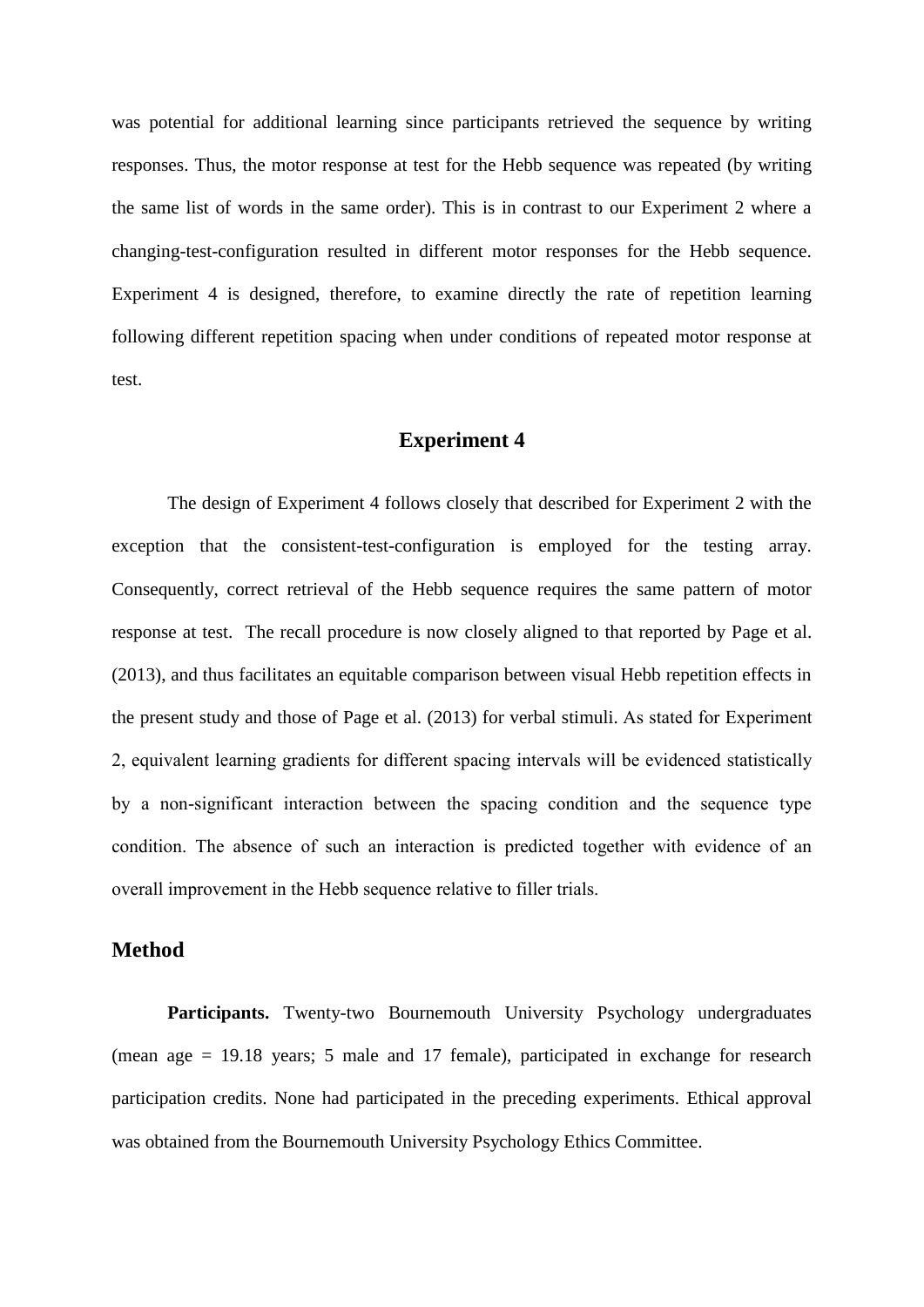**Materials.** The materials were as described for Experiment 2.

**Design.** The design was as described for Experiment 2.

**Procedure.** The procedure followed closely that described in Experiment 2, with the exception that there was a consistent-test-configuration used at test for both the filler and Hebb sequences.

# **Results**

Figure 4(a-b) shows the learning gradients for the short- and long-spacing conditions.

- Figure 4(a-b) about here please -

------------------------------------------

**Multilevel Linear Model:** We fitted a multilevel linear model to the data, with proportion serial recall accuracy as the outcome variable, and experimental epoch (1-7), trial type (Hebb and filler), repetition interval (3-gap and 6-gap), and their interactions as predictor variables. The model had random intercepts for participants and random slopes for participants by epoch, Hebb, and repetition interval. The results from the model are summarised in table 5.

------------------------------------------

- Table 5 about here please -

------------------------------------------

The epoch by trial type interaction was a significant predictor ( $b = -.042$ ,  $SE = .013$ ,  $t = -$ 3.212,  $p = .001$ ), demonstrating evidence for Hebb repetition learning. The three-way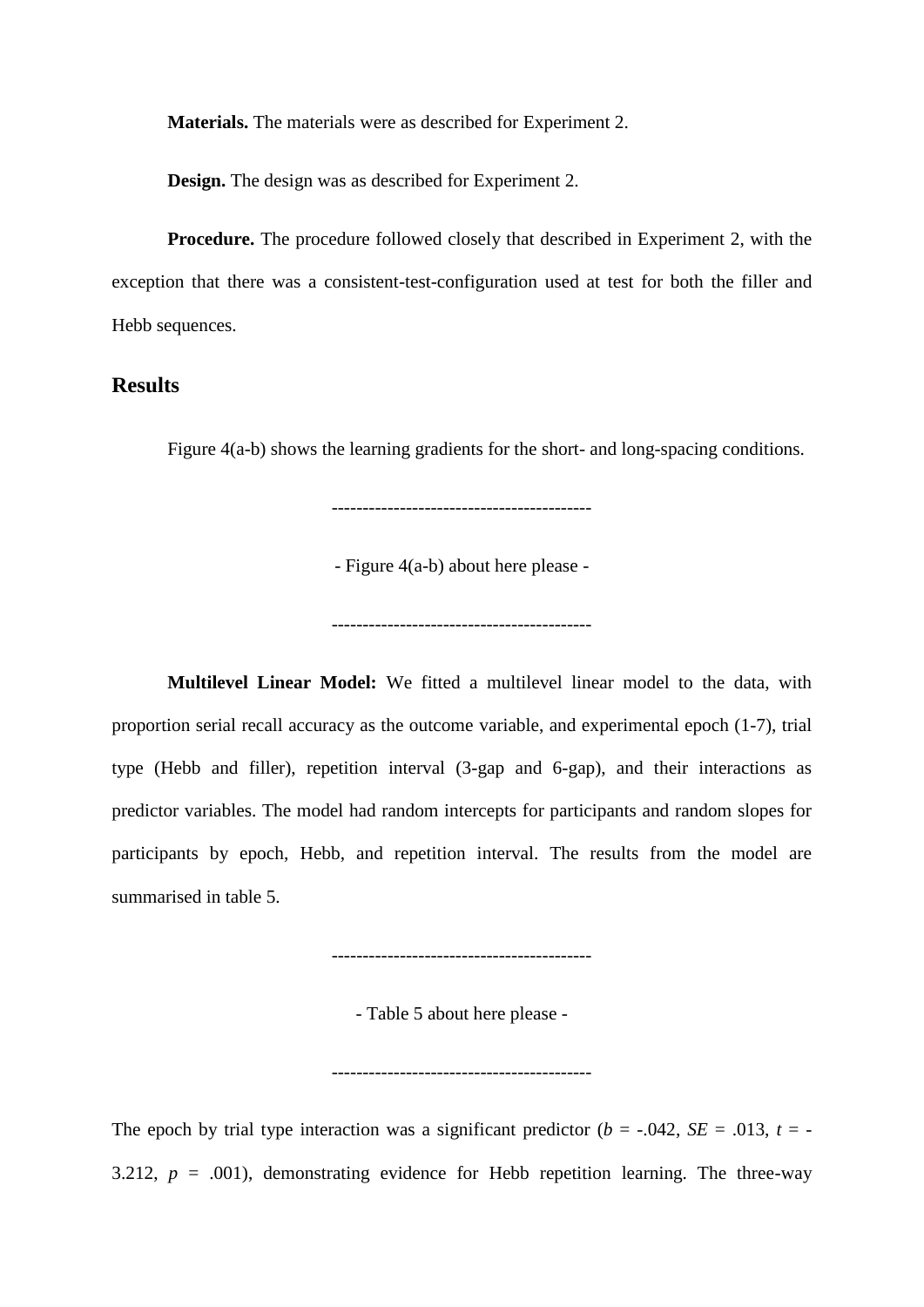interaction between epoch, trial type, and repetition interval was not a significant predictor within the model ( $b = .024$ ,  $SE = .019$ ,  $t = 1.314$ ,  $p = .190$ ).

**Gradient Analysis:** The learning gradients for the filler and Hebb sequences were examined via a 2-factor (2x2) within-participants ANOVA, with the factors experimental condition (short- and long-spacing) and sequence type (filler and Hebb). The main effect of experimental condition was non-significant  $F<1$ . The main effect of sequence type was significant,  $F(1,21)=7.26$ ,  $MSE=.003$ ,  $p=.014$ ,  $\eta_p^2=.257$ , (mean gradient and 95% CI for the filler and Hebb sequences =  $.003$  [ $-.008, .015$ ] and  $.033$  [ $.014, .053$ ], respectively) demonstrating Hebb learning. Importantly, with respect to our prediction that both spacing conditions would produce equivalent learning of the Hebb sequence, the interaction between experimental condition and sequence type was non-significant, *F*(1,21)=1.781, *MSE*=.002,  $p = 0.561$ ,  $\eta_p^2 = 0.016$ . In particular, we highlight the similarity of Hebb learning gradient for the 3-gap (.036) and 6-gap (.031) intervals. Moreover, as highlighted during the review process, the Hebb gradients exist in the context of quite different filler sequences (mean gradient and 95% CI for the 3-gap and 6-gap filler sequences = -.006 [-.024, .011] and .013 [.001, .025], respectively). If one accepts that the filler gradients are not showing practice effects but instead are randomly distributed around a slope of approximately zero, one can justify a direct comparison between the 3-gap and 6-gap Hebb sequences. Consistent with the preceding analysis, such a comparison reveals no significant difference,  $t(21)=0.267$ ,  $p=.792$ , *r*=.058).

## **Discussion**

Experiment 4 compared 3-gap and 6-gap repetition intervals for visual stimuli with both a no-stimulus-overlap condition and the requirement to repeat the motor response at test. As in Experiment 2, we report a main effect of sequence type (i.e. a Hebb effect) and again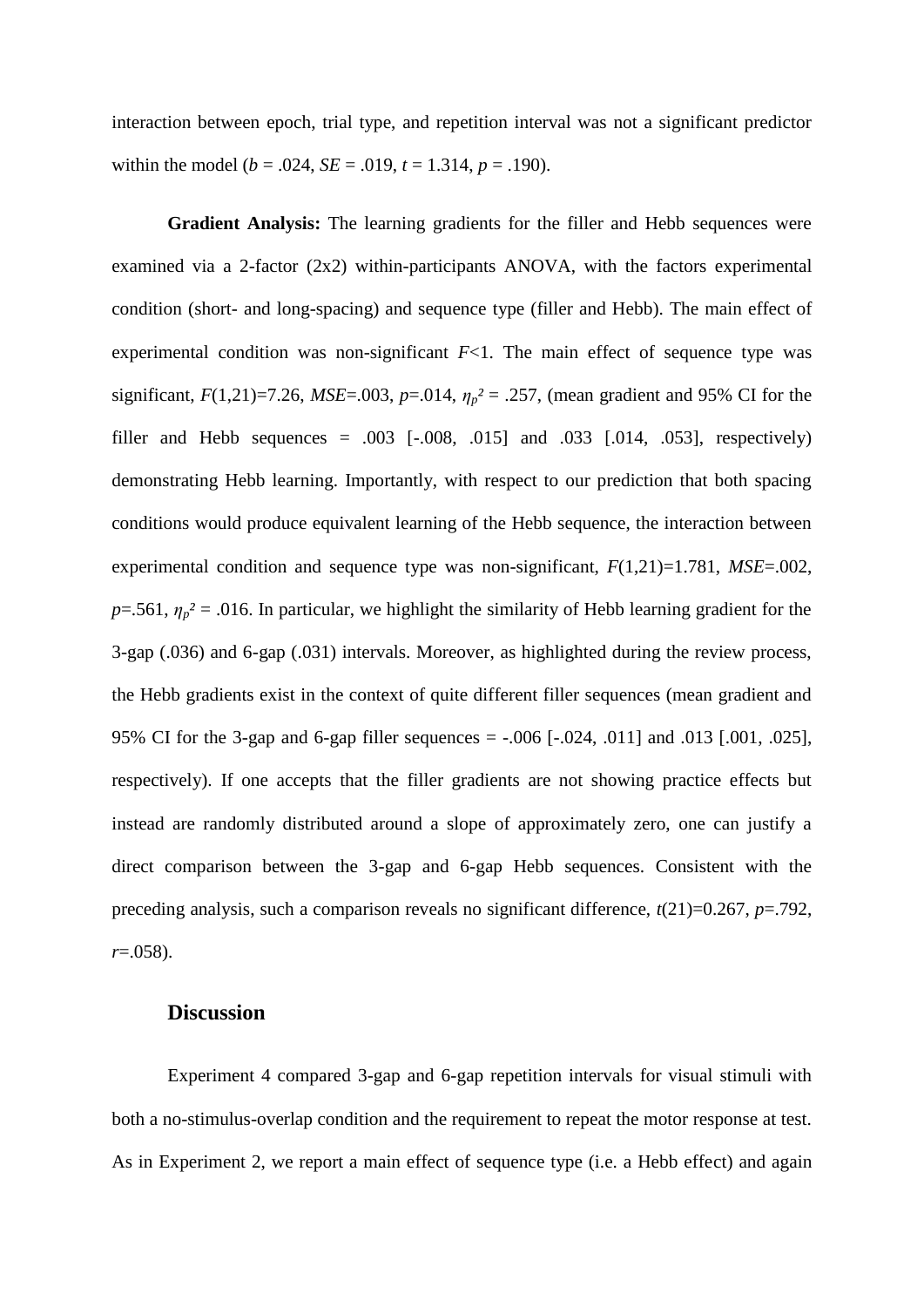the interaction between the sequence type and repetition spacing for the gradient analysis was non-significant (as was the 3-way interaction in the multilevel model). Moreover, inspection of the learning gradients for the 3-gap (.036) and 6-gap (.031) Hebb sequences, reveal closely aligned rates of learning. These data contrast with Experiment 2 where the rate of learning for the 3-gap condition was double that of the 6-gap condition. We suggest that ensuring the same motor response at test provides a closer methodological analogue to that described by Page et al. (2013). In their study (Experiments 1 and 2) they report very similar learning gradients for 3-gap and 6-gap intervals. We have replicated that trend in Experiment 4, demonstrating further similarities in the conditions for which verbal and non-verbal-visual Hebb repetition effects are observed.

Both Experiments 2 and 4 have shown that visual Hebb repetition learning persists when the frequency of repetitions are reduced to every sixth trial. Similarly, the Hebb effect for verbal stimuli has been shown to survive increased intervals between repetitions (although the present study only examined intervals of 5-intervening sequences, whereas Page et al., 2013, examined up to 11-intervening sequences). Verbal Hebb repetition learning following longer repetition intervals has been argued to be evidence for the Hebb effect as a plausible mechanism for novel word acquisition. Our present data suggests that whilst the Hebb repetition effect may be implicated in the learning of novel words (Cumming et al., 2003; Page & Norris, 2009; Page et al., 2013; Szmalec et al., 2009; 2011; 2012), similar mechanisms operate across modalities for non-verbal stimuli (e.g. as argued by Page et al., 2006).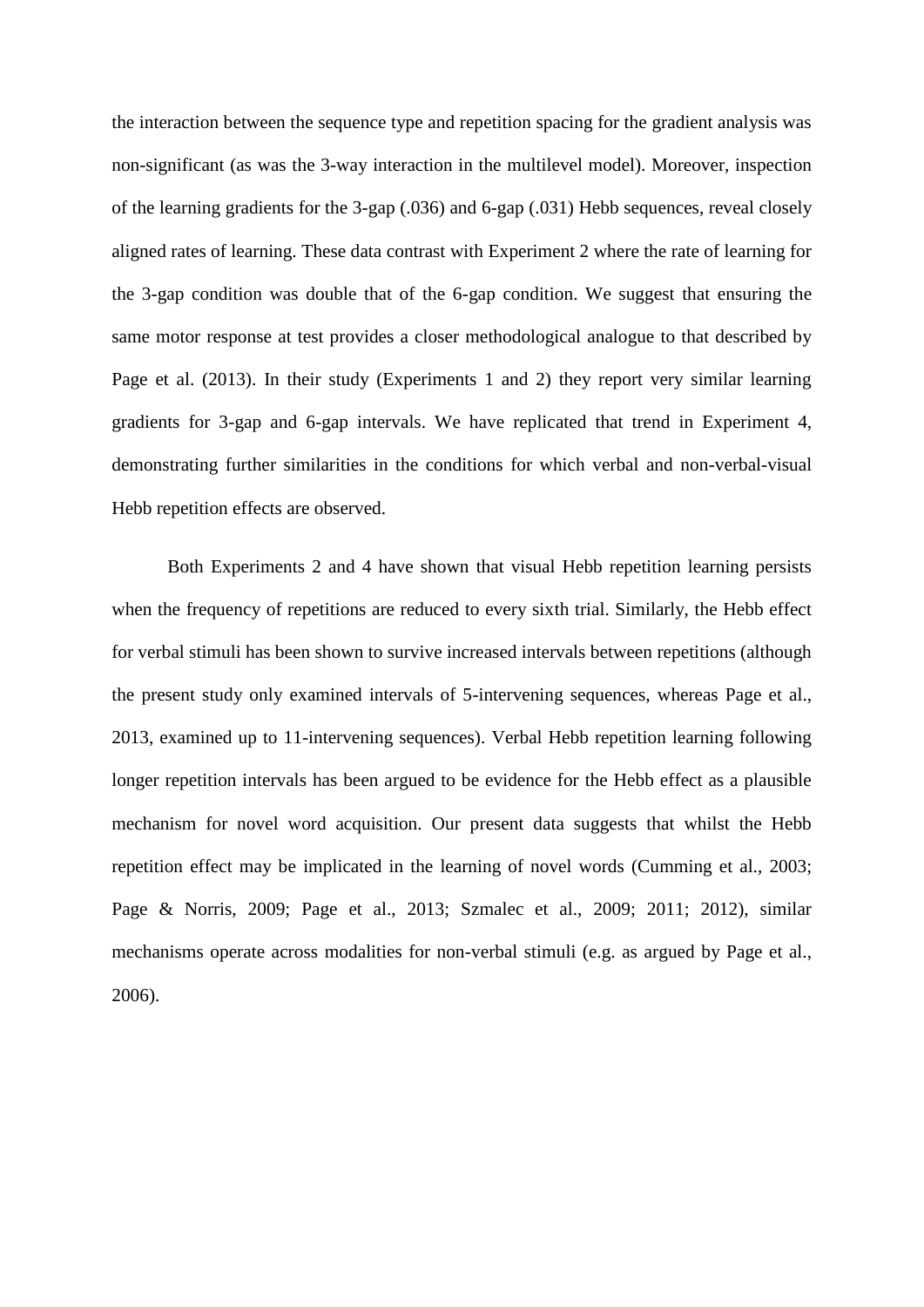## **General Discussion**

#### **Summary**

In the current series of experiments, we have investigated the conditions under which the visual Hebb repetition effect is found. We have shown that the rate of Hebb repetition learning is determined by the same factors as demonstrated previously for repeated verbal stimuli (as shown by Page et al., 2013). In Experiment 1, we demonstrated that the Hebb repetition effect was only found under conditions of no-stimulus-overlap and abolished when there is full-stimulus-overlap between the filler and Hebb sequences. In Experiments 2 and 4, we showed that the rate of learning for the Hebb sequence is equivalent for both 3- and 6 sequence intervals. Experiment 3 showed that repetition of the motor response at test accentuates the rate of learning for the Hebb sequence, but only under conditions of nostimulus-overlap. Experiment 4 repeated the output motor response at test (providing a closer methodological match to ISR of verbal stimuli used by Page et al., 2013) and again demonstrated learning with 6-sequence repetition intervals.

Proposed accounts of the Hebb repetition effect were originally intended to explain verbal Hebb repetition learning; however, these accounts could equally be applied to visual memory. For example, Page and Norris (2009) suggest that the Hebb repetition effect is associated with the learning of a sequence 'chunk', whereas other models focus upon the cumulative matching of positional codes (Burgess & Hitch, 2006). These mechanisms could, conceivably, operate within an amodal or modality-specific order memory system. The remainder of this section considers evidence as to whether the Hebb effect is the result of an amodal process.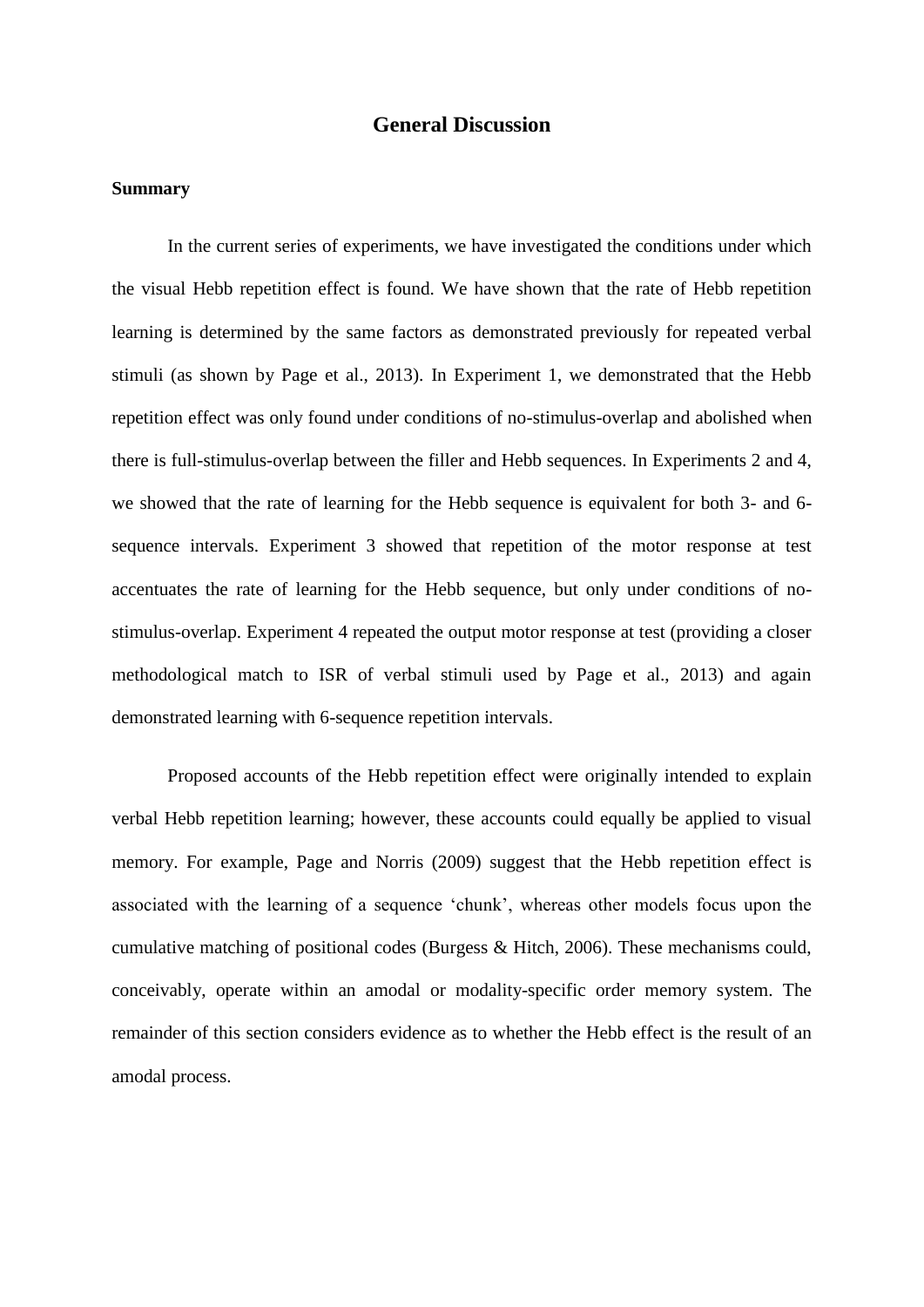#### **Amodality in Order Memory**

Taken together, our data are broadly consistent with that body of work concerning the Hebb repetition effect for verbal stimuli (e.g. Hitch et al., 2005, 2009; Cumming et al., 2003; Cunningham et al., 1984; Hebb, 1961; Page et al., 2006, 2013). In particular, these analogous findings concern the effects of stimulus overlap between the filler and Hebb sequences, and repetition spacing (reported by Melton, 1963, 1967; Page et al., 2013). One might argue that the observation of Hebb repetition effects across modalities (e.g. Couture & Tremblay, 2006; Johnson et al., 2013, 2016; Parmentier et al., 2008 etc.), combined with qualitatively equivalent cross-modal serial position curves (e.g. Guérard & Tremblay, 2008; Johnson et al., 2016; Parmentier & Jones, 2000; Smyth et al., 2005; Ward et al., 2005), analogous error distributions (Guérard & Tremblay, 2008; Farrell & Lewandowsky, 2004; Johnson et al., 2016; Smyth et al., 2005), and sequence recall characteristics (Cortis, Dent, Kennett, & Ward, 2015; Spurgeon et al., 2014), are best interpreted parsimoniously via an amodal memory system. That is, rather than domain-specific memory systems, a generalised memory system supports storage for all stimulus types. By such an account, selective interference (e.g. Guérard & Tremblay, 2008), significant evidence for modularity, could be explained through feature similarity (e.g. Brown, Neath & Chater, 2007). Indeed, whilst selective interference effects are interpreted as strong evidence for modularity in working memory (e.g. Guérard & Tremblay, 2008; Logie, Zucco & Baddeley, 1990), modality-specific interference effects are abolished when the secondary task requires order memory. Specifically, in Vandierendonck (2016, see also Depoorter & Vandierendonck, 2009) participants undertook two memory task concurrently. That is, they were presented with two lists of to-be-remembered items successively (the primary task and the secondary task), comprising either sequences of auditory-verbal or visual-spatial items. At recall, participants were tested on memory for the primary list followed by the secondary list, and were asked to either recall the order of items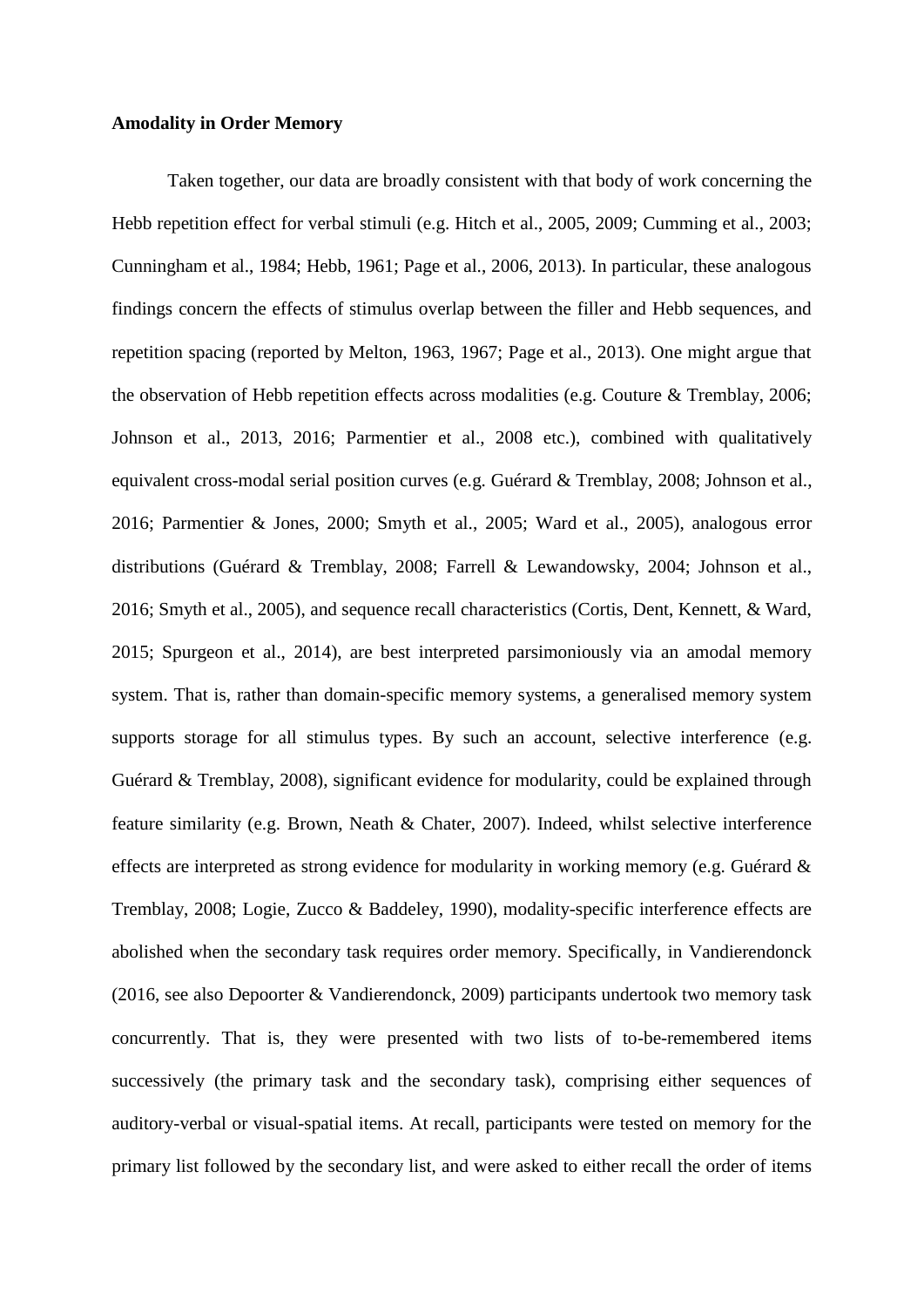(order memory) or identify if an item had been changed in the list (item memory). Vandierendonck (2016) showed that both primary verbal and visuo-spatial memory tasks were more impaired by a secondary order memory task despite that secondary task employing stimuli from a different modality. Vandierendonck (2016) concluded that this was a demonstration of modality independent order memory, i.e., since the same mechanism is used to maintain order memory, concurrent order memory tasks are damaging to recall due to the division of resources within this amodal system.

#### **Modality in Order Memory**

In contrast, cross-modal differences (e.g. selective interference and the potential differences in the effects of stimulus overlap in the Hebb effect) can be explained by modality specific slave systems sharing functional characteristics. Indeed, Hursltone et al. (2014) state that it is "clearly parsimonious to assume that at least some core sequencing principles exist that apply across domains"; however, this does not falsify modularity "but suggest instead that the problem of serial order has been solved in similar ways across systems" (p.340). Thus, Hurlstone et al. argue that since the functioning of modular systems may have evolved over a lengthy iterative process, it is not surprising that these separate systems have evolved to operate using the most effective (and consequently analogous) methods. Using this logic, functional cross-modal similarity should not be taken as a priori evidence for amodality any more than it should be considered to support modularity.

Furthermore, data from Page et al. (2006, Experiment 2) suggest that representations of repeated visual sequences are not represented amodally, since conceptual repetitions of visual stimuli (under conditions of CA) did not produce Hebb repetition learning (however, cross-modal transfer data from letters and words in their Experiments 4 and 5 are rather more difficult to interpret). Indeed, Page et al. (2006) suggest that the most parsimonious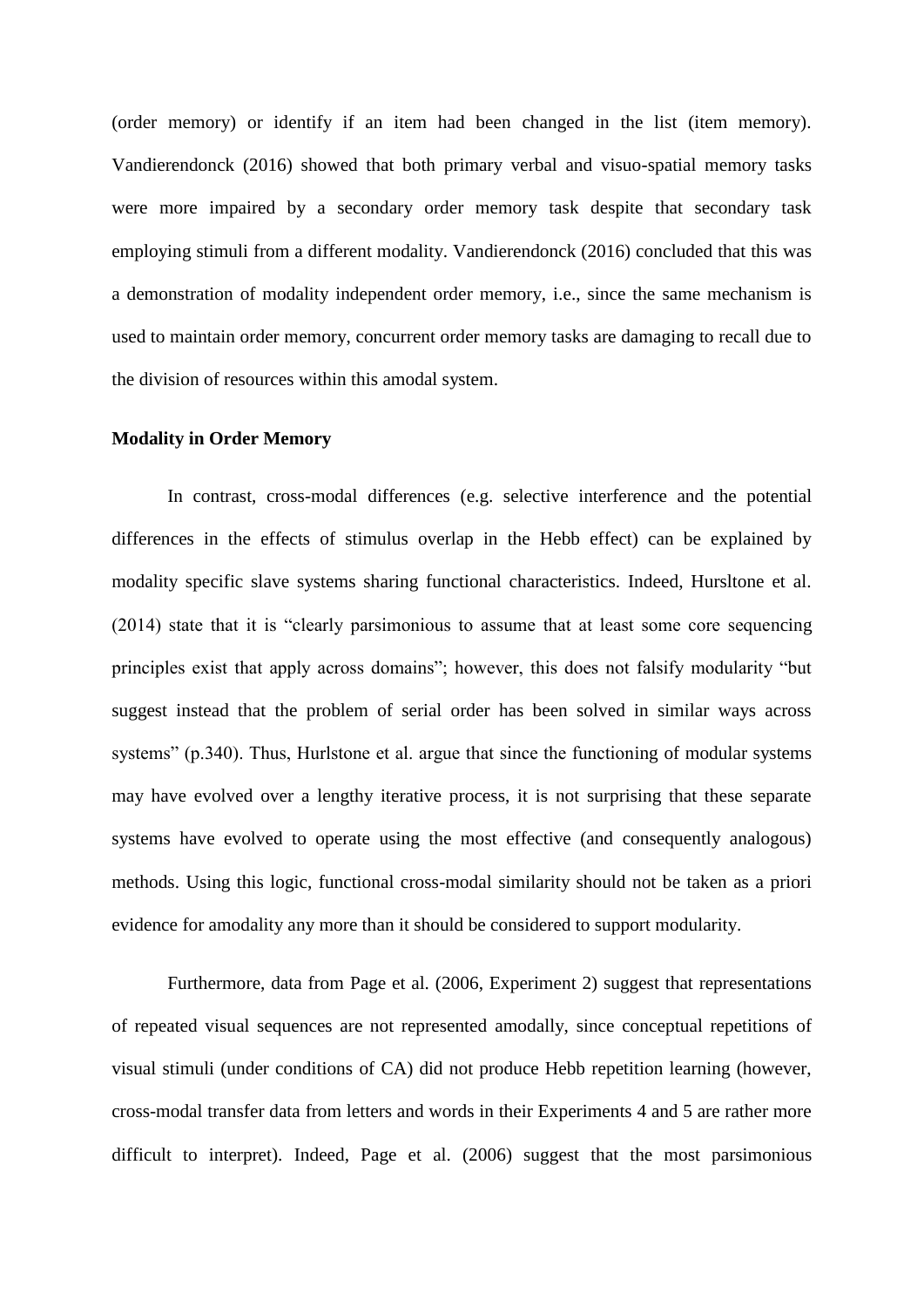explanation for their pattern of data is to suggest that parallel primacy gradients exist in the visual store, which, over repeated presentations, form sequence chunks analogous to those in the phonological loop. Similarly one could extend the principles of the latest incarnation of the Burgess and Hitch (2006) model (which employs multiple context-timing signals) from the phonological store to other systems within the working memory model.

A difficulty for a domain general/amodal interpretation of the Hebb repetition effect lies in the inconsistent findings regarding stimulus overlap between filler and Hebb sequences. Hebb repetition learning for spatial positions (Couture & Tremblay, 2006; Parmentier et al., 2008), digits (Hebb, 1961; Hitch et al., 2009), odours (Johnson et al., 2013), and tactile stimuli (Johnson et al., 2016) is evident under conditions of full-stimulus-overlap. Whereas the present set of experiments suggests that the Hebb repetition effect is absent for non-verbal visual stimuli under conditions of full-stimulus-overlap (and also greatly reduced/abolished for verbal stimuli, Melton, 1967; Page et al., 2013). One might interpret this as evidence for modularity, with cross-modal differences in, for example, the effects of inter-trial interference on learning. However, an obvious caveat for these apparent crossmodal differences is the variations across modalities in methodology (e.g. Turcotte et al. 2005, used different sequence recall methods for verbal and visuo-spatial stimuli). Clearly, further work is needed examining spatial Hebb repetition learning. In particular, spatial Hebb effects should be compared cross-modally when employing a consistent methodology across stimulus types.

#### **Domain-Generality for Order, but not Item, Memory**

Our discussion has thus far assumed that the modality arguments encompass both order and item memory but it is possible that order and item memory are separable. Indeed, Hitch et al. (2009) suggest that whilst item information may be represented within domain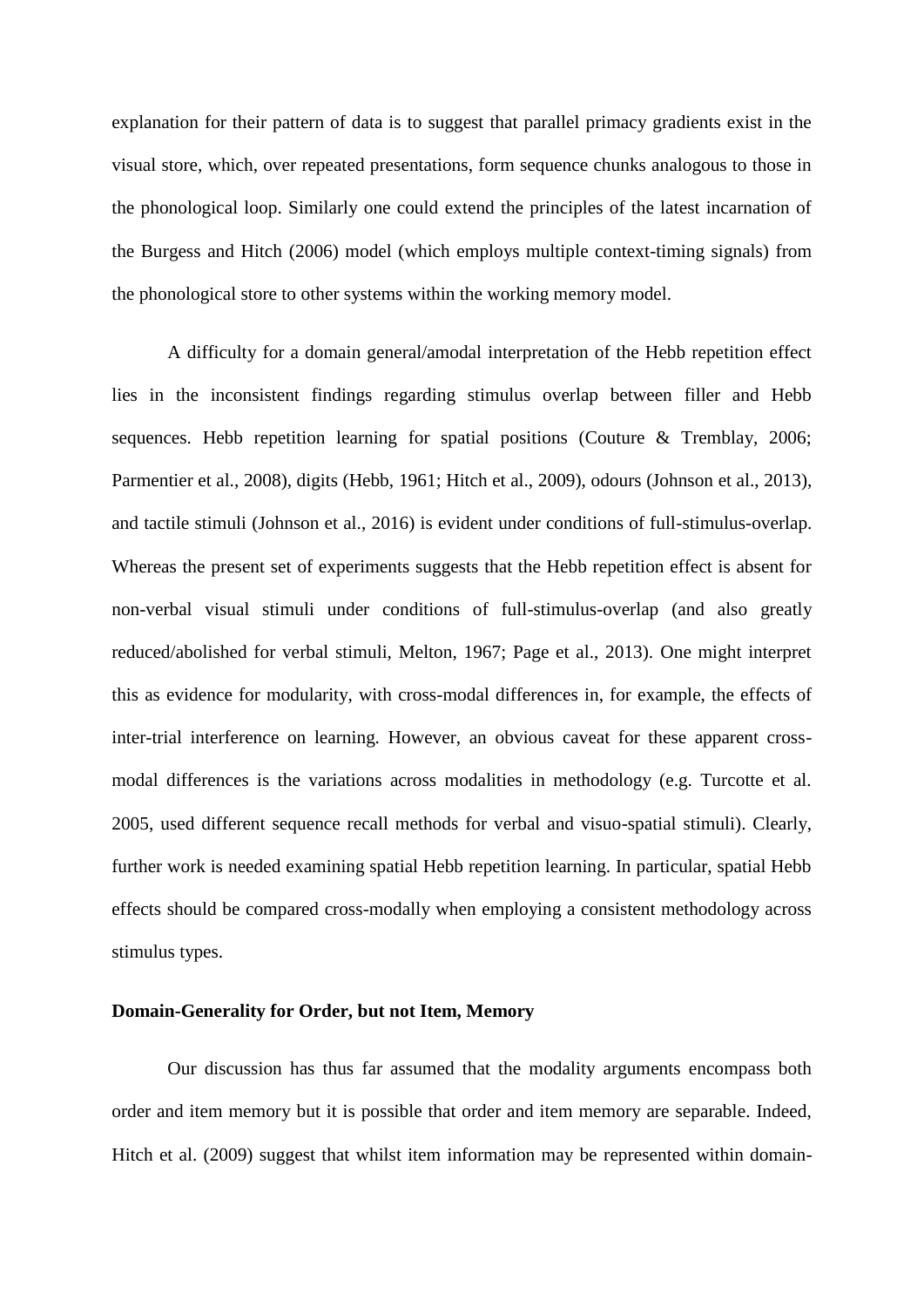specific slave systems (as proposed by the Working Memory Model, e.g. Baddeley & Hitch, 1974; Baddeley, 1986; Baddeley, 2000), order memory may be held within the episodic buffer. Such an account supports the neuropsychological data demonstrating dissociations in modality-specific memory (e.g. Darling, Della Sala, Logie & Cantagallo, 2006; Jacquemot, Dupoux, & Bachoud-Lévi, 2011; Vallar & Baddeley, 1984) but also explains, through utilisation of the same store (the episodic buffer), why order memory is functionally equivalent cross-modally (see also the modality-independent disruptive effects of a secondary order memory task reported by Vandierendonck, 2016). In summary, such an account favours modular conceptualisations of memory as it allows some domain-specificity alongside some domain generality.

#### **Conclusions**

The present set of experiments has examined the visual Hebb repetition effect and reported clear similarities between the conditions under which the Hebb repetition effect is observed with visual stimuli compared to that reported for verbal stimuli (see Page et al., 2013). Our data therefore supports some commonality of function across visual and verbal Hebb repetition learning. In addition, we have shown that repeating the output pattern of motor response at test can accentuate learning and, therefore, any crossmodality/methodological comparisons should be mindful of additional routes by which the Hebb sequence can be acquired.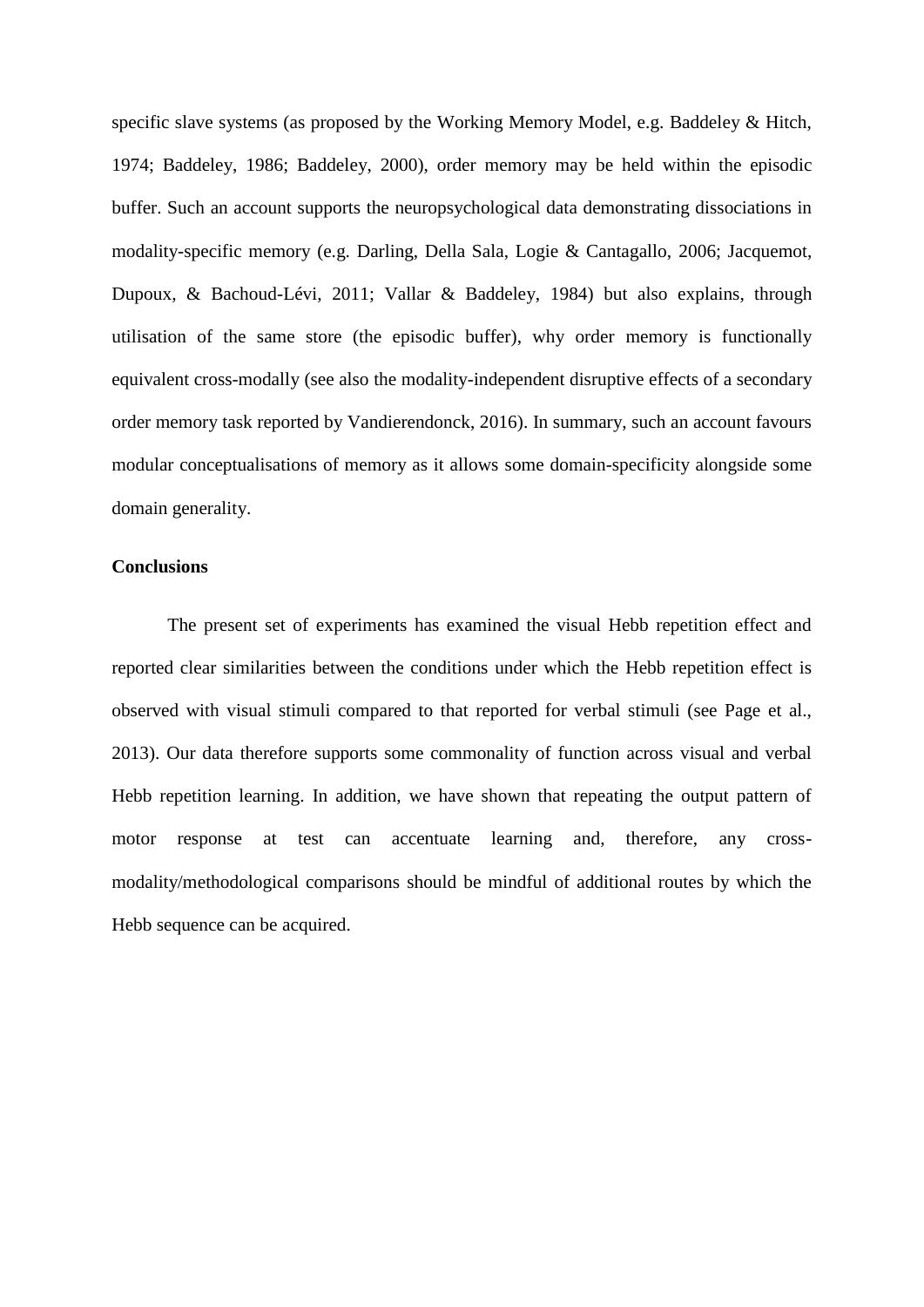#### **References**

- Baddeley, A. (2000). The episodic buffer: A new component of working memory? *Trends in Cognitive Sciences, 4*(11), 417-423. doi:10.1016/S1364-6613(00)01538-2
- Baddeley, A., Gathercole, S., & Papagno, C. (1998). The phonological loop as a language learning device. *Psychological Review, 105*(1), 158-173. doi:10.1037/0033- 295X.105.1.158
- Baddeley, A. D. (1986). *Working Memory*. Oxford, UK: Oxford University Press.
- Baddeley, A. D., & Hitch, G. J. (1974). Working memory. In G. A. Bower (Ed.), *The Psychology of Learning and Motivation: Advances in Research and Theory* (pp. 47- 89). New York: Academic Press.
- Bhatarah, P., Ward, G., & Tan, L. (2006). Examining the Relationship Between Free Recall and Immediate Serial Recall: The Effect of Concurrent Task Performance. *Journal of Experimental Psychology. Learning, Memory & Cognition, 32*(2), 215-229. doi:10.1037/0278-7393.32.2.215
- Brown, G. D. A., Neath, I., & Chater, N. (2007). A temporal ratio model of memory. *Psychological Review, 114*(3), 539-576. doi:10.1037/0033-295X.114.3.539
- Burgess, N., & Hitch, G. J. (1999). Memory for serial order: A network model of the phonological loop and its timing. *Psychological Review, 106*(3), 551-581. doi:10.1037/0033-295X.106.3.551
- Burgess, N., & Hitch, G. J. (2006). A revised model of short-term memory and long-term learning of verbal sequences. *Journal of Memory and Language, 55*(4), 627-652. doi:10.1016/j.jml.2006.08.005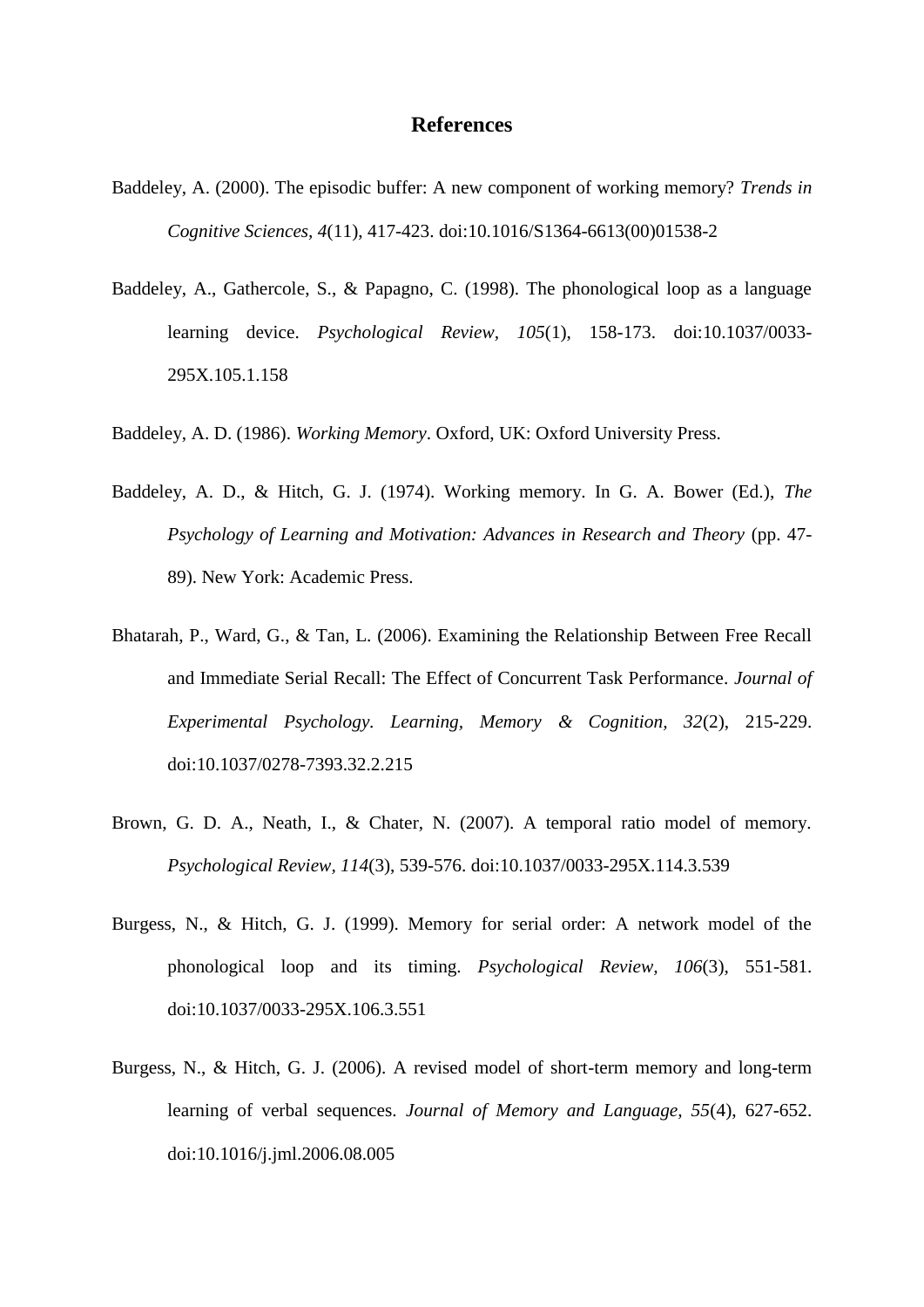- Cohen, R. L., & Johansson, B. S. (1967a). Some relevant factors in the transfer of material from short-term to long-term memory. *The Quarterly Journal of Experimental Psychology, 19*(4), 300-308. doi:10.1080/14640746708400106
- Cohen, R. L., & Johansson, B. S. (1967b). The activity trace in immediate memory: A reevaluation. *Journal of Verbal Learning & Verbal Behavior, 6*(1), 139-143. doi:10.1016/S0022-5371(67)80064-1
- Cortis, C., Dent, K., Kennett, S., & Ward, G. (2015). First things first: Similar list length and output order effects for verbal and nonverbal stimuli. *Journal of Experimental Psychology: Learning, Memory, and Cognition, 41*(4), 1179-1214. doi:10.1037/xlm0000086
- Couture, M., & Tremblay, S. (2006). Exploring the characteristics of the visuospatial Hebb repetition effect. *Memory and Cognition, 34*(8), 1720-1729.
- Cumming, N., Page, M., & Norris, D. (2003). Testing a positional model of the Hebb effect. *Memory, 11*(1), 43-63.
- Cunningham, T. F., Healy, A. F., & Williams, D. M. (1984). Effects of repetition on shortterm retention of order information. *Journal of Experimental Psychology: Learning, Memory, and Cognition, 10*(4), 575-597. doi:10.1037/0278-7393.10.4.575
- Darling, S., Della Sala, S., Logie, R. H., & Cantagallo, A. (2006). Neuropsychological evidence for separating components of visuo-spatial working memory. *Journal Of Neurology, 253*(2), 176-180.
- Depoorter, A., & Vandierendonck, A. (2009). Evidence for modality-independent order coding in working memory. *Quarterly Journal of Experimental Psychology, 62*(3), 531-549.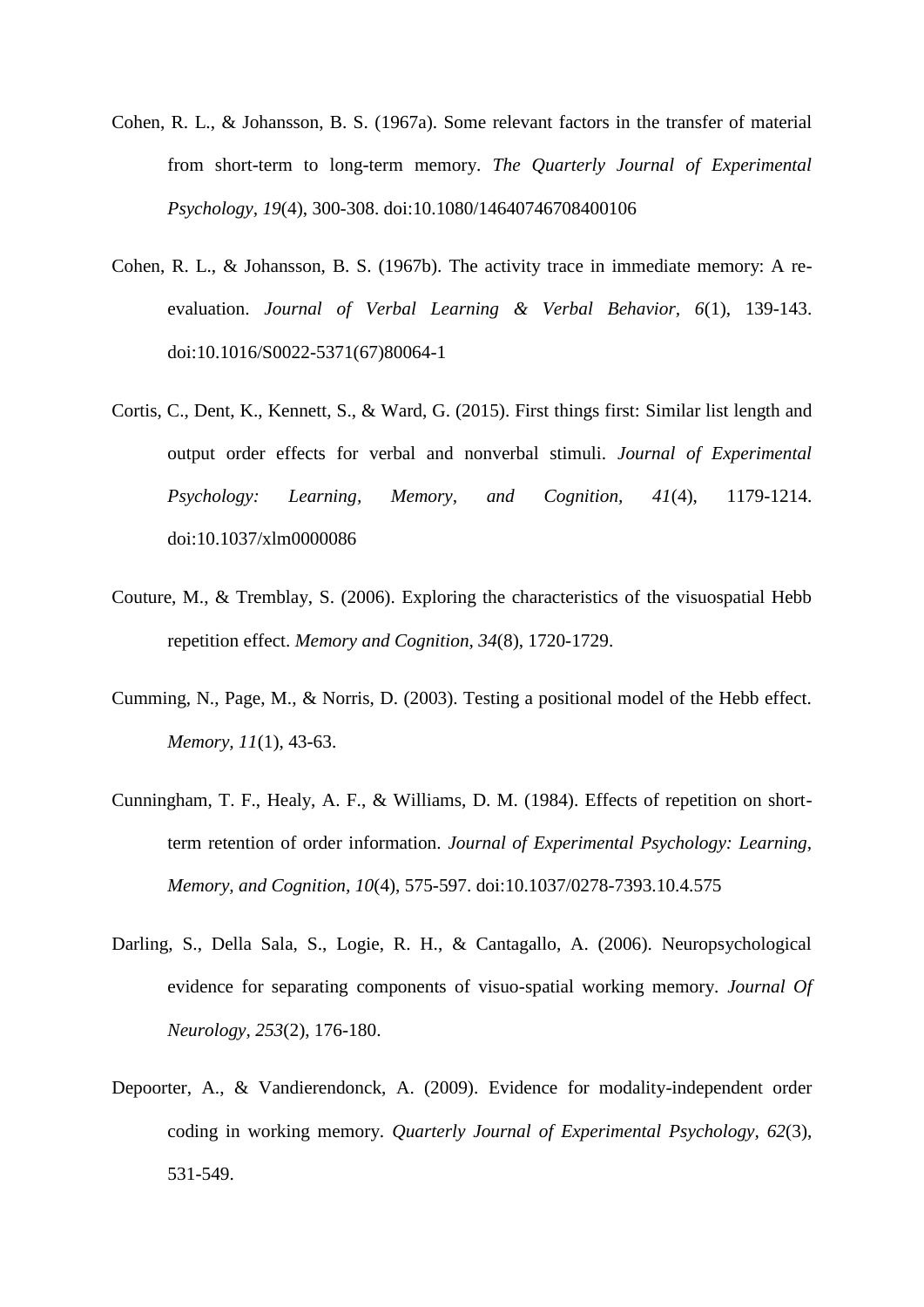Ellis, H. D. (1975). Recognizing faces. *British Journal of Psychology, 66*(4), 409-426.

- Farrell, S., & Lewandowsky, S. (2004). Modelling transposition latencies: Constraints for theories of serial order memory. *Journal of Memory and Language, 51*, 115-135. doi:10.1016/j.jml.2004.03.007
- Fendrich, D. W., Healy, A. F., & Bourne Jr, L. E. (1991). Long-Term Repetition Effects for Motoric and Perceptual Procedures. *Journal of Experimental Psychology: Learning, Memory, and Cognition, 17*(1), 137-151.
- Gagnon, S., Foster, J. K., Turcotte, J., & Jongenelis, S. (2004). Involvement of the hippocampus in implicit learning of supra-span sequences: The case of sj. *Cognitive Neuropsychology, 21*(8), 867-882. doi:10.1080/02643290342000609
- Gathercole, S. E. (2006). Complexities and Constraints in Nonword Repetition and Word Learning. *Applied Psycholinguistics, 27*(4), 599-613.
- Guérard, K., Saint-Aubin, J., Boucher, P., & Tremblay, S. (2011). The role of awareness in anticipation and recall performance in the Hebb repetition paradigm: implications for sequence learning. *Memory & Cognition, 39*(6), 1012-1022. doi:10.3758/s13421-011- 0084-1
- Guérard, K., & Tremblay, S. (2008). Revisiting evidence for modularity and functional equivalence across verbal and spatial domains in memory. *Journal of Experimental Psychology: Learning, Memory, and Cognition, 34*(3), 556-569. doi:10.1037/0278- 7393.34.3.556
- Hay, D. C., Smyth, M. M., Hitch, G. J., & Horton, N. J. (2007). Serial position effects in short-term visual memory: A SIMPLE explanation? *Memory & Cognition, 35*(1), 176-190. doi:10.3758/BF03195953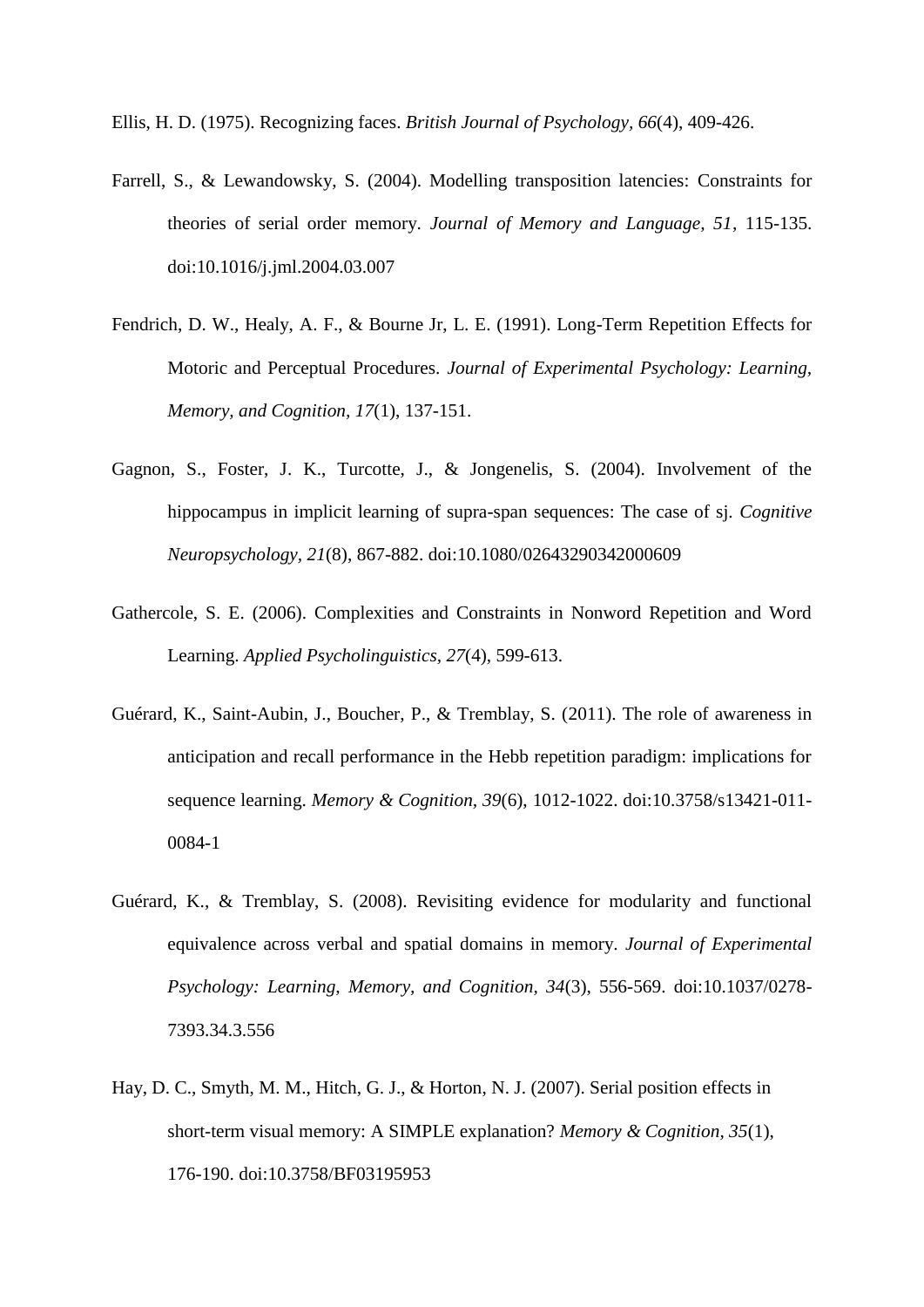- Hebb, D. O. (1961). Distinctive features of learning in the higher animal. In J. Delafresnaye (Ed.), *Brain mechanisms and learning* (pp. 37-46). Oxford: Blackwell.
- Hitch, G. J., Fastame, M. C., & Flude, B. (2005). How is the serial order of a verbal sequence coded? Some comparisons between models. *Memory, 13*(3-4), 247-258.
- Hitch, G. J., Flude, B., & Burgess, N. (2009). Slave to the rhythm: Experimental tests of a model for verbal short-term memory and long-term sequence learning. *Journal of Memory and Language, 61*, 97-111. doi:10.1016/j.jml.2009.02.004
- Horton, N., Hay, D. C., & Smyth, M. M. (2008). Hebb repetition effects in visual memory: The roles of verbal rehearsal and distinctiveness. *Quarterly Journal of Experimental Psychology, 61*(12), 1769-1777. doi:10.1080/17470210802168674
- Hurlstone, M. J., Hitch, G. J., & Baddeley, A. D. (2014). Memory for serial order across domains: An overview of the literature and directions for future research. *Psychological Bulletin, 140*(2), 339-373. doi:10.1037/a0034221
- Jacquemot, C., Dupoux, E., & Bachoud-Levi, A. C. (2011). Is the word-length effect linked to subvocal rehearsal? *Cortex, 47*(4), 484-493.
- Johnson, A. J., Cauchi, L., & Miles, C. (2013). Hebbian learning for olfactory sequences. *Quarterly Journal of Experimental Psychology, 66*(6), 1082-1089. doi:10.1080/17470218.2012.729068
- Johnson, A. J., Shaw, J., & Miles, C. (2016). Tactile order memory: evidence for sequence learning phenomena found with other stimulus types. *Journal of Cognitive Psychology, 28*(6), 718-725.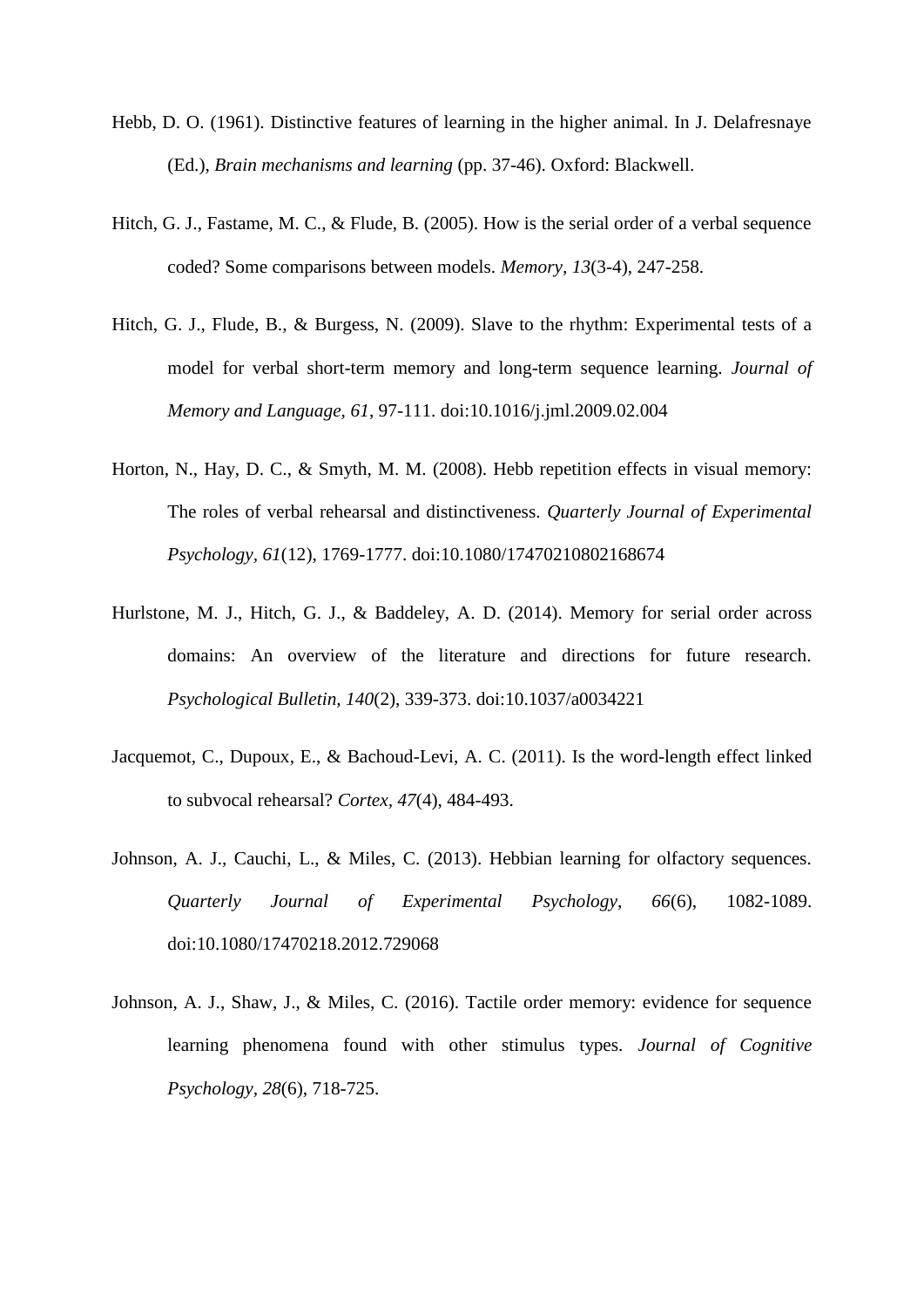- Jones, D., Farrand, P., Stuart, G., & Morris, N. (1995). Functional equivalence of verbal and spatial information in serial short-term memory. *Journal of Experimental Psychology: Learning, Memory, and Cognition, 21*(4), 1008-1018. doi:10.1037/0278- 7393.21.4.1008
- Lafond, D., Tremblay, S., & Parmentier, F. (2010). The ubiquitous nature of the Hebb repetition effect: Error learning mistaken for the absence of sequence learning. *Journal of Experimental Psychology: Learning, Memory, and Cognition, 36*(2), 515- 522. doi:10.1037/a001846910.1037/a0018469.supp (Supplemental)
- Logie, R. H., Zucco, G. M., & Baddeley, A. D. (1990). Interference with visual short-term memory. *Acta Psychologica, 75*(1), 55-74.
- Melton, A. W. (1963). Implications of short-term memory for a general theory of memory. *Journal of Verbal Learning and Verbal Behavior, 2*(1), 1-21.
- Melton, A. W. (1967). Relations between short-term memory, long-term memory and learning. In D. P. Kimble (Ed.), *The Organisation of Recall: Proceedings of the Second International Interdisciplinary Conference on Learning Remembering and Forgetting* (Vol. 2, pp. 24-62). New York: New York Academy of Sciences, Interdisciplinary Communications Program.
- Mosse, E. K., & Jarrold, C. (2008). Hebb learning, verbal short-term memory, and the acquisition of phonological forms in children. *Quarterly Journal of Experimental Psychology, 61*(4), 505-514. doi:10.1080/17470210701680779
- Oberauer, K., & Meyer, N. (2009). The contributions of encoding, retention, and recall to the Hebb effect. *Memory, 17*(7), 774-781. doi:10.1080/09658210903107861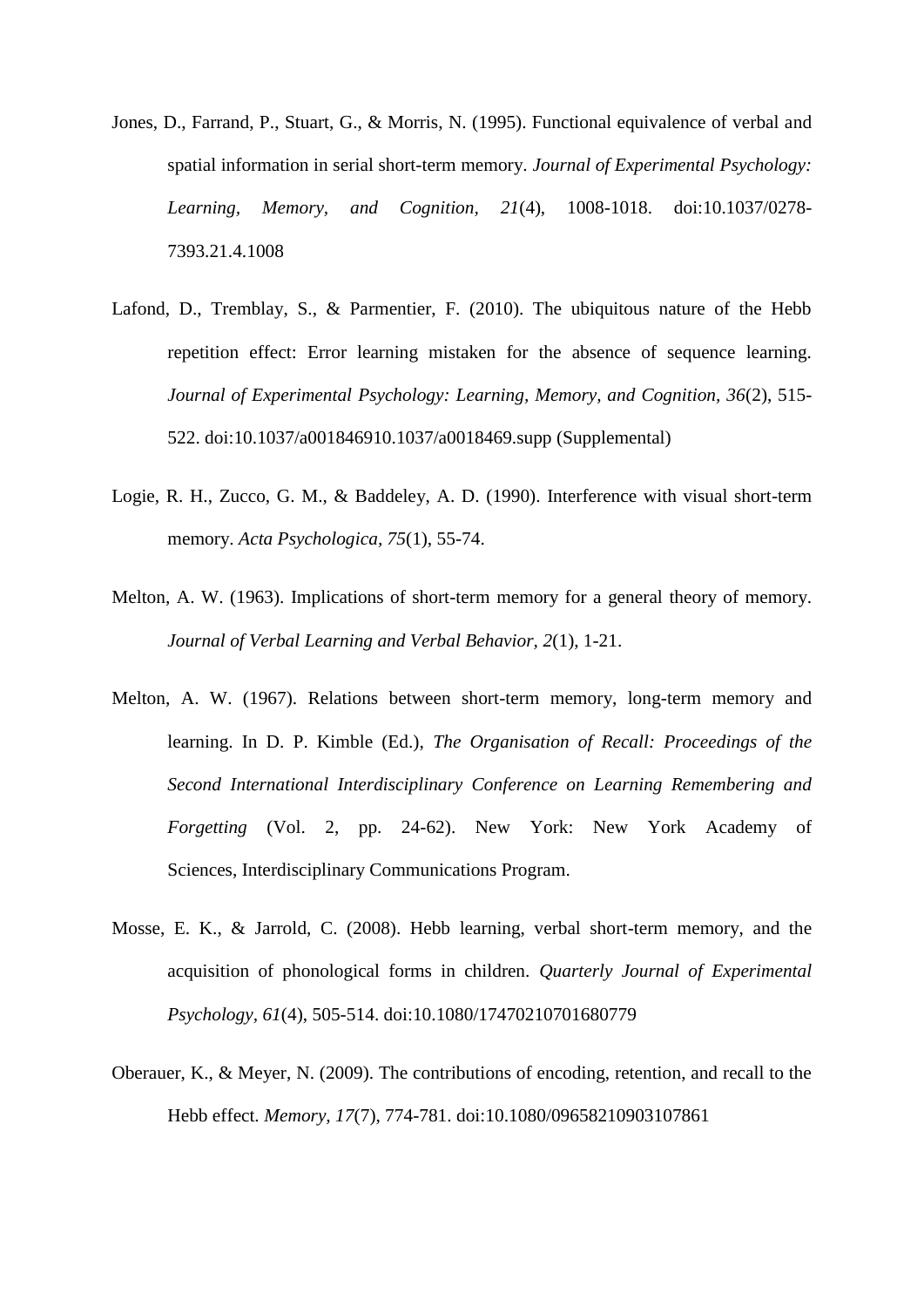- Page, M. P. A., Cumming, N., Norris, D., Hitch, G. J., & McNeil, A. M. (2006). Repetition learning in the immediate serial recall of visual and auditory materials. *Journal of Experimental Psychology: Learning, Memory, and Cognition, 32*(4), 716-733. doi:10.1037/0278-7393.32.4.716
- Page, M. P. A., Cumming, N., Norris, D., McNeil, A. M., & Hitch, G. J. (2013). Repetitionspacing and item-overlap effects in the Hebb repetition task. *Journal of Memory and Language, 69*(4), 506-526.
- Page, M. P. A., & Norris, D. (2009). A model linking immediate serial recall, the Hebb repetition effect and the learning of phonological word forms. *Philosophical Transactions of the Royal Society B: Biological Sciences, 364*(1536), 3737-3753. doi:10.1098/rstb.2009.0173
- Parmentier, F. B. R., & Jones, D. M. (2000). Functional characteristics of auditory temporal—spatial short-term memory: Evidence from serial order errors. *Journal of Experimental Psychology: Learning, Memory, and Cognition, 26*(1), 222-238. doi:10.1037/0278-7393.26.1.222
- Parmentier, F. B. R., Maybery, M. T., Huitson, M., & Jones, D. M. (2008). The Perceptual Determinants of Repetition Learning in Auditory Space. *Journal of Memory and Language, 58*(4), 978-997.
- Phillips, P. J., Rauss, P. J., Wechsler, H., & Huang, J. (1998). The FERET database and evaluation procedure for face-recognition algorithms. *Image and Vision Computing, 16*(5), 295-306.
- Smyth, M. M., Hay, D. C., Hitch, G. J., & Horton, N. J. (2005). Serial position memory in the visual—spatial domain: Reconstructing sequences of unfamiliar faces. *Quarterly*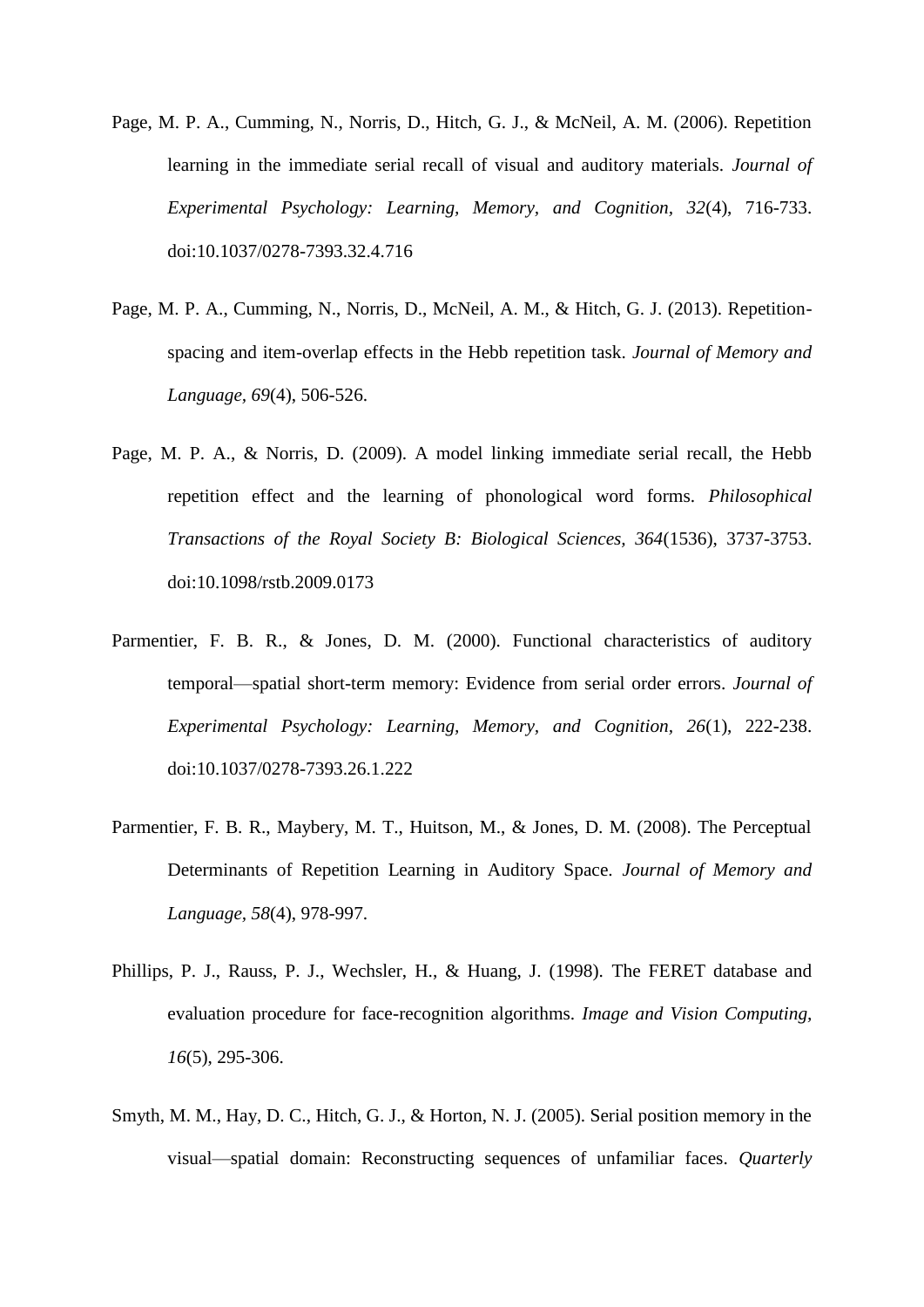*Journal of Experimental Psychology: Section A, 58*(5), 909-930. doi:10.1080/02724980443000412

- Spurgeon, J., Ward, G., & Matthews, W. J. (2014). Examining the relationship between immediate serial recall and immediate free recall: Common effects of phonological loop variables but only limited evidence for the phonological loop. *Journal of Experimental Psychology: Learning, Memory, and Cognition, 40*(4), 1110-1141. doi:10.1037/a0035784
- Szmalec, A., Duyck, W., Vandierendonck, A., Mata, A. B., & Page, M. P. A. (2009). The Hebb repetition effect as a laboratory analogue of novel word learning. *Quarterly Journal of Experimental Psychology, 62*(3), 435-443. doi:10.1080/17470210802386375
- Szmalec, A., Loncke, M., Page, M. P. A., & Duyck, W. (2011). Order or disorder? Impaired Hebb learning in dyslexia. *Journal of Experimental Psychology: Learning, Memory, and Cognition, 37*(5), 1270-1279. doi:10.1037/a0023820
- Szmalec, A., Page, M. P. A., & Duyck, W. (2012). The Development of Long-Term Lexical Representations through Hebb Repetition Learning. *Journal of Memory and Language, 67*(3), 342-354.
- Tremblay, S., & Saint-Aubin, J. (2009). Evidence of anticipatory eye movements in the spatial Hebb repetition effect: Insights for modeling sequence learning. *Journal of Experimental Psychology: Learning, Memory, and Cognition, 35*(5), 1256-1265. doi:10.1037/a0016566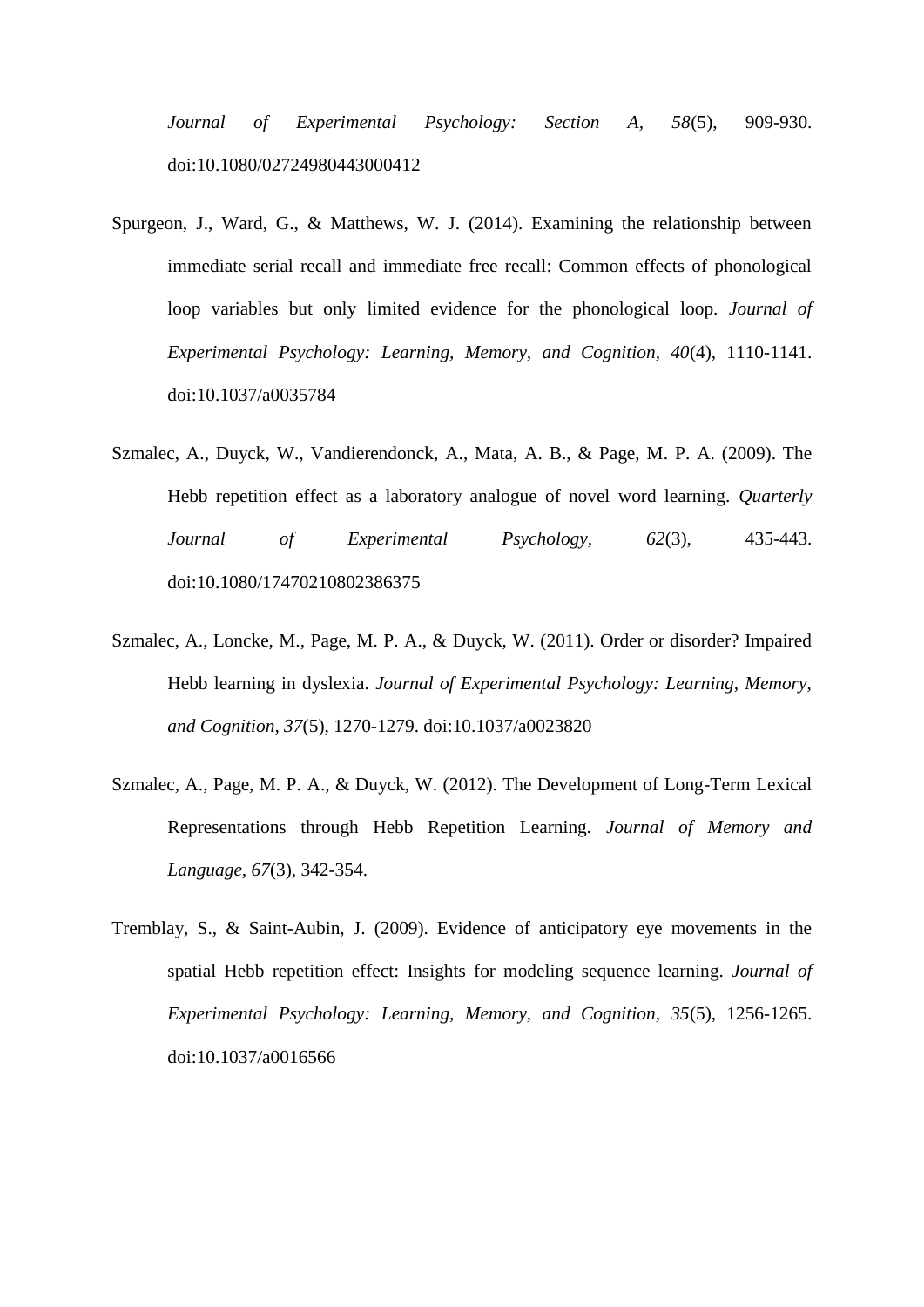- Turcotte, J., Gagnon, S., & Poirier, M. (2005). The Effect of Old Age on the Learning of Supraspan Sequences. *Psychology and Aging, 20*(2), 251-260. doi:10.1037/0882- 7974.20.2.251
- Vallar, G., & Baddeley, A. D. (1984). Fractionation of working memory: Neuropsychological evidence for a phonological short-term store. *Journal of Verbal Learning and Verbal Behavior, 23*(2), 151-161. doi:10.1016/S0022-5371(84)90104-X
- Vandierendonck, A. (2016). Modality independence of order coding in working memory: Evidence from cross-modal order interference at recall. *Quarterly Journal of Experimental Psychology, 69*(1), 161-179. doi:10.1080/17470218.2015.1032987
- Ward, G., Avons, S. E., & Melling, L. (2005). Serial position curves in short-term memory: functional equivalence across modalities. *Memory, 13*(3-4), 308-317.
- Ward, G., Tan, L., & Grenfell-Essam, R. (2010). Examining the relationship between free recall and immediate serial recall: The effects of list length and output order. *Journal of Experimental Psychology: Learning, Memory, and Cognition, 36*(5), 1207-1241. doi:10.1037/a0020122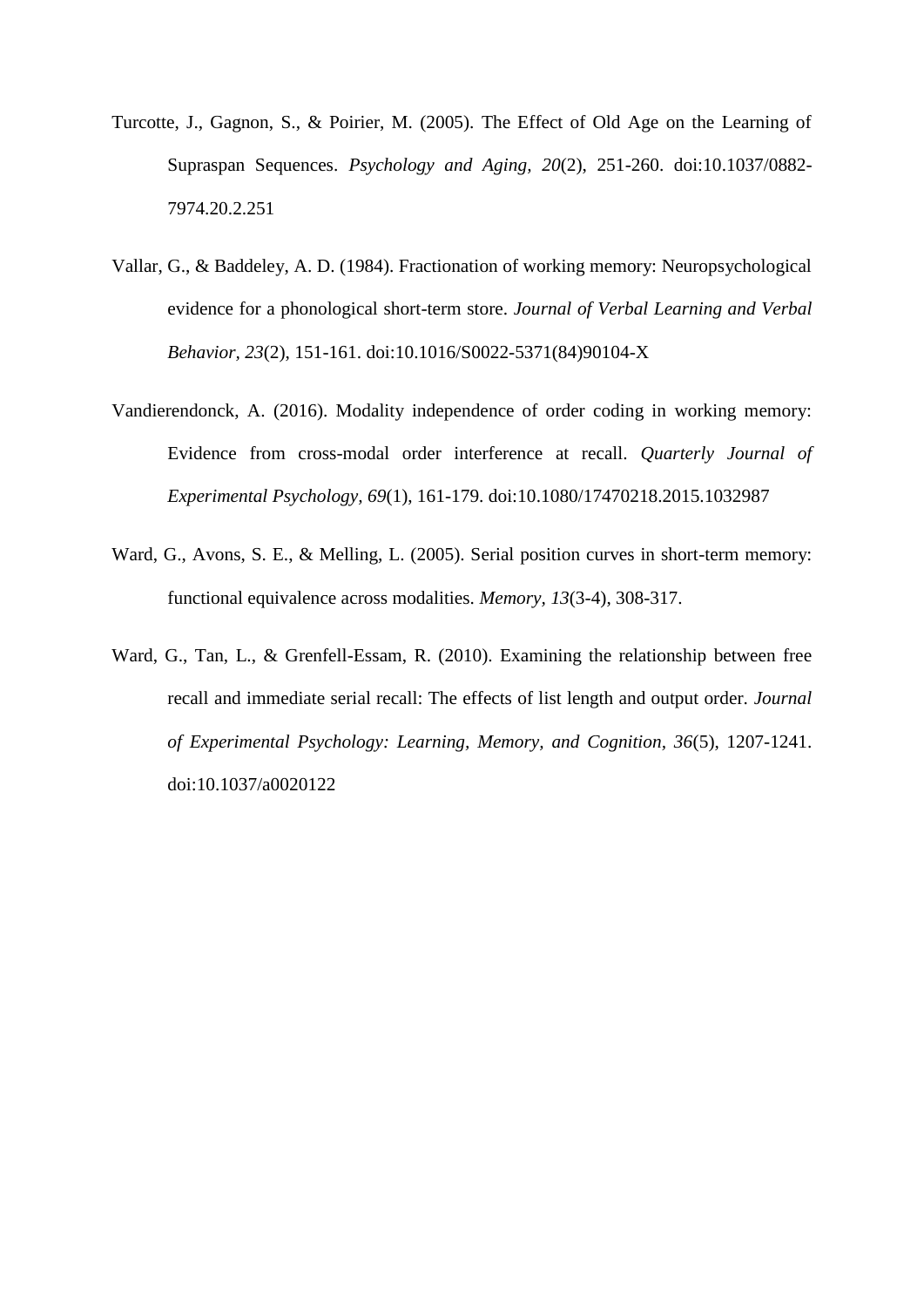#### **Figure Legends**

*Figure 1(a-b).* Mean proportion correct recall scores for the filler and Hebb sequences as a function of experimental epoch (1-10) for the (a) full-stimulus-overlap and (b) no-stimulusoverlap conditions. Line of best fit depicts the learning gradient for both sequence types. Error bars denote the mean standard error.

*Figure 2(a-b).* Mean proportion correct recall scores for the filler and Hebb sequences as a function of experimental epoch (1-10) for the (a) short-spacing and (b) long-spacing conditions. Line of best fit depicts the learning gradient for both sequence types. Error bars denote the mean standard error.

*Figure 3(a-d).* Mean proportion correct recall scores for the filler and Hebb sequences as a function of experimental epoch (1-10) for the (a) full-overlap consistent-configuration, (b) full-overlap change-test-configuration, (c) no-overlap consistent-configuration, and (d) nooverlap change-test-configuration conditions. Line of best fit depicts the learning gradient for both sequence types. Error bars denote the mean standard error.

*Figure 4(a-b).* Mean proportion correct recall scores for the filler and Hebb sequences as a function of experimental epoch (1-10) for the (a) short-spacing and (b) long-spacing conditions. Line of best fit depicts the learning gradient for both sequence types. Error bars denote the mean standard error.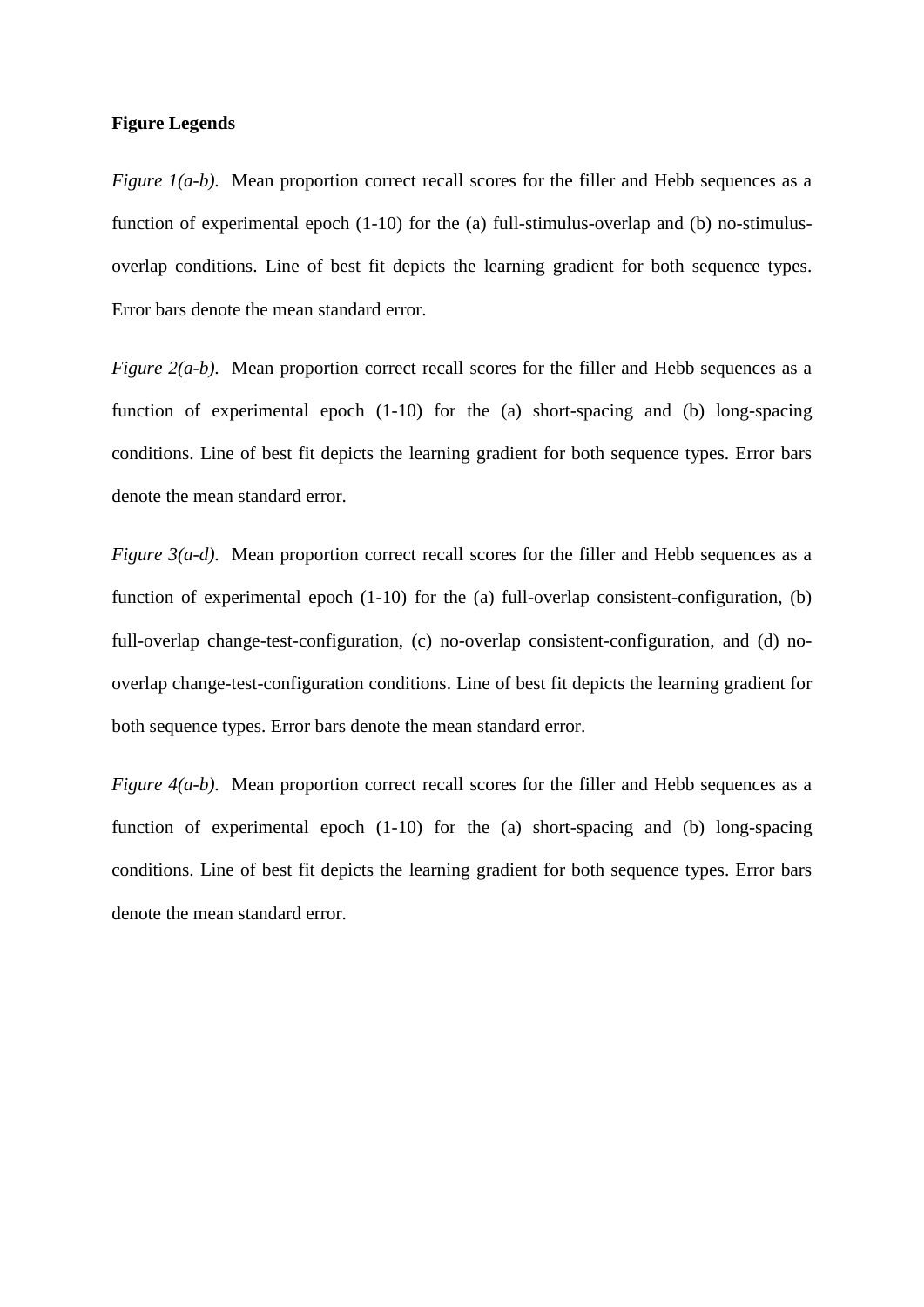# **Figure 1(a-b)**

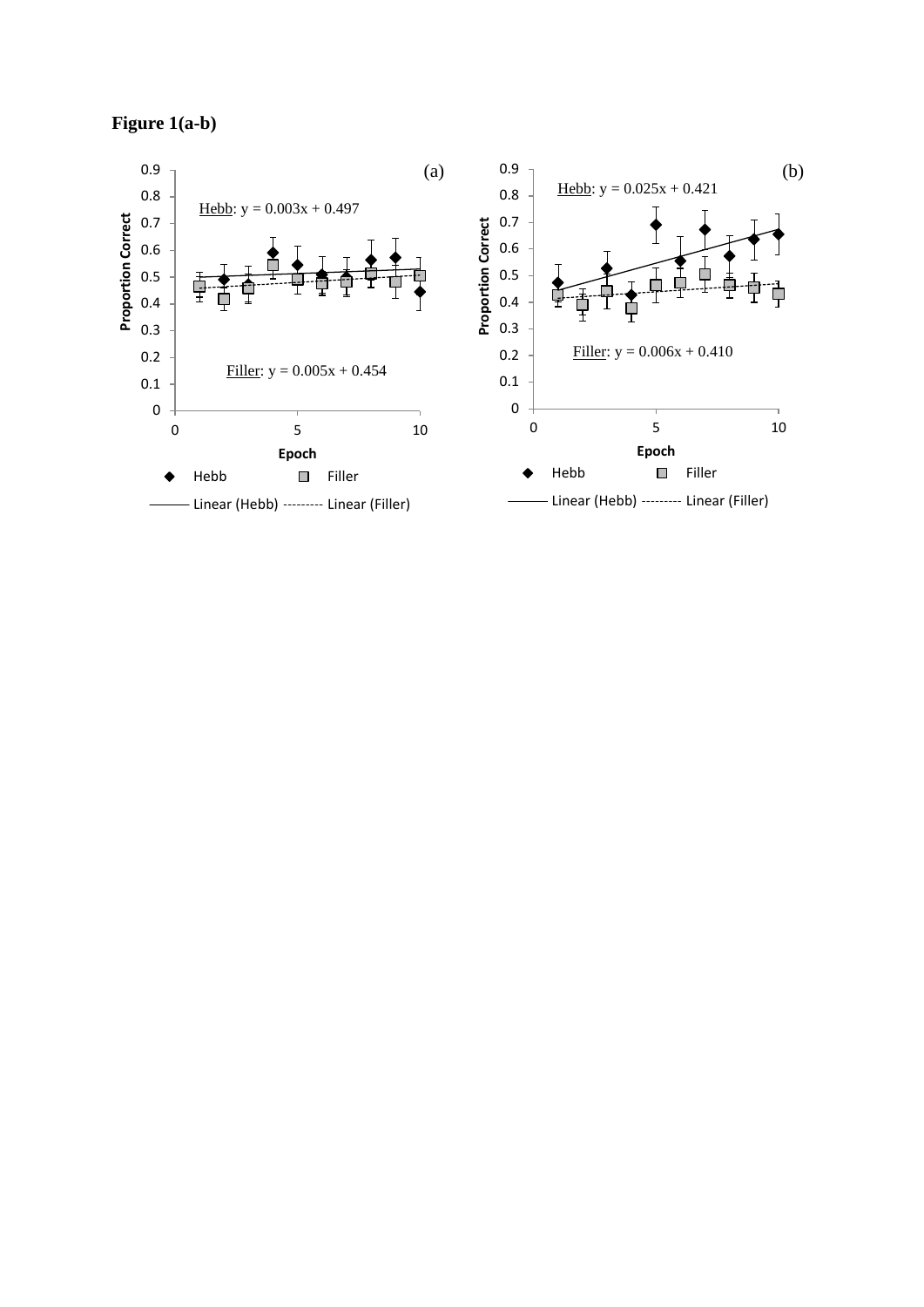# **Figure 2(a-b)**

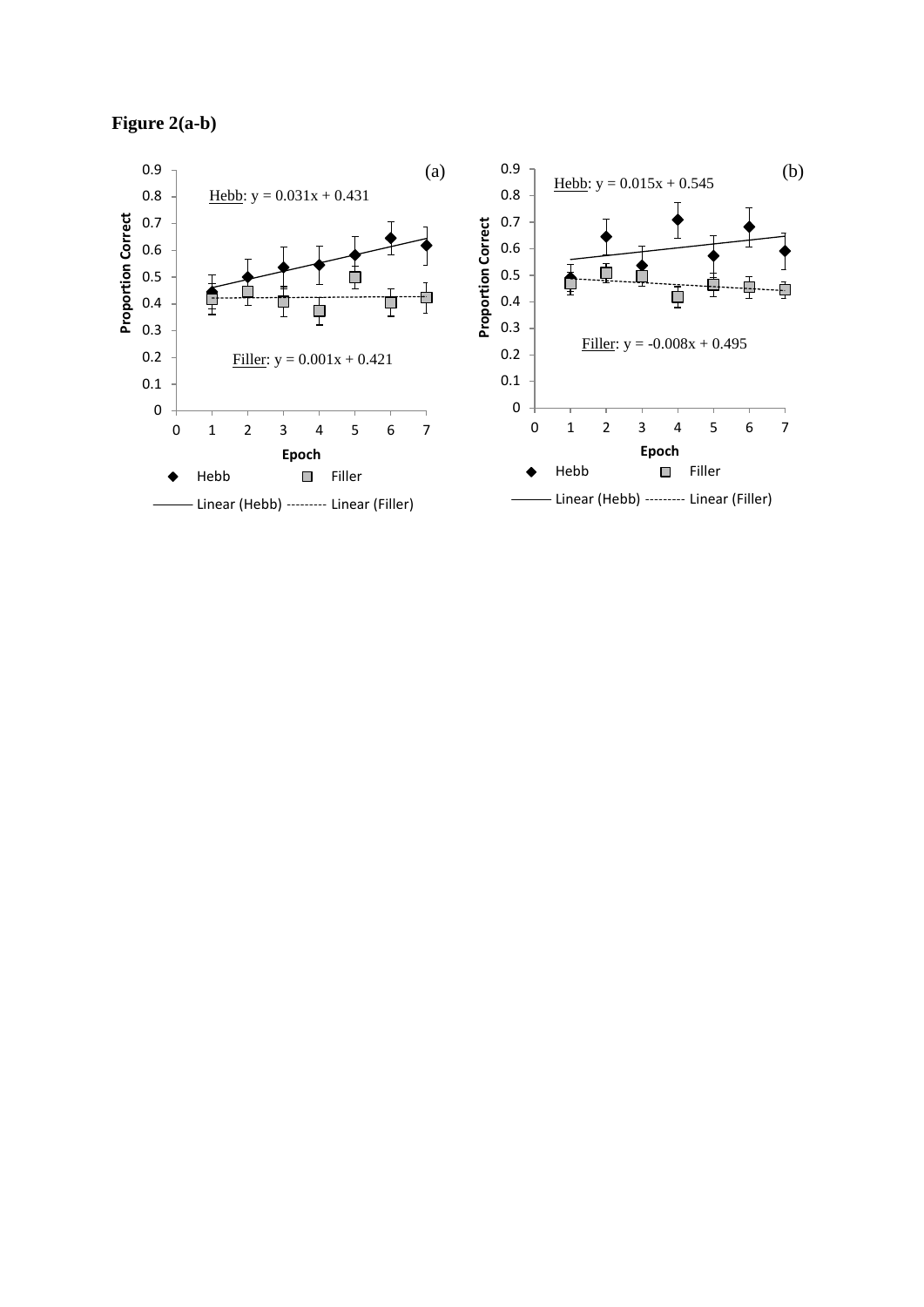

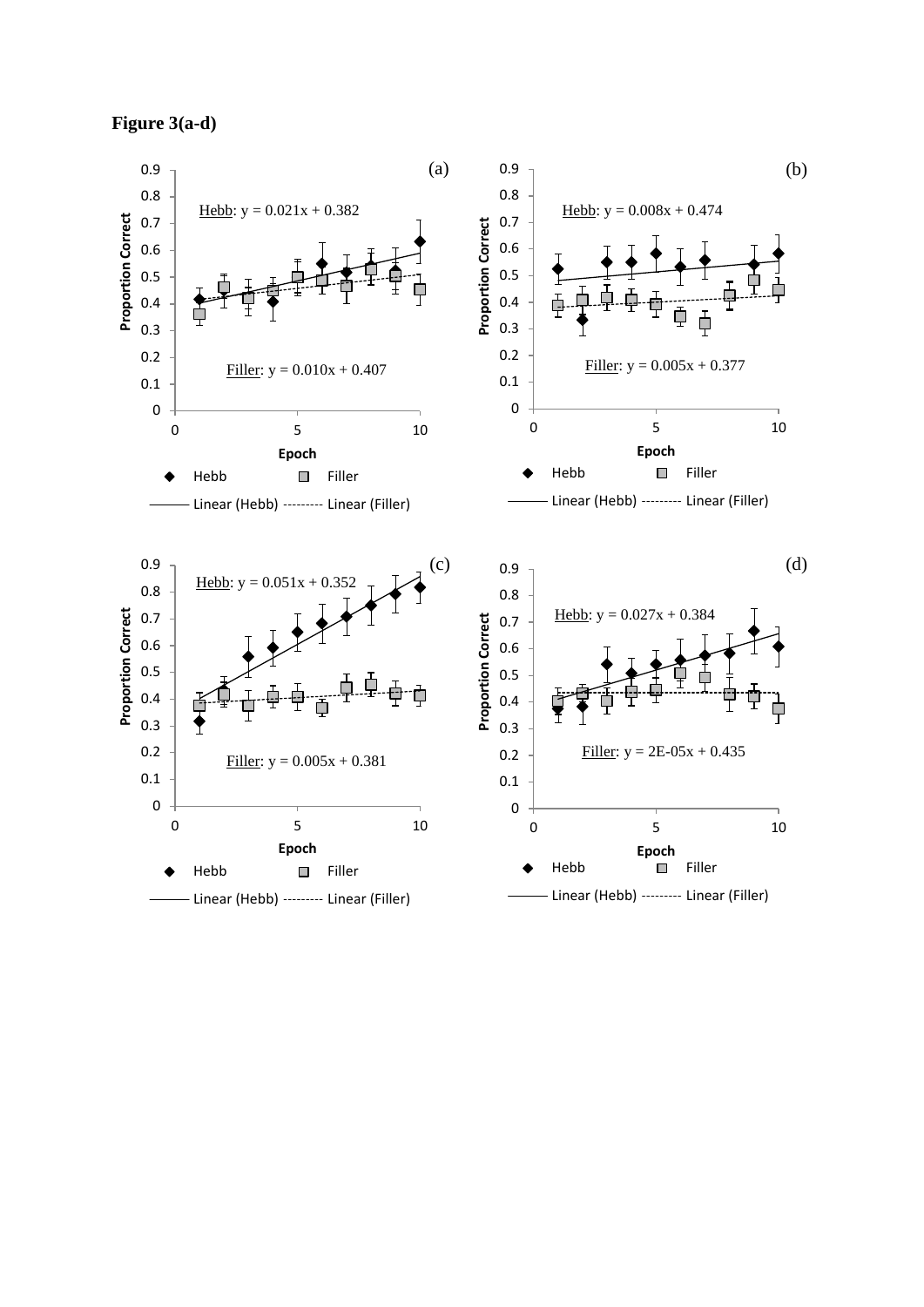# **Figure 4(a-b)**

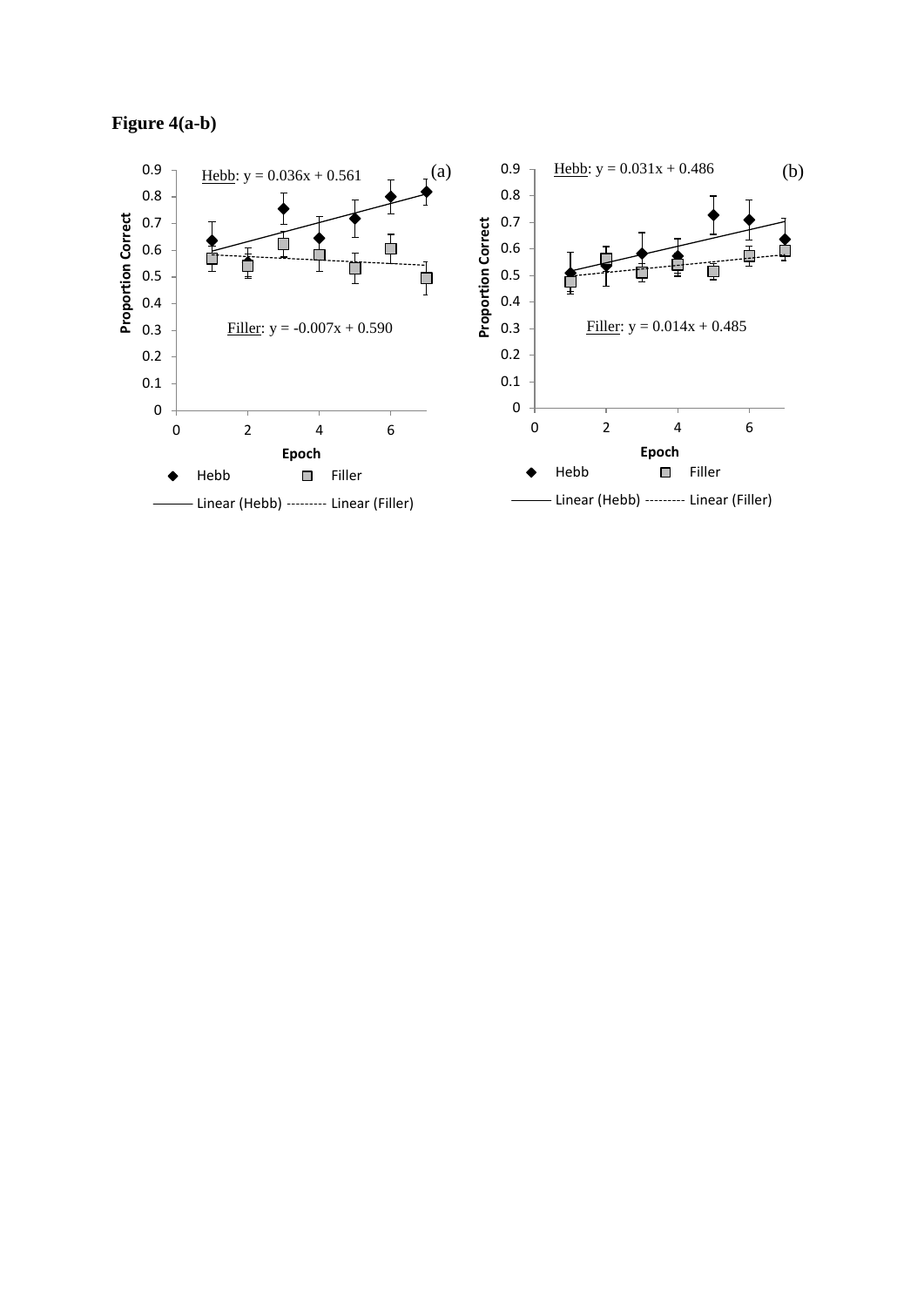| Predictor                             | Estimate | Std. Error | t value  |
|---------------------------------------|----------|------------|----------|
|                                       |          |            |          |
| (Intercept)                           | .497     | .045       | 11.014   |
|                                       |          |            |          |
| Epoch $(1-10)$                        | .003     | .006       | 0.552    |
|                                       |          |            |          |
| Trial type (Hebb vs filler)           | $-.043$  | .052       | $-0.828$ |
|                                       |          |            |          |
| Stimulus overlap (full vs no)         | $-.076$  | .054       | $-1.423$ |
|                                       |          |            |          |
| Epoch * Trial Type                    | .002     | .008       | 0.249    |
| Epoch * Stimulus Overlap              | .022     | .008       | 2.763    |
|                                       |          |            |          |
| Trial Type * Stimulus Overlap         | .032     | .070       | 0.456    |
|                                       |          |            |          |
|                                       | $-.021$  | .011       | $-1.895$ |
| Epoch * Trial Type * Stimulus Overlap |          |            |          |
|                                       |          |            |          |

**Table 1** Linear mixed model results for proportion serial position recall accuracy for

epoch by trial type by overlap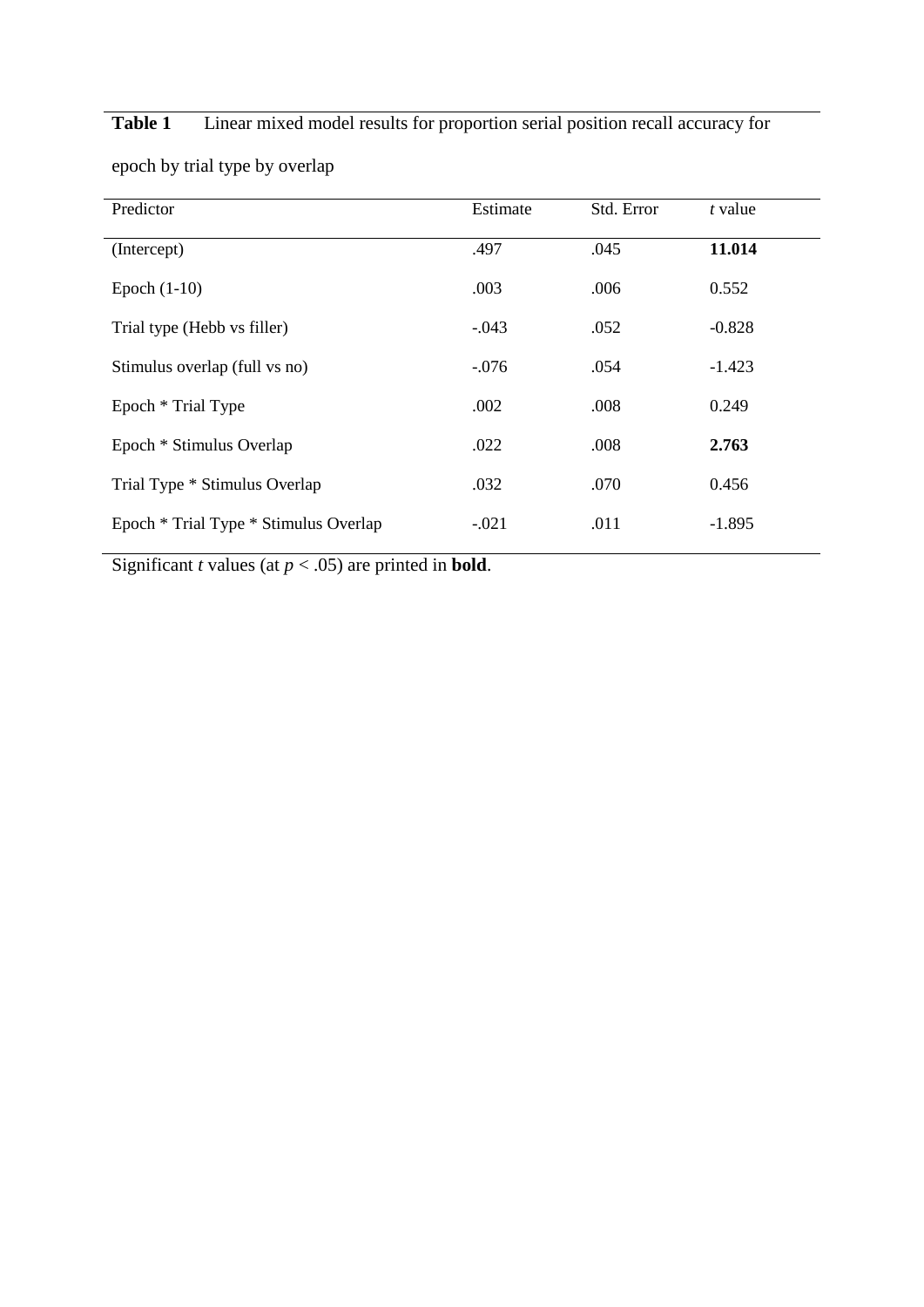**Table 2** Linear mixed model results for proportion serial position recall accuracy for

| Predictor                                | Estimate | Std. Error | t value  |
|------------------------------------------|----------|------------|----------|
| (Intercept)                              | .431     | .052       | 8.230    |
| Epoch $(1-10)$                           | .031     | .008       | 3.449    |
| Trial type (Hebb vs filler)              | $-.010$  | .060       | $-0.163$ |
| Repetition interval (3-gap vs 6-gap)     | .114     | .064       | 1.783    |
| Epoch * Trial Type                       | $-.030$  | .012       | $-2.388$ |
| Epoch * Repetition interval              | $-0.016$ | .012       | $-1.279$ |
| Trial Type * Repetition interval         | $-.040$  | .079       | $-0.510$ |
| Epoch * Trial Type * Repetition interval | .008     | .018       | 0.426    |

epoch by trial type by repetition interval.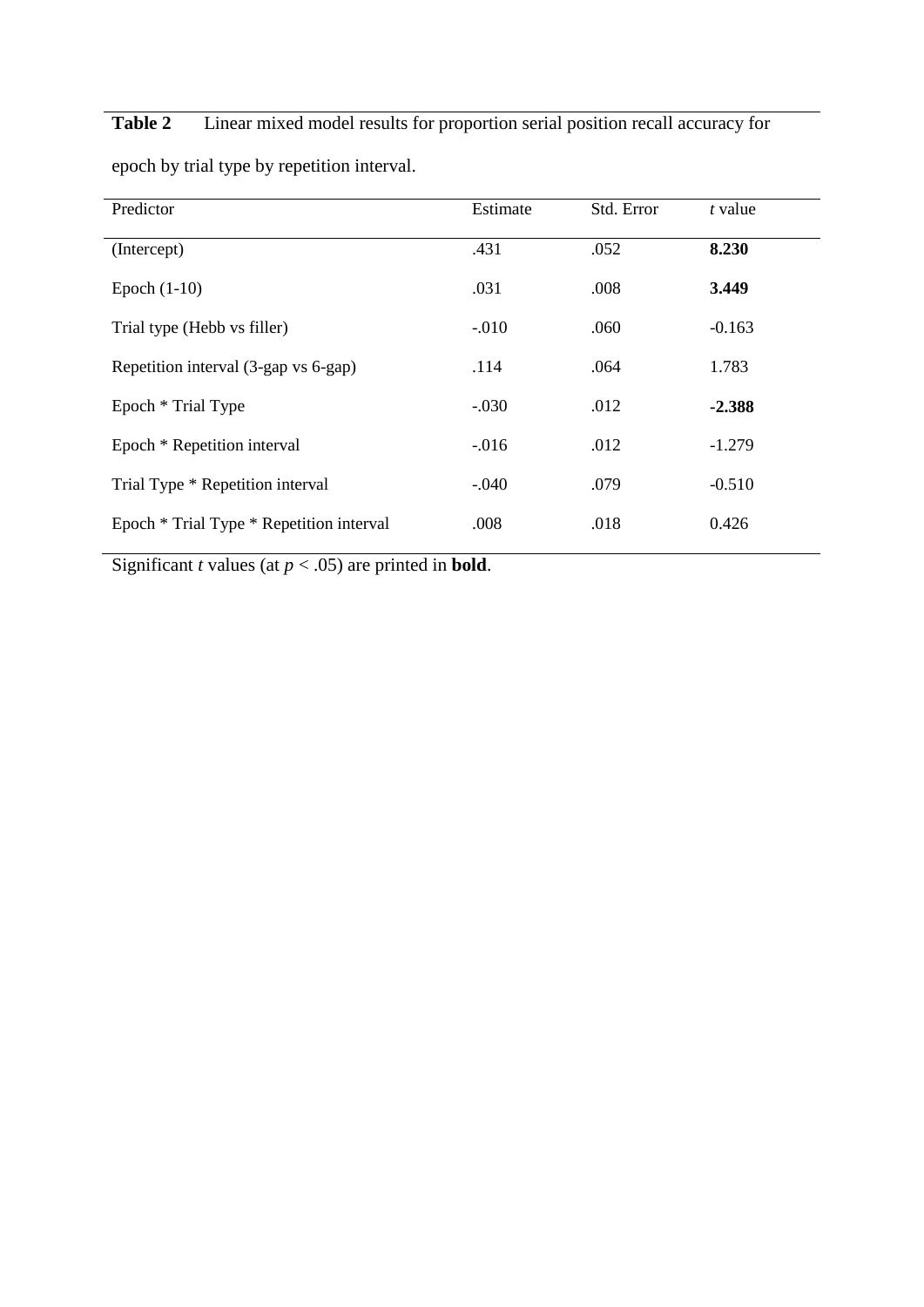# **Table 3** Linear mixed model results for proportion serial position recall accuracy for

| Predictor                                   | Estimate | Std. Error | t value  |
|---------------------------------------------|----------|------------|----------|
| (Intercept)                                 | .383     | .044       | 8.633    |
| Epoch $(1-10)$                              | .021     | .006       | 3.341    |
| Trial type (Hebb vs filler)                 | .024     | .051       | 0.474    |
| Test configuration (consistent vs 6-change) | .092     | .056       | 1.657    |
| Epoch * Trial Type                          | $-.105$  | .008       | $-1.347$ |
| Epoch * Test configuration                  | $-0.013$ | .008       | $-1.644$ |
| Trial Type * Test configuration             | $-122$   | .068       | $-1.792$ |
| Epoch * Trial Type * Test configuration     | .007     | .011       | 0.654    |

epoch by trial type by test configuration.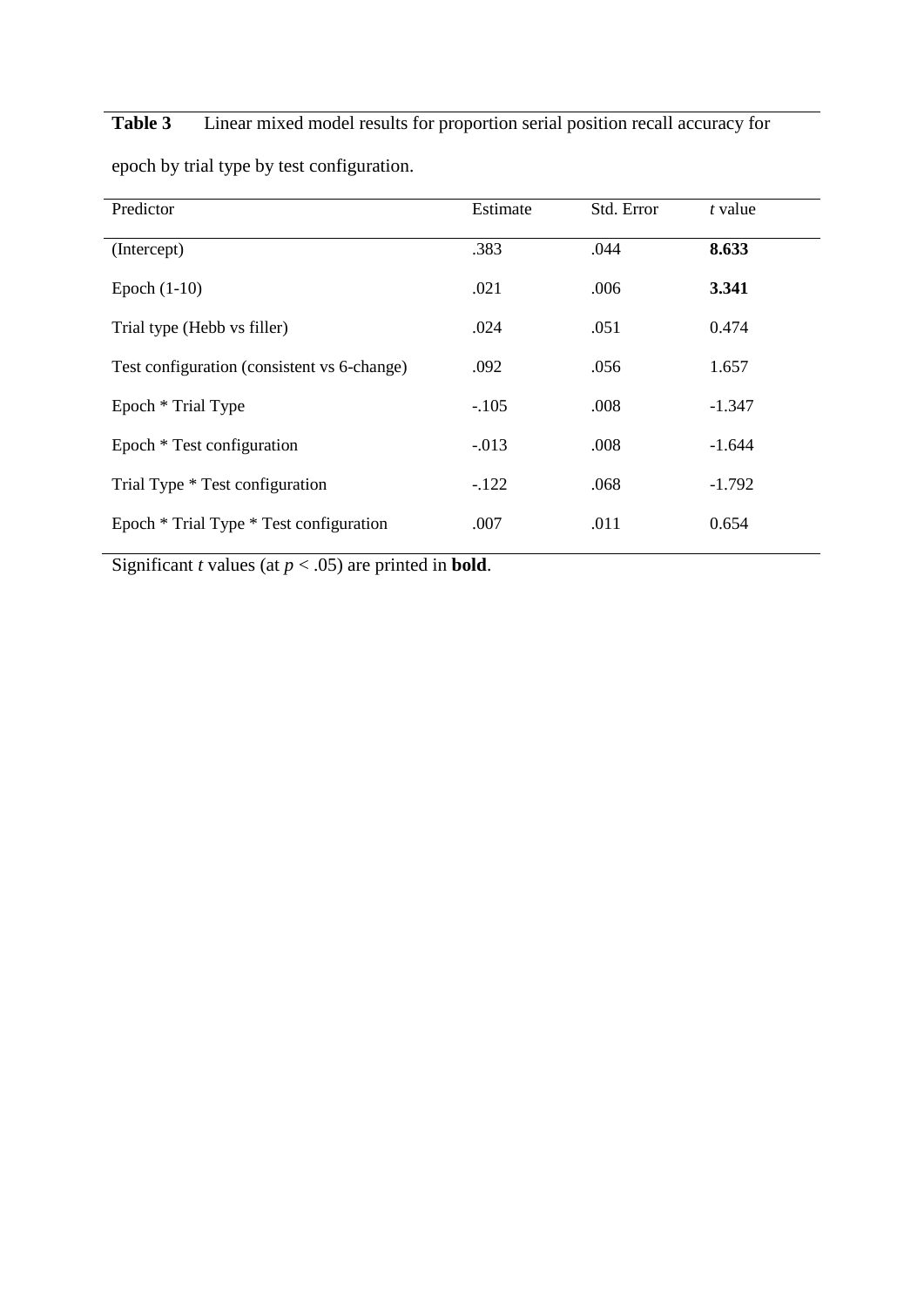# **Table 4** Linear mixed model results for proportion serial position recall accuracy for

| Predictor                                   | Estimate | Std. Error | t value  |
|---------------------------------------------|----------|------------|----------|
| (Intercept)                                 | .352     | .048       | 7.387    |
| Epoch $(1-10)$                              | .051     | .005       | 9.400    |
| Trial type (Hebb vs filler)                 | .028     | .052       | 0.539    |
| Test configuration (consistent vs 6-change) | .319     | .052       | 0.614    |
| Epoch * Trial Type                          | $-.046$  | .007       | $-6.163$ |
| Epoch * Test configuration                  | $-.232$  | .007       | $-3.138$ |
| Trial Type * Test configuration             | .023     | .065       | 0.349    |
| Epoch * Trial Type * Test configuration     | .018     | .010       | 1.741    |

epoch by trial type by test configuration.